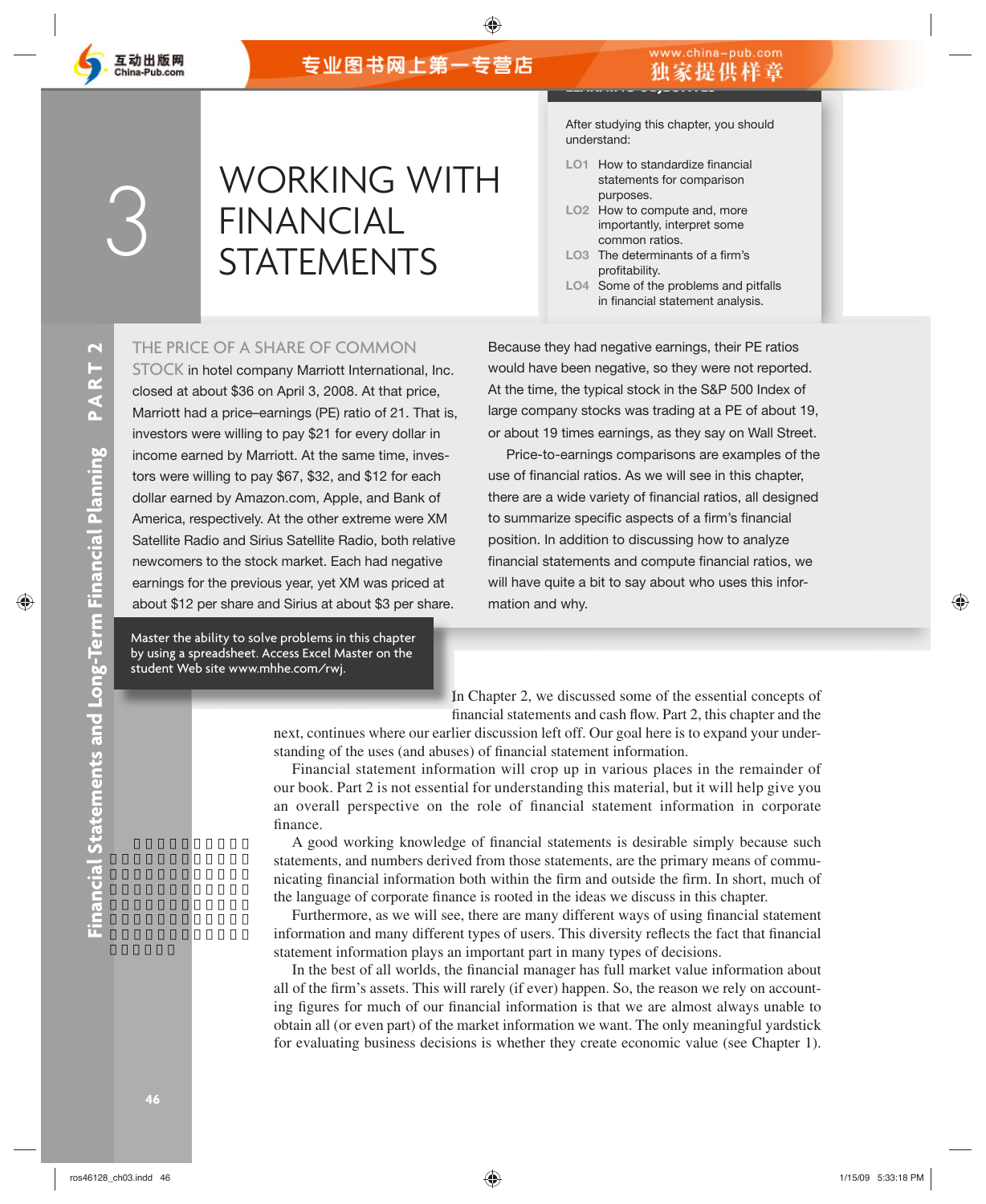**3.1**

 **CHAPTER 3** Working with Financial Statements **47**

However, in many important situations, it will not be possible to make this judgment directly because we can't see the market value effects of decisions.

We recognize that accounting numbers are often just pale reflections of economic reality, but they are frequently the best available information. For privately held corporations, not-for-profit businesses, and smaller firms, for example, very little direct market value information exists at all. The accountant's reporting function is crucial in these circumstances.

Clearly, one important goal of the accountant is to report financial information to the user in a form useful for decision making. Ironically, the information frequently does not come to the user in such a form. In other words, financial statements don't come with a user's guide. This chapter and the next are first steps in filling this gap.

## Cash Flow and Financial Statements: A Closer Look

At the most fundamental level, firms do two different things: They generate cash and they spend it. Cash is generated by selling a product, an asset, or a security. Selling a security involves either borrowing or selling an equity interest (shares of stock) in the firm. Cash is spent in paying for materials and labor to produce a product and in purchasing assets. Payments to creditors and owners also require the spending of cash.

In Chapter 2, we saw that the cash activities of a firm could be summarized by a simple identity:

Cash flow from assets  $=$  Cash flow to creditors  $+$  Cash flow to owners

This cash flow identity summarizes the total cash result of all transactions a firm engages in during the year. In this section, we return to the subject of cash flow by taking a closer look at the cash events during the year that lead to these total figures.

### **SOURCES AND USES OF CASH**

 Activities that bring in cash are called **sources of cash** . Activities that involve spending cash are called **uses** (or applications) **of cash** . What we need to do is to trace the changes in the firm's balance sheet to see how the firm obtained and spent its cash during some period.

 To get started, consider the balance sheets for the Prufrock Corporation in Table 3.1 . Notice that we have calculated the change in each of the items on the balance sheets.

 Looking over the balance sheets for Prufrock, we see that quite a few things changed during the year. For example, Prufrock increased its net fixed assets by \$149 and its inventory by \$29. (Note that, throughout, all figures are in millions of dollars.) Where did the money come from? To answer this and related questions, we need to first identify those changes that used up cash (uses) and those that brought cash in (sources).

A little common sense is useful here. A firm uses cash by either buying assets or making payments. So, loosely speaking, an increase in an asset account means the firm, on a net basis, bought some assets—a use of cash. If an asset account went down, then on a net basis, the firm sold some assets. This would be a net source. Similarly, if a liability account goes down, then the firm has made a net payment—a use of cash.

Given this reasoning, there is a simple, albeit mechanical, definition you may find useful. An increase in a left-side (asset) account or a decrease in a right-side (liability or equity) account is a use of cash. Likewise, a decrease in an asset account or an increase in a liability (or equity) account is a source of cash.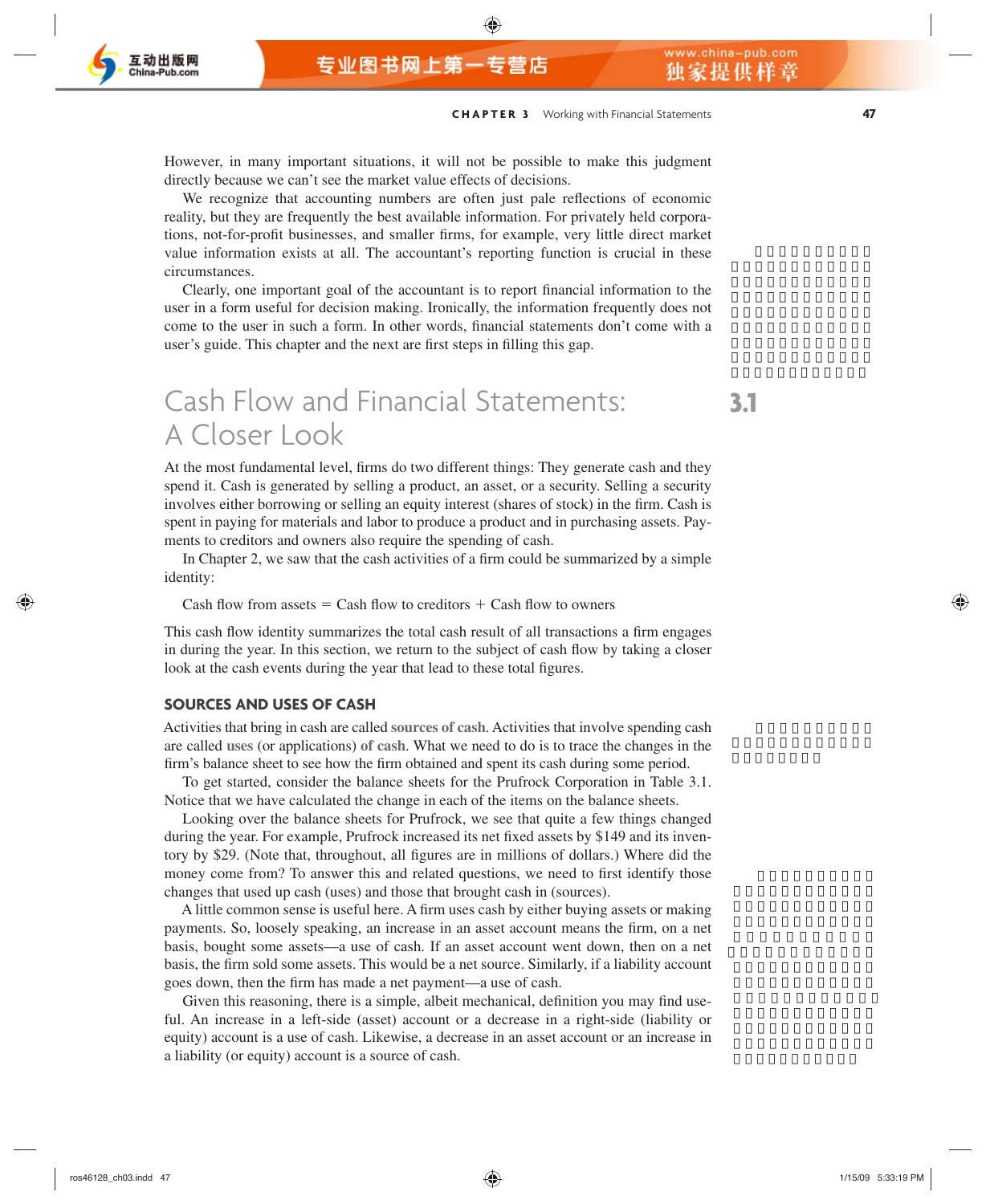**TABLE 3.1**

**48 PART 2** Financial Statements and Long-Term Financial Planning

|                                      | <b>PRUFROCK CORPORATION</b><br>2008 and 2009 Balance Sheets<br>(\$ in millions) |                      |              |
|--------------------------------------|---------------------------------------------------------------------------------|----------------------|--------------|
|                                      | 2008                                                                            | 2009                 | Change       |
|                                      | <b>Assets</b>                                                                   |                      |              |
| Current assets                       |                                                                                 |                      |              |
| Cash                                 | \$<br>84                                                                        | $\mathcal{S}$<br>98  | $+$ \$ 14    |
| Accounts receivable                  | 165                                                                             | 188                  | 23<br>$^{+}$ |
| Inventory                            | 393                                                                             | 422                  | 29<br>$+$    |
| Total                                | \$642                                                                           | \$708                | $+$ \$ 66    |
| <b>Fixed assets</b>                  |                                                                                 |                      |              |
| Net plant and equipment              | \$2,731                                                                         | \$2,880              | $+ $149$     |
| <b>Total assets</b>                  | \$3,373                                                                         | \$3,588              | $+$ \$215    |
|                                      | <b>Liabilities and Owners' Equity</b>                                           |                      |              |
| <b>Current liabilities</b>           |                                                                                 |                      |              |
| Accounts payable                     | $\mathcal{L}$<br>312                                                            | $\mathcal{L}$<br>344 | $+$ \$ 32    |
| Notes payable                        | 231                                                                             | 196                  | 35           |
| Total                                | 543<br>\$                                                                       | \$<br>540            | $-$ \$ 3     |
| Long-term debt                       | \$531                                                                           | \$457                | $-$ \$ 74    |
| Owners' equity                       |                                                                                 |                      |              |
| Common stock and paid-in surplus     | \$500                                                                           | \$550                | $+$ \$ 50    |
| Retained earnings                    | 1,799                                                                           | 2,041                | $+ 242$      |
| Total                                | \$2,299                                                                         | \$2,591              | $+$ \$292    |
| Total liabilities and owners' equity | \$3,373                                                                         | \$3,588              | $+$ \$215    |

 Looking again at Prufrock, we see that inventory rose by \$29. This is a net use because Prufrock effectively paid out \$29 to increase inventories. Accounts payable rose by \$32. This is a source of cash because Prufrock effectively has borrowed an additional \$32 payable by the end of the year. Notes payable, on the other hand, went down by \$35, so Prufrock effectively paid off \$35 worth of short-term debt—a use of cash.

 Based on our discussion, we can summarize the sources and uses of cash from the balance sheet as follows:

| Sources of cash:                |       |
|---------------------------------|-------|
| Increase in accounts payable    | \$32  |
| Increase in common stock        | 50    |
| Increase in retained earnings   | 242   |
| Total sources                   | \$324 |
| Uses of cash:                   |       |
| Increase in accounts receivable | \$23  |
| Increase in inventory           | 29    |
| Decrease in notes payable       | 35    |
| Decrease in long-term debt      | 74    |
| Net fixed asset acquisitions    | 149   |
| Total uses                      | \$310 |
| Net addition to cash            |       |
|                                 |       |

The net addition to cash is just the difference between sources and uses, and our \$14 result here agrees with the \$14 change shown on the balance sheet.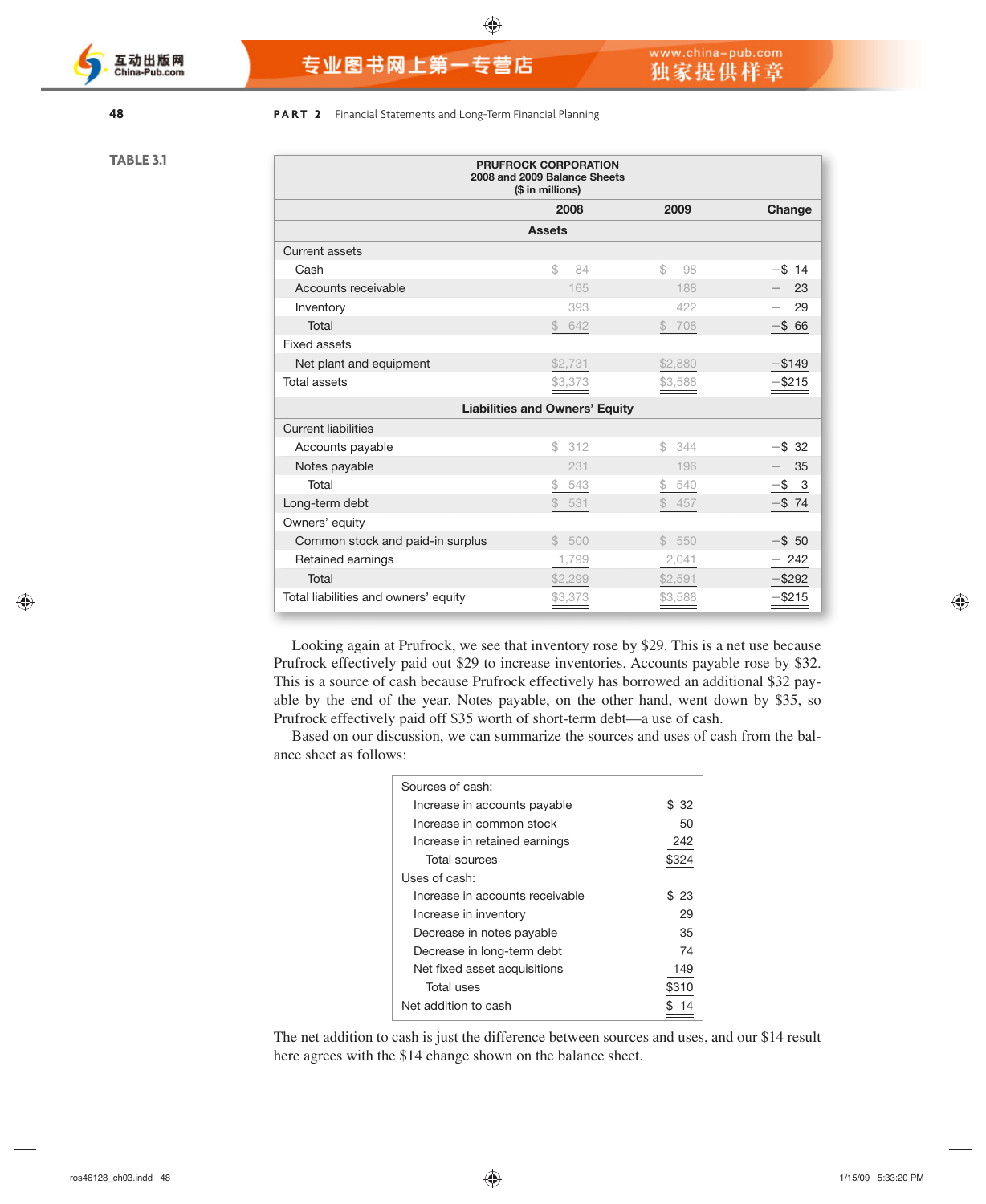#### **C H A P T E R 3** Working with Financial Statements **49**

| <b>PRUFROCK CORPORATION</b><br>2009 Income Statement<br>(\$ in millions) |       |           |
|--------------------------------------------------------------------------|-------|-----------|
| Sales                                                                    |       | \$2,311   |
| Cost of goods sold                                                       |       | 1,344     |
| Depreciation                                                             |       | 276       |
| Earnings before interest and taxes                                       |       | 691<br>\$ |
| Interest paid                                                            |       | 141       |
| Taxable income                                                           |       | \$<br>550 |
| Taxes (34%)                                                              |       | 187       |
| Net income                                                               |       | \$363     |
| <b>Dividends</b>                                                         | \$121 |           |
| Addition to retained earnings                                            | 242   |           |

 This simple statement tells us much of what happened during the year, but it doesn't tell the whole story. For example, the increase in retained earnings is net income (a source of funds) less dividends (a use of funds). It would be more enlightening to have these reported separately so we could see the breakdown. Also, we have considered only net fixed asset acquisitions. Total or gross spending would be more interesting to know.

To further trace the flow of cash through the firm during the year, we need an income statement. For Prufrock, the results for the year are shown in Table 3.2 .

 Notice here that the \$242 addition to retained earnings we calculated from the balance sheet is just the difference between the net income of \$363 and the dividends of \$121.

#### **THE STATEMENT OF CASH FLOWS**

互动出版网

China-Pub com

There is some flexibility in summarizing the sources and uses of cash in the form of a financial statement. However it is presented, the result is called the statement of cash flows.

 We present a particular format for this statement in Table 3.3 . The basic idea is to group all the changes into three categories: operating activities, financing activities, and investment activities. The exact form differs in detail from one preparer to the next.

 Don't be surprised if you come across different arrangements. The types of information presented will be similar; the exact order can differ. The key thing to remember in this case is that we started out with \$84 in cash and ended up with \$98, for a net increase of \$14. We're just trying to see what events led to this change.

 Going back to Chapter 2, we note that there is a slight conceptual problem here. Interest paid should really go under financing activities, but unfortunately that's not the way the accounting is handled. The reason, you may recall, is that interest is deducted as an expense when net income is computed. Also, notice that the net purchase of fixed assets was \$149. Because Prufrock wrote off \$276 worth of assets (the depreciation), it must have actually spent a total of  $$149 + 276 = $425$  on fixed assets.

 Once we have this statement, it might seem appropriate to express the change in cash on a per-share basis, much as we did for net income. Ironically, despite the interest we might have in some measure of cash flow per share, standard accounting practice expressly prohibits reporting this information. The reason is that accountants feel that cash flow (or some component of cash flow) is not an alternative to accounting income, so only earnings per share are to be reported.

 As shown in Table 3.4 , it is sometimes useful to present the same information a bit differently. We will call this the "sources and uses of cash" statement. There is no such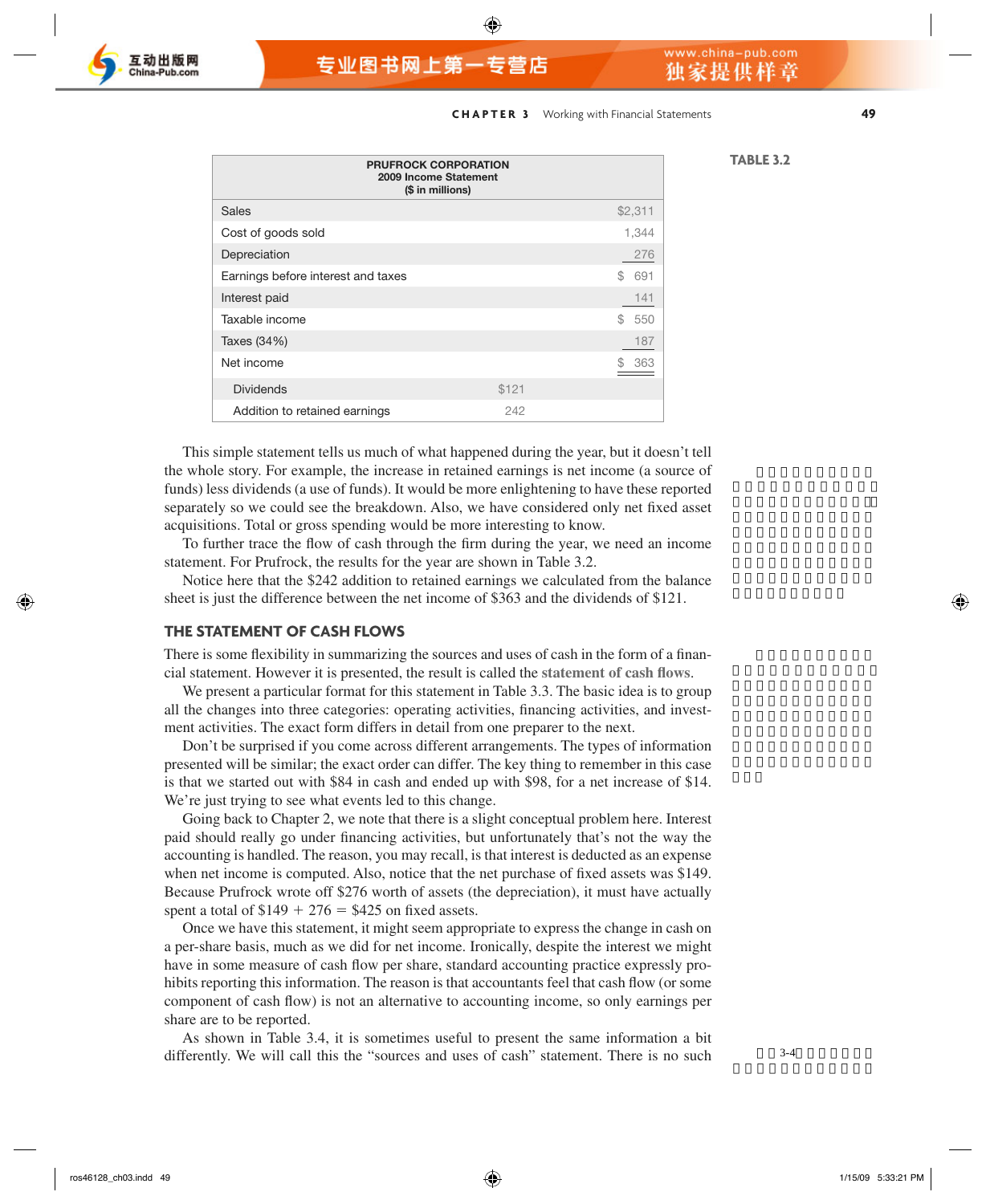

**50 PART 2** Financial Statements and Long-Term Financial Planning

**TABLE 3.3**

| <b>PRUFROCK CORPORATION</b><br>2009 Statement of Cash Flows<br>(\$ in millions) |           |
|---------------------------------------------------------------------------------|-----------|
| Cash, beginning of year                                                         | \$84      |
| Operating activity                                                              |           |
| Net income                                                                      | \$363     |
| Plus:                                                                           |           |
| Depreciation                                                                    | 276       |
| Increase in accounts payable                                                    | 32        |
| Less:                                                                           |           |
| Increase in accounts receivable                                                 | 23        |
| Increase in inventory                                                           | 29        |
| Net cash from operating activity                                                | \$619     |
| Investment activity                                                             |           |
| Fixed asset acquisitions                                                        | -\$425    |
| Net cash from investment activity                                               | $-$ \$425 |
| Financing activity                                                              |           |
| Decrease in notes payable                                                       | $-$ \$ 35 |
| Decrease in long-term debt                                                      | 74        |
| Dividends paid                                                                  | 121       |
| Increase in common stock                                                        | 50        |
| Net cash from financing activity                                                | $-$ \$180 |
| Net increase in cash                                                            | \$14      |
| Cash, end of year                                                               | \$98      |

**TABLE 3.4**

| <b>PRUFROCK CORPORATION</b><br>2009 Sources and Uses of Cash<br>(\$ in millions) |       |
|----------------------------------------------------------------------------------|-------|
| Cash, beginning of year                                                          | \$84  |
| Sources of cash                                                                  |       |
| Operations:                                                                      |       |
| Net income                                                                       | \$363 |
| Depreciation                                                                     | 276   |
|                                                                                  | \$639 |
| Working capital:                                                                 |       |
| Increase in accounts payable                                                     | \$32  |
| Long-term financing:                                                             |       |
| Increase in common stock                                                         | 50    |
| Total sources of cash                                                            | \$721 |
| Uses of cash                                                                     |       |
| Working capital:                                                                 |       |
| Increase in accounts receivable                                                  | \$23  |
| Increase in inventory                                                            | 29    |
| Decrease in notes payable                                                        | 35    |
| Long-term financing:                                                             |       |
| Decrease in long-term debt                                                       | 74    |
| Fixed asset acquisitions                                                         | 425   |
| Dividends paid                                                                   | 121   |
| Total uses of cash                                                               | \$707 |
| Net addition to cash                                                             | \$14  |
| Cash, end of year                                                                | \$ 98 |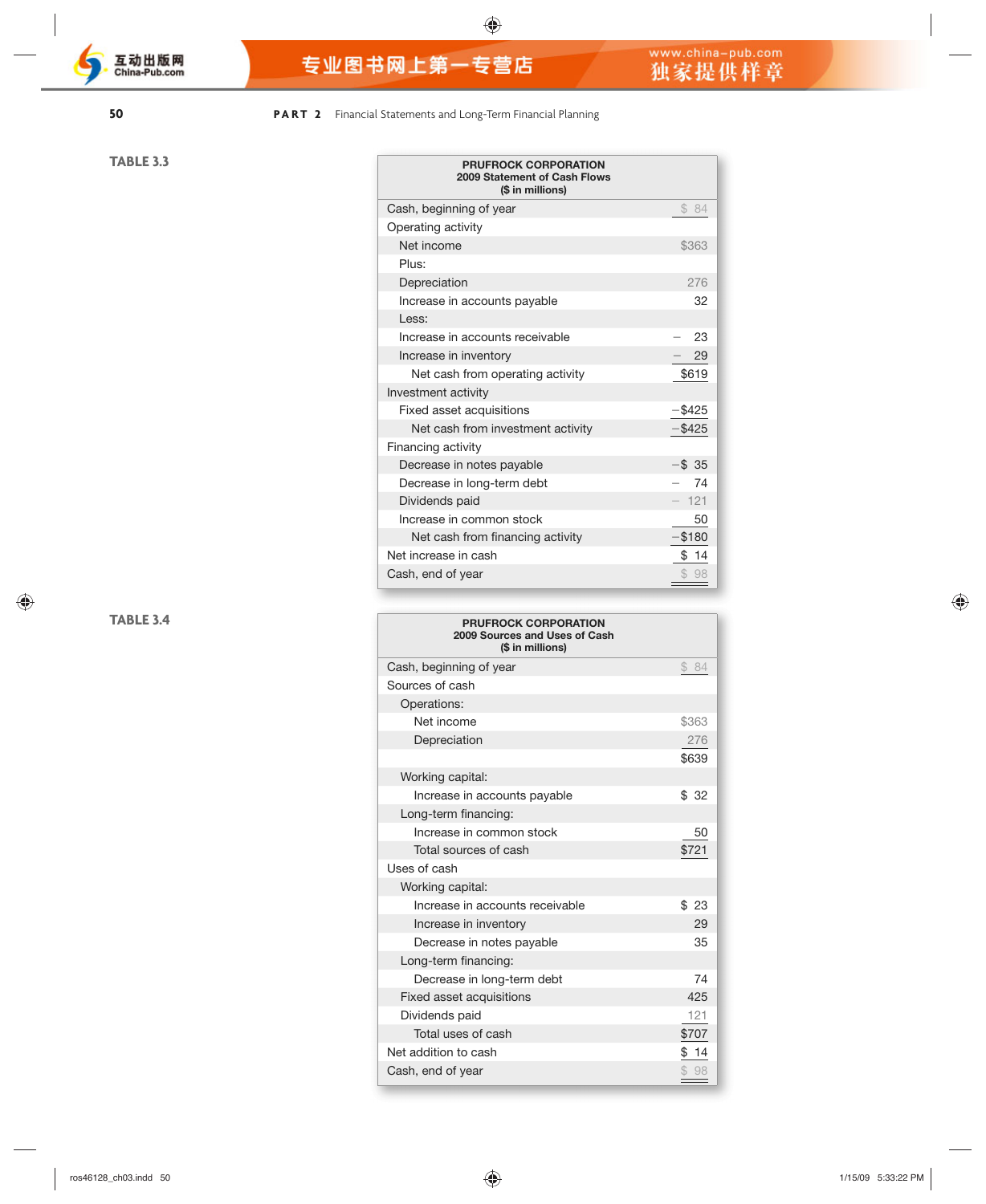**C H A P T E R 3** Working with Financial Statements **51**

statement in financial accounting, but this arrangement resembles one used many years ago. As we will discuss, this form can come in handy, but we emphasize again that it is not the way this information is normally presented.

 Now that we have the various cash pieces in place, we can get a good idea of what happened during the year. Prufrock's major cash outlays were fixed asset acquisitions and cash dividends. It paid for these activities primarily with cash generated from operations.

 Prufrock also retired some long-term debt and increased current assets. Finally, current liabilities were not greatly changed, and a relatively small amount of new equity was sold. Altogether, this short sketch captures Prufrock's major sources and uses of cash for the year.

### **Concept Questions**

 **3.1a** What is a source of cash? Give three examples.

 **3.1b** What is a use, or application, of cash? Give three examples.

## Standardized Financial Statements

**3.2**

The next thing we might want to do with Prufrock's financial statements is compare them to those of other similar companies. We would immediately have a problem, however. It's almost impossible to directly compare the financial statements for two companies because of differences in size.

 For example, Ford and GM are serious rivals in the auto market, but GM is much larger (in terms of market share), so it is difficult to compare them directly. For that matter, it's difficult even to compare financial statements from different points in time for the same company if the company's size has changed. The size problem is compounded if we try to compare GM and, say, Toyota. If Toyota's financial statements are denominated in yen, then we have size *and* currency differences.

 To start making comparisons, one obvious thing we might try to do is to somehow standardize the financial statements. One common and useful way of doing this is to work with percentages instead of total dollars. In this section, we describe two different ways of standardizing financial statements along these lines.

### **COMMON-SIZE STATEMENTS**

To get started, a useful way of standardizing financial statements is to express each item on the balance sheet as a percentage of assets and to express each item on the income statement as a percentage of sales. The resulting financial statements are called **common-size statements** . We consider these next.

**Common-Size Balance Sheets** One way, though not the only way, to construct a common-size balance sheet is to express each item as a percentage of total assets. Prufrock's 2008 and 2009 common-size balance sheets are shown in Table 3.5 .

 Notice that some of the totals don't check exactly because of rounding. Also notice that the total change has to be zero because the beginning and ending numbers must add up to 100 percent.

In this form, financial statements are relatively easy to read and compare. For example, just looking at the two balance sheets for Prufrock, we see that current assets were 19.7 percent of total assets in 2009, up from 19.1 percent in 2008. Current liabilities declined

 $\alpha$  , and  $\alpha$  , and  $\alpha$  , and  $\alpha$  , and  $\alpha$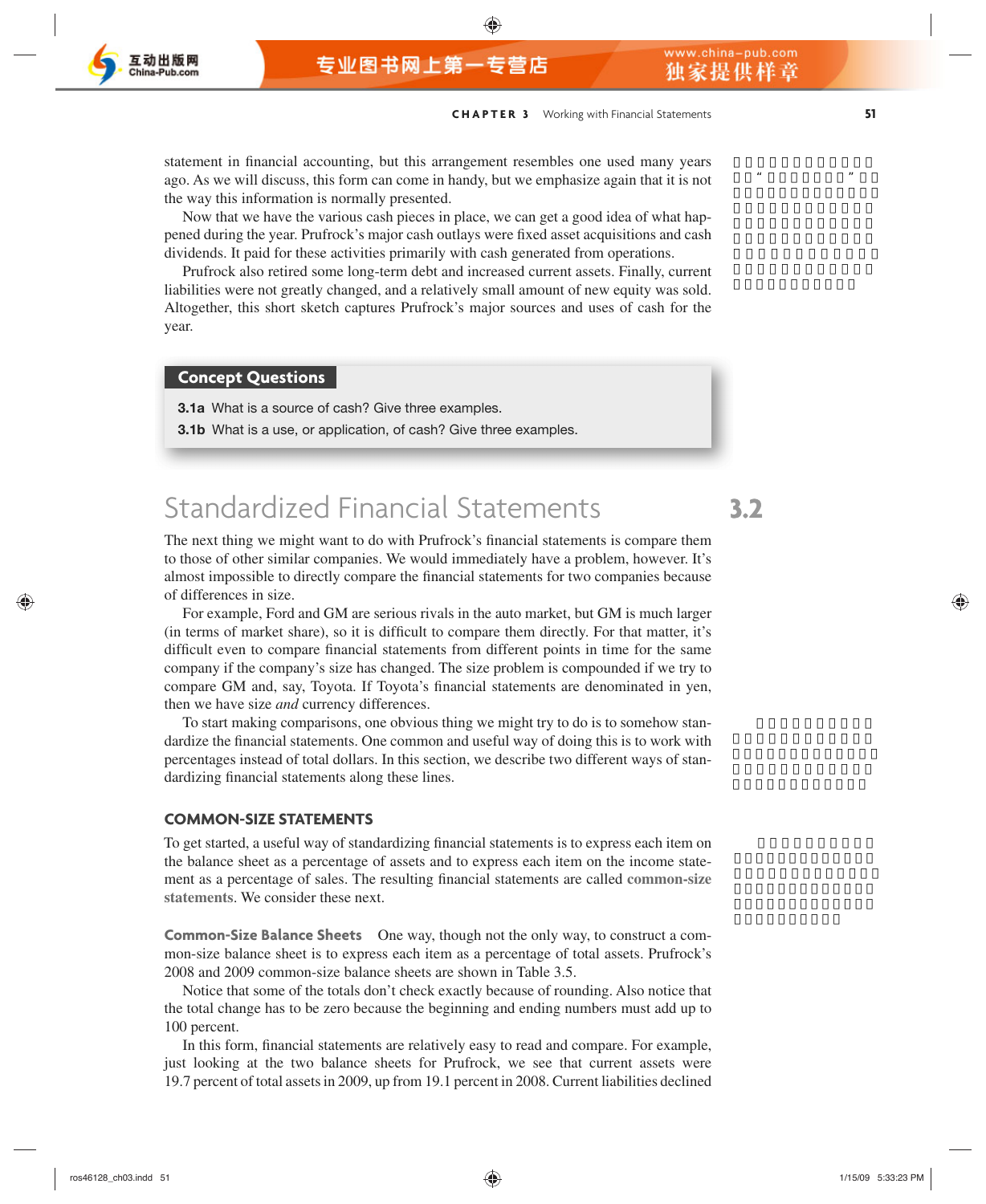**52 PART 2** Financial Statements and Long-Term Financial Planning

**TABLE 3.5**

| <b>PRUFROCK CORPORATION</b><br>Common-Size Balance Sheets 2008 and 2009 |                                       |           |         |  |  |
|-------------------------------------------------------------------------|---------------------------------------|-----------|---------|--|--|
|                                                                         | 2008                                  | 2009      | Change  |  |  |
|                                                                         | <b>Assets</b>                         |           |         |  |  |
| Current assets                                                          |                                       |           |         |  |  |
| Cash                                                                    | 2.5%                                  | 2.7%      | $+ .2%$ |  |  |
| Accounts receivable                                                     | 4.9                                   | 5.2       | $+$ .3  |  |  |
| Inventory                                                               | 11.7                                  | 11.8      | $+ .1$  |  |  |
| Total                                                                   | 19.1                                  | 19.7      | $+ .6$  |  |  |
| <b>Fixed assets</b>                                                     |                                       |           |         |  |  |
| Net plant and equipment                                                 | 80.9                                  | 80.3      | $- .6$  |  |  |
| Total assets                                                            | $100.0\%$                             | $100.0\%$ | .0      |  |  |
|                                                                         | <b>Liabilities and Owners' Equity</b> |           |         |  |  |
| <b>Current liabilities</b>                                              |                                       |           |         |  |  |
| Accounts payable                                                        | $9.2\%$                               | 9.6%      | $+ .4%$ |  |  |
| Notes payable                                                           | 6.8                                   | 5.5       | $-1.3$  |  |  |
| Total                                                                   | 16.0                                  | 15.1      | $-.9$   |  |  |
| Long-term debt                                                          | 15.7                                  | 12.7      | $-3.0$  |  |  |
| Owners' equity                                                          |                                       |           |         |  |  |
| Common stock and paid-in surplus                                        | 14.8                                  | 15.3      | $+ .5$  |  |  |
| Retained earnings                                                       | 53.3                                  | 56.9      | $+3.6$  |  |  |
| Total                                                                   | 68.1                                  | 72.2      | $+4.1$  |  |  |
| Total liabilities and owners' equity                                    | 100.0%                                | 100.0%    | .0      |  |  |

from 16.0 percent to 15.1 percent of total liabilities and equity over that same time. Similarly, total equity rose from 68.1 percent of total liabilities and equity to 72.2 percent.

 Overall, Prufrock's liquidity, as measured by current assets compared to current liabilities, increased over the year. Simultaneously, Prufrock's indebtedness diminished as a percentage of total assets. We might be tempted to conclude that the balance sheet has grown "stronger." We will say more about this later.

 **Common-Size Income Statements** A useful way of standardizing the income statement is to express each item as a percentage of total sales, as illustrated for Prufrock in Table 3.6.

 This income statement tells us what happens to each dollar in sales. For Prufrock, interest expense eats up \$.061 out of every sales dollar and taxes take another \$.081. When all is said and done, \$.157 of each dollar flows through to the bottom line (net income), and that amount is split into \$.105 retained in the business and \$.052 paid out in dividends.

These percentages are useful in comparisons. For example, a relevant figure is the cost percentage. For Prufrock, \$.582 of each \$1 in sales goes to pay for goods sold. It would be interesting to compute the same percentage for Prufrock's main competitors to see how Prufrock stacks up in terms of cost control.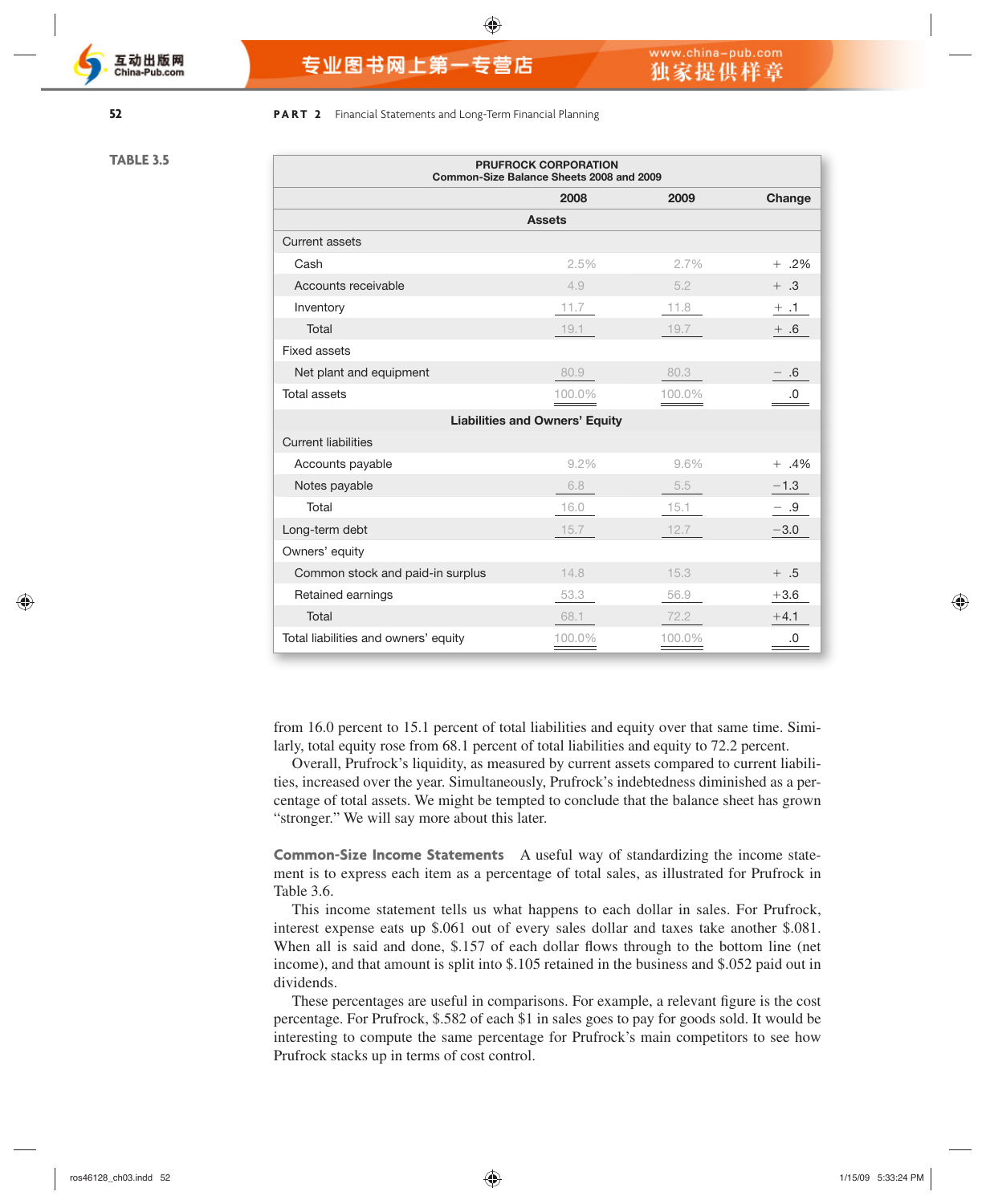互动出版网

China-Pub.com

#### **C H A P T E R 3** Working with Financial Statements **53**

| <b>PRUFROCK CORPORATION</b><br><b>Common-Size Income Statement 2009</b> |      |        |
|-------------------------------------------------------------------------|------|--------|
| <b>Sales</b>                                                            |      | 100.0% |
| Cost of goods sold                                                      |      | 58.2   |
| Depreciation                                                            |      | 11.9   |
| Earnings before interest and taxes                                      |      | 29.9   |
| Interest paid                                                           |      | 6.1    |
| Taxable income                                                          |      | 23.8   |
| Taxes (34%)                                                             |      | 8.1    |
| Net income                                                              |      | 15.7%  |
| <b>Dividends</b>                                                        | 5.2% |        |
| Addition to retained earnings                                           | 10.5 |        |

 **Common-Size Statements of Cash Flows** Although we have not presented it here, it is also possible and useful to prepare a common-size statement of cash flows. Unfortunately, with the current statement of cash flows, there is no obvious denominator such as total assets or total sales. However, if the information is arranged in a way similar to that in Table 3.4 , then each item can be expressed as a percentage of total sources (or total uses). The results can then be interpreted as the percentage of total sources of cash supplied or as the percentage of total uses of cash for a particular item.

#### **COMMON–BASE YEAR FINANCIAL STATEMENTS: TREND ANALYSIS**

 Imagine we were given balance sheets for the last 10 years for some company and we were trying to investigate trends in the firm's pattern of operations. Does the firm use more or less debt? Has the firm grown more or less liquid? A useful way of standardizing financial statements in this case is to choose a base year and then express each item relative to the base amount. We will call the resulting statements **common–base year statements** .

 For example, from 2008 to 2009, Prufrock's inventory rose from \$393 to \$422. If we pick 2008 as our base year, then we would set inventory equal to 1.00 for that year. For the next year, we would calculate inventory relative to the base year as  $$422/393 = 1.07$ . In this case, we could say inventory grew by about 7 percent during the year. If we had multiple years, we would just divide the inventory figure for each one by \$393. The resulting series is easy to plot, and it is then easy to compare companies. Table 3.7 summarizes these calculations for the asset side of the balance sheet.

### **COMBINED COMMON-SIZE AND BASE YEAR ANALYSIS**

 The trend analysis we have been discussing can be combined with the common-size analysis discussed earlier. The reason for doing this is that as total assets grow, most of the other accounts must grow as well. By first forming the common-size statements, we eliminate the effect of this overall growth.

 For example, looking at Table 3.7 , we see that Prufrock's accounts receivable were \$165, or 4.9 percent of total assets, in 2008. In 2009, they had risen to \$188, which was 5.2 percent of total assets. If we do our analysis in terms of dollars, then the 2009 figure would be  $$188/165 = 1.14$ , representing a 14 percent increase in receivables. However, if we work with the common-size statements, then the 2009 figure would be  $5.2\%/4.9\% =$ 1.06. This tells us accounts receivable, as a percentage of total assets, grew by 6 percent. Roughly speaking, what we see is that of the 14 percent total increase, about 8 percent  $(= 14\% - 6\%)$  is attributable simply to growth in total assets.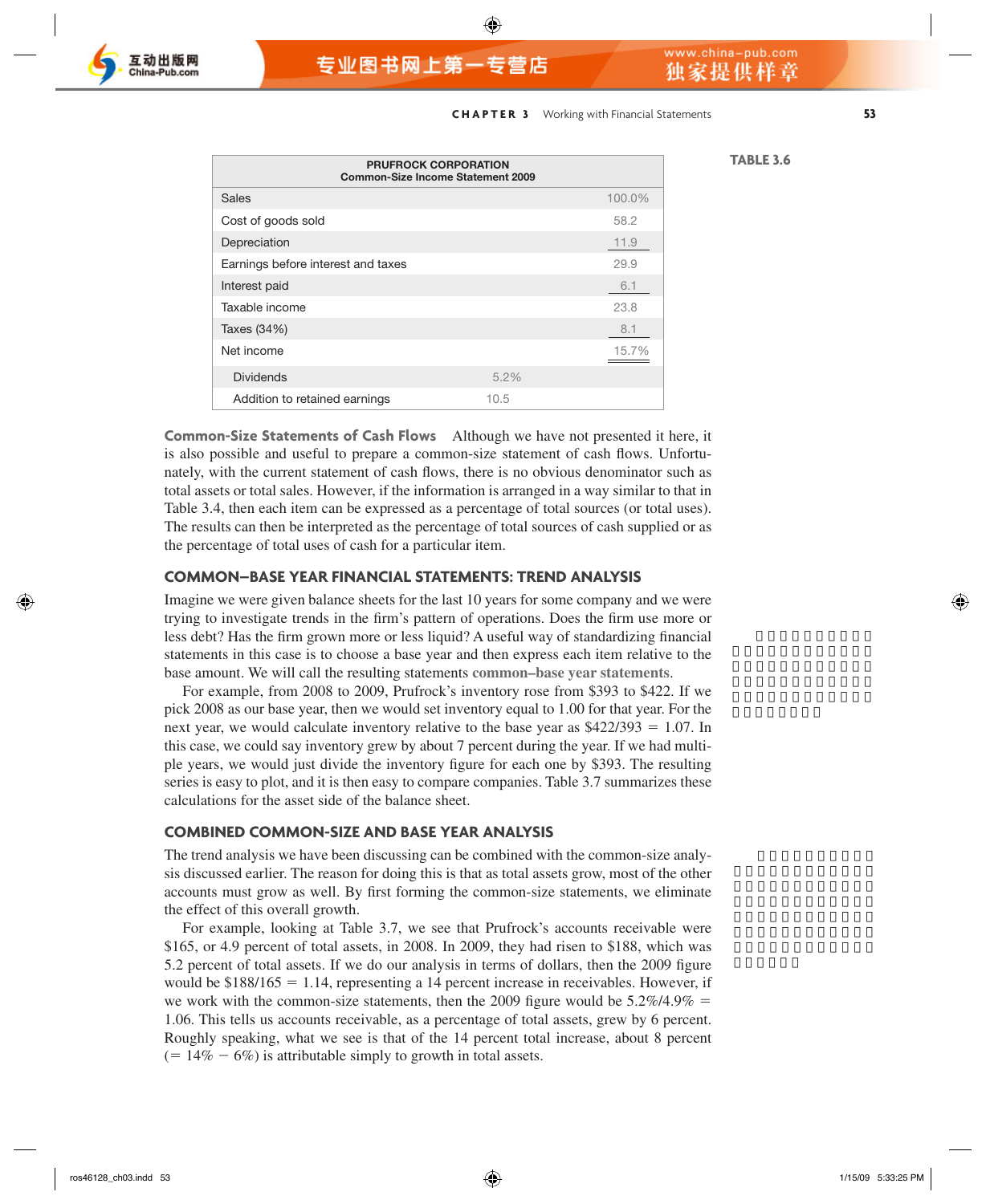**54 PART 2** Financial Statements and Long-Term Financial Planning

| <b>TABLE 3.7</b>        |                     |                                   |                                                                                                   |                                     |                                   |                                                                      |
|-------------------------|---------------------|-----------------------------------|---------------------------------------------------------------------------------------------------|-------------------------------------|-----------------------------------|----------------------------------------------------------------------|
|                         |                     |                                   | <b>PRUFROCK CORPORATION</b><br><b>Summary of Standardized Balance Sheets</b><br>(Asset Side Only) |                                     |                                   |                                                                      |
|                         |                     | <b>Assets</b><br>(\$ in millions) |                                                                                                   | <b>Common-Size</b><br><b>Assets</b> | Common-Base<br><b>Year Assets</b> | <b>Combined</b><br><b>Common-Size and</b><br><b>Base Year Assets</b> |
|                         | 2008                | 2009                              | 2008                                                                                              | 2009                                | 2009                              | 2009                                                                 |
| <b>Current assets</b>   |                     |                                   |                                                                                                   |                                     |                                   |                                                                      |
| Cash                    | $\mathcal{S}$<br>84 | $\mathcal{L}$<br>98               | 2.5%                                                                                              | 2.7%                                | 1.17                              | 1.08                                                                 |
| Accounts receivable     | 165                 | 188                               | 4.9                                                                                               | 5.2                                 | 1.14                              | 1.06                                                                 |
| Inventory               | 393                 | 422                               | 11.7                                                                                              | 11.8                                | 1.07                              | 1.01                                                                 |
| Total current assets    | \$642               | \$708                             | 19.1                                                                                              | 19.7                                | 1.10                              | 1.03                                                                 |
| <b>Fixed assets</b>     |                     |                                   |                                                                                                   |                                     |                                   |                                                                      |
| Net plant and equipment | \$2,731             | \$2,880                           | 80.9                                                                                              | 80.3                                | 1.05                              | .99                                                                  |
| <b>Total assets</b>     | \$3,373             | \$3,588                           | 100.0%                                                                                            | 100.0%                              | 1.06<br>--                        | 1.00                                                                 |

NOTE: The common-size numbers are calculated by dividing each item by total assets for that year. For example, the 2008 common-size cash amount is \$84/3,373 = 2.5%. The common–base year numbers are calculated by dividing each 2009 item by the base year (2008) dollar amount. The common-base cash is thus \$98/84 = 1.17, representing a 17 percent increase. The combined common-size and base year figures are calculated by dividing each common-size amount by the base year (2008) common-size amount. The cash figure is therefore 2.7%/2.5% = 1.08, representing an 8 percent increase in cash holdings as a percentage of total assets. Columns may not total precisely due to rounding.

### **Concept Questions**

**3.2a** Why is it often necessary to standardize financial statements?

 **3.2b** Name two types of standardized statements and describe how each is formed.

## **3.3** Ratio Analysis

 Another way of avoiding the problems involved in comparing companies of different sizes is to calculate and compare financial ratios. Such ratios are ways of comparing and investigating the relationships between different pieces of financial information. Using ratios eliminates the size problem because the size effectively divides out. We're then left with percentages, multiples, or time periods.

There is a problem in discussing financial ratios. Because a ratio is simply one number divided by another, and because there are so many accounting numbers out there, we could examine a huge number of possible ratios. Everybody has a favorite. We will restrict ourselves to a representative sampling.

In this section, we only want to introduce you to some commonly used financial ratios. These are not necessarily the ones we think are the best. In fact, some of them may strike you as illogical or not as useful as some alternatives. If they do, don't be concerned. As a financial analyst, you can always decide how to compute your own ratios.

 What you do need to worry about is the fact that different people and different sources seldom compute these ratios in exactly the same way, and this leads to much confusion. The specific definitions we use here may or may not be the same as ones you have seen or will see elsewhere. If you are ever using ratios as a tool for analysis, you should be careful to document how you calculate each one; and if you are comparing your numbers to numbers from another source, be sure you know how those numbers are computed.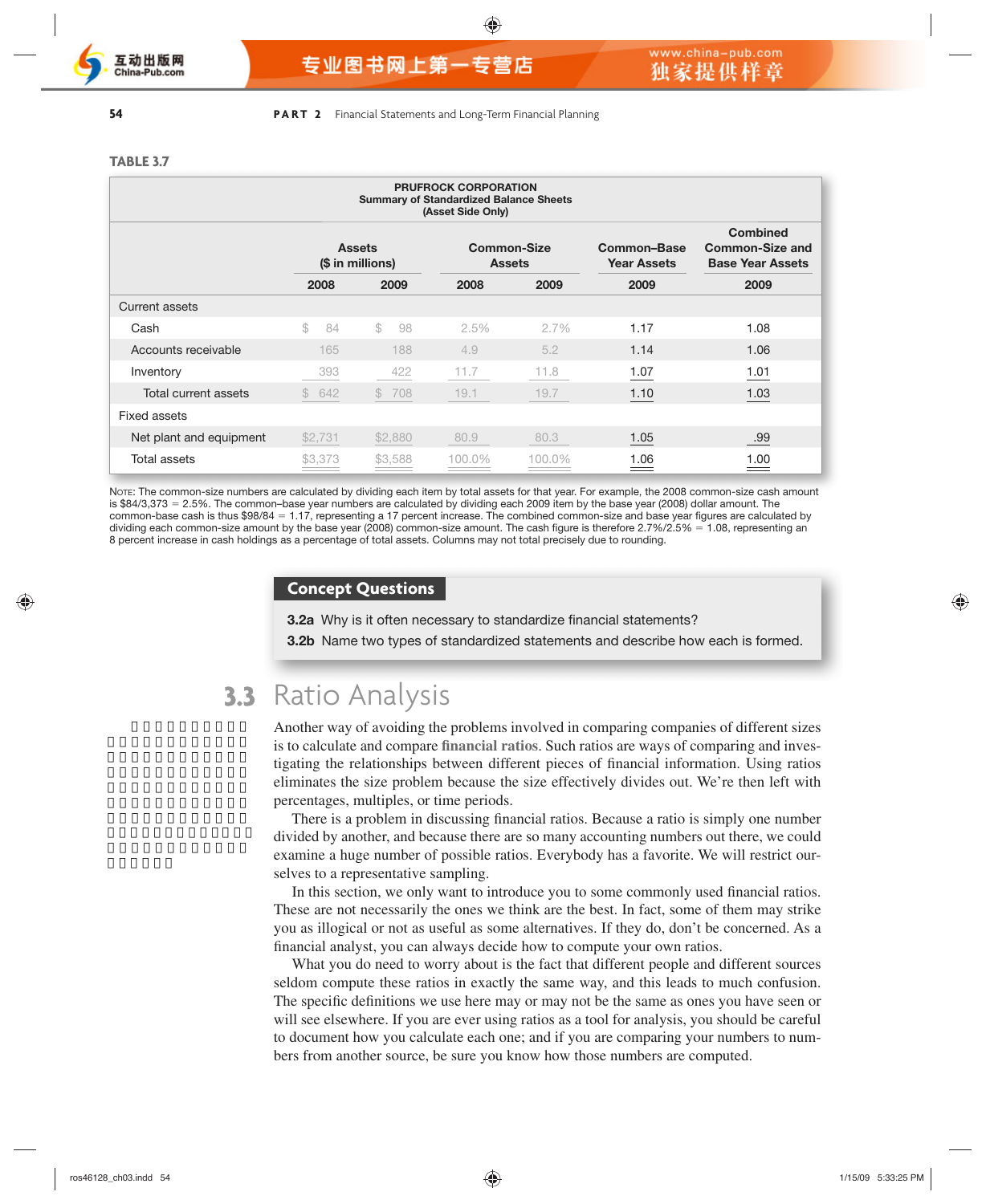1. 它是如何计算出来的?

 We will defer much of our discussion of how ratios are used and some problems that come up with using them until later in the chapter. For now, for each of the ratios we discuss, we consider several questions:

| 1. How is it computed?                                                                                                                                                               | 2.                     |
|--------------------------------------------------------------------------------------------------------------------------------------------------------------------------------------|------------------------|
| 2. What is it intended to measure, and why might we be interested?                                                                                                                   |                        |
| 3. What is the unit of measurement?                                                                                                                                                  | 3.                     |
| 4. What might a high or low value tell us? How might such values be misleading?                                                                                                      | 4.                     |
| 5. How could this measure be improved?                                                                                                                                               |                        |
| Financial ratios are traditionally grouped into the following categories:                                                                                                            | 5.                     |
| 1. Short-term solvency, or liquidity, ratios.                                                                                                                                        |                        |
| 2. Long-term solvency, or financial leverage, ratios.                                                                                                                                |                        |
| 3. Asset management, or turnover, ratios.                                                                                                                                            | 1.                     |
| 4. Profitability ratios.                                                                                                                                                             | 2.                     |
| 5. Market value ratios.                                                                                                                                                              |                        |
| We will consider each of these in turn. In calculating these numbers for Prufrock, we will                                                                                           | 3.<br>$\overline{4}$ . |
| use the ending balance sheet (2009) figures unless we say otherwise. Also notice that the<br>various ratios are color keyed to indicate which numbers come from the income statement | 5.                     |

### **SHORT-TERM SOLVENCY, OR LIQUIDITY, MEASURES**

and which come from the balance sheet.

 As the name suggests, short-term solvency ratios as a group are intended to provide information about a firm's liquidity, and these ratios are sometimes called *liquidity measures*. The primary concern is the firm's ability to pay its bills over the short run without undue stress. Consequently, these ratios focus on current assets and current liabilities.

 For obvious reasons, liquidity ratios are particularly interesting to short-term creditors. Because financial managers work constantly with banks and other short-term lenders, an understanding of these ratios is essential.

 One advantage of looking at current assets and liabilities is that their book values and market values are likely to be similar. Often (though not always), these assets and liabilities just don't live long enough for the two to get seriously out of step. On the other hand, like any type of near-cash, current assets and liabilities can and do change fairly rapidly, so today's amounts may not be a reliable guide to the future.

 **Current Ratio** One of the best known and most widely used ratios is the *current ratio*. As you might guess, the current ratio is defined as follows:

$$
Current ratio = \frac{Current assets}{Current liabilities}
$$
 [3.1]

Here is Prufrock's 2009 current ratio:

Current ratio =  $\frac{$708}{$540}$  = 1.31 times

 Because current assets and liabilities are, in principle, converted to cash over the following 12 months, the current ratio is a measure of short-term liquidity. The unit of measurement is either dollars or times. So, we could say Prufrock has \$1.31 in current assets for every \$1 in current liabilities, or we could say Prufrock has its current liabilities covered 1.31 times over.

 $12$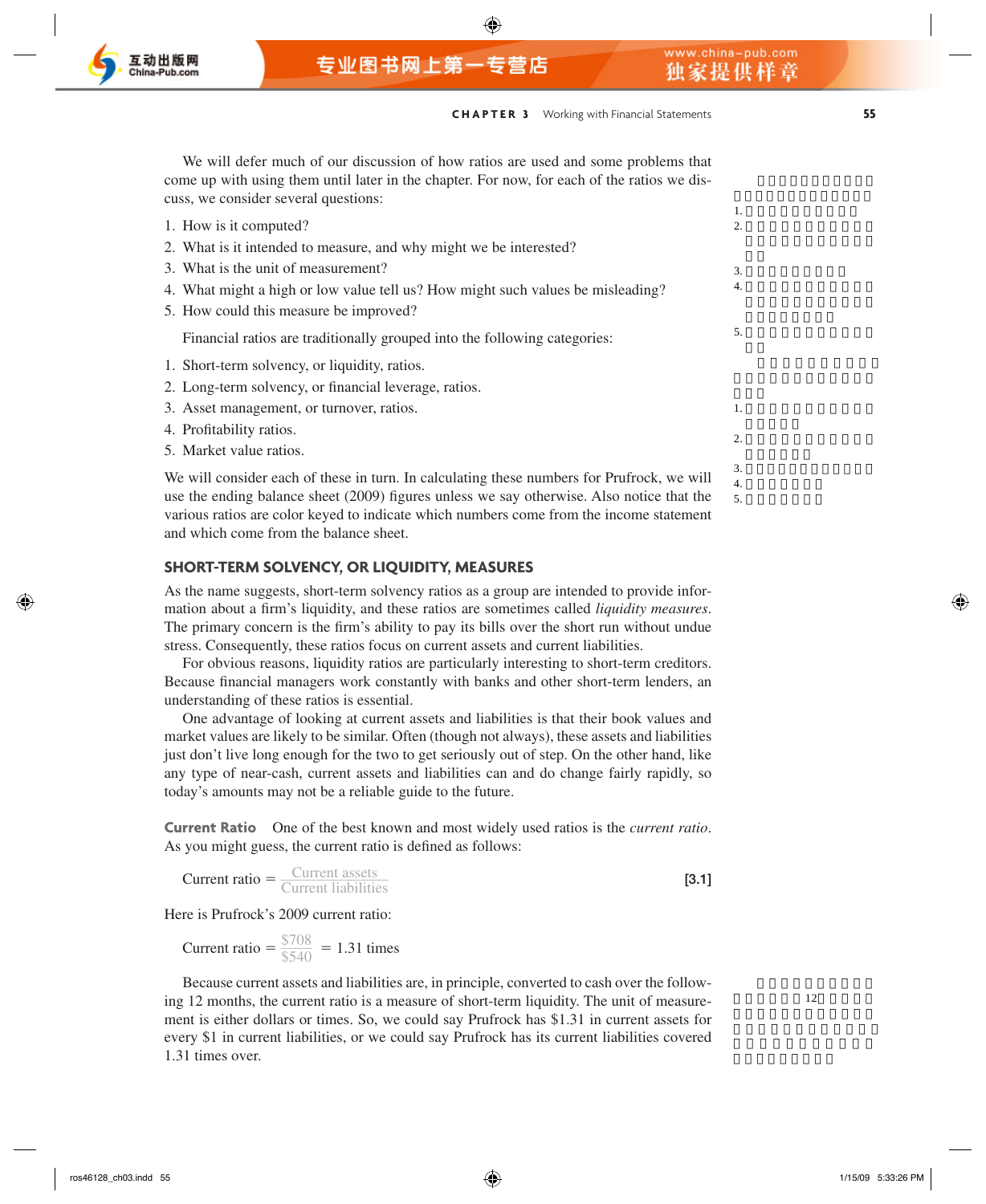To a creditor—particularly a short-term creditor such as a supplier—the higher the current ratio, the better. To the firm, a high current ratio indicates liquidity, but it also may indicate an inefficient use of cash and other short-term assets. Absent some extraordinary circumstances, we would expect to see a current ratio of at least 1 because a current ratio of less than 1 would mean that net working capital (current assets less current liabilities) is negative. This would be unusual in a healthy firm, at least for most types of businesses.

 The current ratio, like any ratio, is affected by various types of transactions. For example, suppose the firm borrows over the long term to raise money. The short-run effect would be an increase in cash from the issue proceeds and an increase in long-term debt. Current liabilities would not be affected, so the current ratio would rise.

 Finally, note that an apparently low current ratio may not be a bad sign for a company with a large reserve of untapped borrowing power.

### **EXAMPLE 3.1 Current Events**

Suppose a firm pays off some of its suppliers and short-term creditors. What happens to the current ratio? Suppose a firm buys some inventory. What happens in this case? What happens if a firm sells some merchandise?

The first case is a trick question. What happens is that the current ratio moves away from 1. If it is greater than 1 (the usual case), it will get bigger; but if it is less than 1, it will get smaller. To see this, suppose the firm has \$4 in current assets and \$2 in current liabilities for a current ratio of 2. If we use \$1 in cash to reduce current liabilities, then the new current ratio is  $(\$4 - 1)/(\$2 - 1) = 3$ . If we reverse the original situation to  $\$2$  in current assets and \$4 in current liabilities, then the change will cause the current ratio to fall to 1/3 from 1/2.

 The second case is not quite as tricky. Nothing happens to the current ratio because cash goes down while inventory goes up—total current assets are unaffected.

 In the third case, the current ratio will usually rise because inventory is normally shown at cost and the sale will normally be at something greater than cost (the difference is the markup). The increase in either cash or receivables is therefore greater than the decrease in inventory. This increases current assets, and the current ratio rises.

 **The Quick (or Acid-Test) Ratio** Inventory is often the least liquid current asset. It's also the one for which the book values are least reliable as measures of market value because the quality of the inventory isn't considered. Some of the inventory may later turn out to be damaged, obsolete, or lost.

 More to the point, relatively large inventories are often a sign of short-term trouble. The firm may have overestimated sales and overbought or overproduced as a result. In this case, the firm may have a substantial portion of its liquidity tied up in slow-moving inventory.

 To further evaluate liquidity, the *quick,* or *acid-test, ratio* is computed just like the current ratio, except inventory is omitted:

$$
Quick ratio = \frac{Current assets - Inventory}{Current liabilities}
$$
 [3.2]

Notice that using cash to buy inventory does not affect the current ratio, but it reduces the quick ratio. Again, the idea is that inventory is relatively illiquid compared to cash.

For Prufrock, this ratio for 2009 was:

Quick ratio  $=$   $\frac{$708 - 422}{\$540} = .53$  times

The quick ratio here tells a somewhat different story than the current ratio because inventory accounts for more than half of Prufrock's current assets. To exaggerate the point, if this inventory consisted of, say, unsold nuclear power plants, then this would be a cause for concern.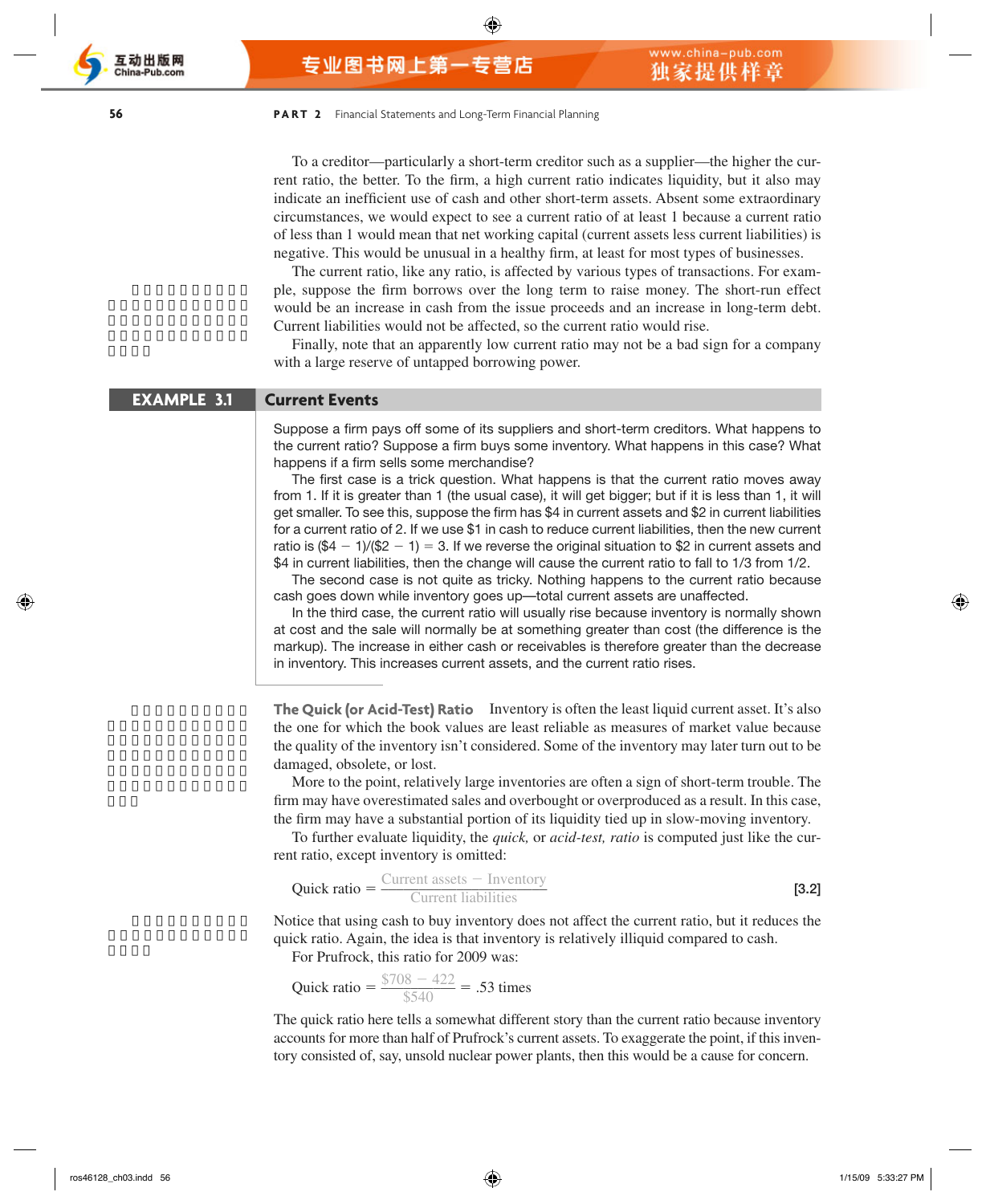专业图书网上第一专营店

 $NWC$ 

净营运资本对 <sup>=</sup> 资产总额的比率

To give an example of current versus quick ratios, based on recent financial statements, Wal-Mart and Manpower Inc. had current ratios of .81 and 1.60, respectively. However, Manpower carries no inventory to speak of, whereas Wal-Mart's current assets are virtually all inventory. As a result, Wal-Mart's quick ratio was only .21, whereas Manpower's was 1.60, the same as its current ratio.

**Other Liquidity Ratios** We briefly mention three other measures of liquidity. A very short-term creditor might be interested in the *cash ratio:*

$$
Cash ratio = \frac{Cash}{Current liabilities}
$$
 [3.3]

You can verify that for 2009 this works out to be .18 times for Prufrock.

 Because net working capital, or NWC, is frequently viewed as the amount of short-term liquidity a firm has, we can consider the ratio of *NWC to total assets:* 

$$
Net working capital to total assets = \frac{Net working capital}{Total assets}
$$
 [3.4]

A relatively low value might indicate relatively low levels of liquidity. Here, this ratio works out to be  $(\$708 - 540)/\$3,588 = 4.7\%$ .

Finally, imagine that Prufrock was facing a strike and cash inflows began to dry up. How long could the business keep running? One answer is given by the *interval measure:*

$$
Interval measure = \frac{Current assets}{Average daily operating costs}
$$
\n
$$
[3.5]
$$

Total costs for the year, excluding depreciation and interest, were \$1,344. The average daily cost was \$1,344/365 = \$3.68 per day.<sup>1</sup> The interval measure is thus \$708/\$3.68 = 192 days. Based on this, Prufrock could hang on for six months or so.2

 The interval measure (or something similar) is also useful for newly founded or start-up companies that often have little in the way of revenues. For such companies, the interval measure indicates how long the company can operate until it needs another round of financing. The average daily operating cost for start-up companies is often called the burn rate, meaning the rate at which cash is burned in the race to become profitable.

### **LONG-TERM SOLVENCY MEASURES**

Long-term solvency ratios are intended to address the firm's long-term ability to meet its obligations, or, more generally, its financial leverage. These are sometimes called *financial leverage ratios* or just *leverage ratios* . We consider three commonly used measures and some variations.

 **Total Debt Ratio** The *total debt ratio* takes into account all debts of all maturities to all creditors. It can be defined in several ways, the easiest of which is this:

Total debt ratio = 
$$
\frac{\text{Total assets} - \text{Total equity}}{\text{Total assets}}
$$

$$
= \frac{\$3,588 - 2,591}{\$3,588} = .28 \text{ times}
$$
 [3.6]

NWC

<sup>1</sup> For many of these ratios that involve average daily amounts, a 360-day year is often used in practice. This socalled banker's year has exactly four quarters of 90 days each and was computationally convenient in the days before pocket calculators. We'll use 365 days.

<sup>2</sup> Sometimes depreciation and/or interest is included in calculating average daily costs. Depreciation isn't a cash expense, so its inclusion doesn't make a lot of sense. Interest is a financing cost, so we excluded it by definition (we looked at only operating costs). We could, of course, define a different ratio that included interest expense.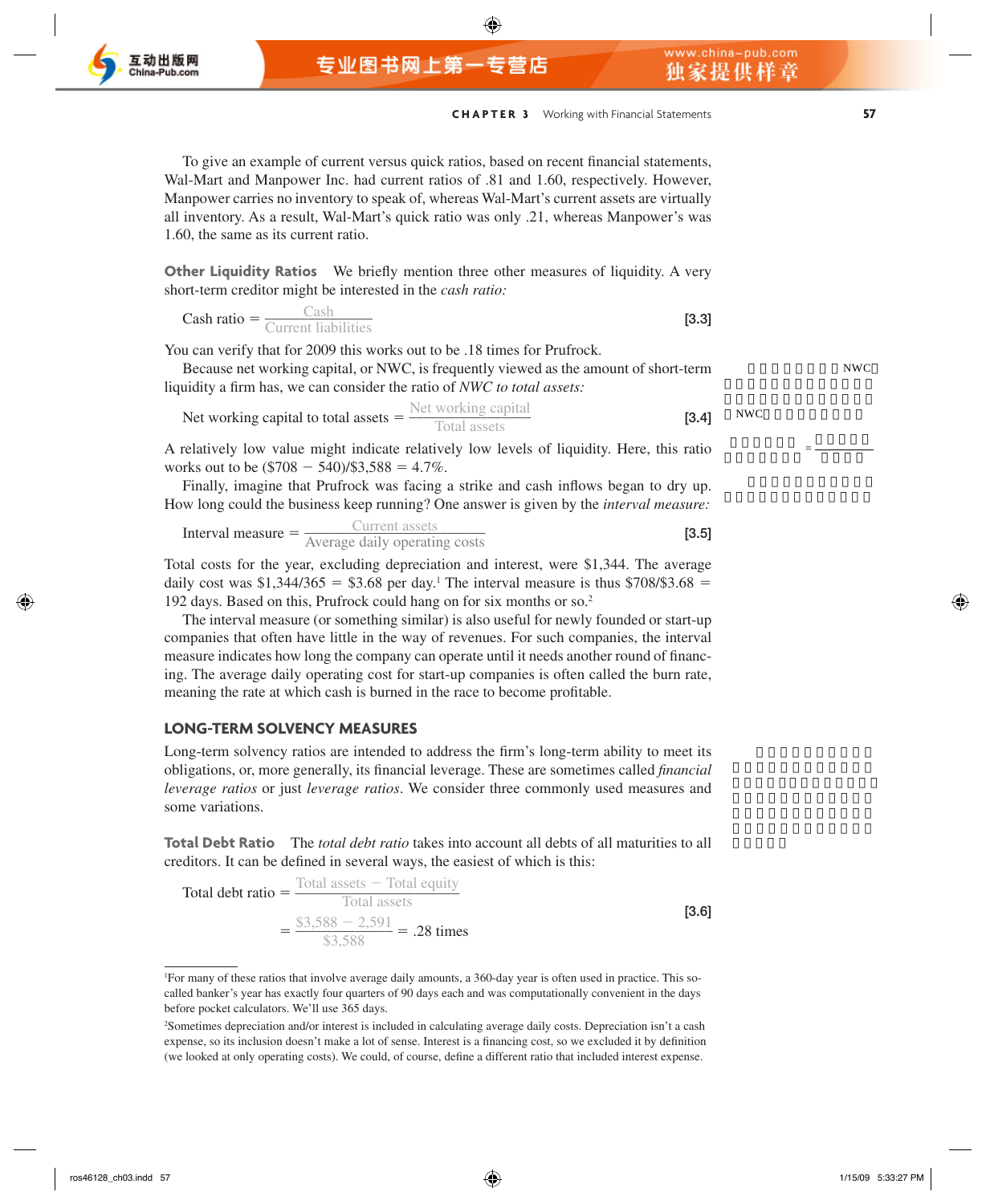

In this case, an analyst might say that Prufrock uses 28 percent debt.<sup>3</sup> Whether this is high or low or whether it even makes any difference depends on whether capital structure matters, a subject we discuss in Part 6.

Prufrock has \$.28 in debt for every \$1 in assets. Therefore, there is \$.72 in equity (\$1  $-$ .28) for every \$.28 in debt. With this in mind, we can define two useful variations on the total debt ratio—the *debt–equity ratio* and the *equity multiplier:*

| <b>Debt</b> -equiv ratio = Total debt/Total equity   | [3.7] |
|------------------------------------------------------|-------|
| $= $.28/$.72 = .39 \text{ times}$                    | [3.7] |
| <b>Equity multiplier</b> = Total assets/Total equity | [3.8] |
| $= $1/$.72 = 1.39 \text{ times}$                     | [3.8] |

The fact that the equity multiplier is 1 plus the debt–equity ratio is not a coincidence:

Equity multiplier = Total assets/Total equity =  $$1/\$.72 = 1.39$  $=$  (Total equity  $+$  Total debt)/Total equity  $= 1 +$  Debt–equity ratio  $= 1.39$  times

The thing to notice here is that given any one of these three ratios, you can immediately calculate the other two; so, they all say exactly the same thing.

A Brief Digression: Total Capitalization versus Total Assets Frequently, financial analysts are more concerned with a firm's long-term debt than its short-term debt because the short-term debt will constantly be changing. Also, a firm's accounts payable may reflect trade practice more than debt management policy. For these reasons, the *long-term debt ratio* is often calculated as follows:

Long-term debt ratio = 
$$
\frac{\text{Long-term debt}}{\text{Long-term debt} + \text{Total equity}}
$$

$$
= \frac{$457}{$457 + 2,591} = \frac{$457}{$3,048} = .15 \text{ times}
$$
 [3.9]

The \$3,048 in total long-term debt and equity is sometimes called the firm's *total capitalization*, and the financial manager will frequently focus on this quantity rather than on total assets.

 To complicate matters, different people (and different books) mean different things by the term *debt ratio* . Some mean a ratio of total debt, and some mean a ratio of long-term debt only, and, unfortunately, a substantial number are simply vague about which one they mean.

 This is a source of confusion, so we choose to give two separate names to the two measures. The same problem comes up in discussing the debt–equity ratio. Financial analysts frequently calculate this ratio using only long-term debt.

 **Times Interest Earned** Another common measure of long-term solvency is the *times interest earned* (TIE) *ratio*. Once again, there are several possible (and common) definitions, but we'll stick with the most traditional:

$$
\begin{aligned}\n\text{Times interest earned ratio} &= \frac{\text{EBIT}}{\text{Interest}} \\
&= \frac{\$691}{\$141} = 4.9 \text{ times}\n\end{aligned} \tag{3.10}
$$

TIE

<sup>3</sup> Total equity here includes preferred stock (discussed in Chapter 8 and elsewhere), if there is any. An equivalent numerator in this ratio would be Current liabilities  $+$  Long-term debt.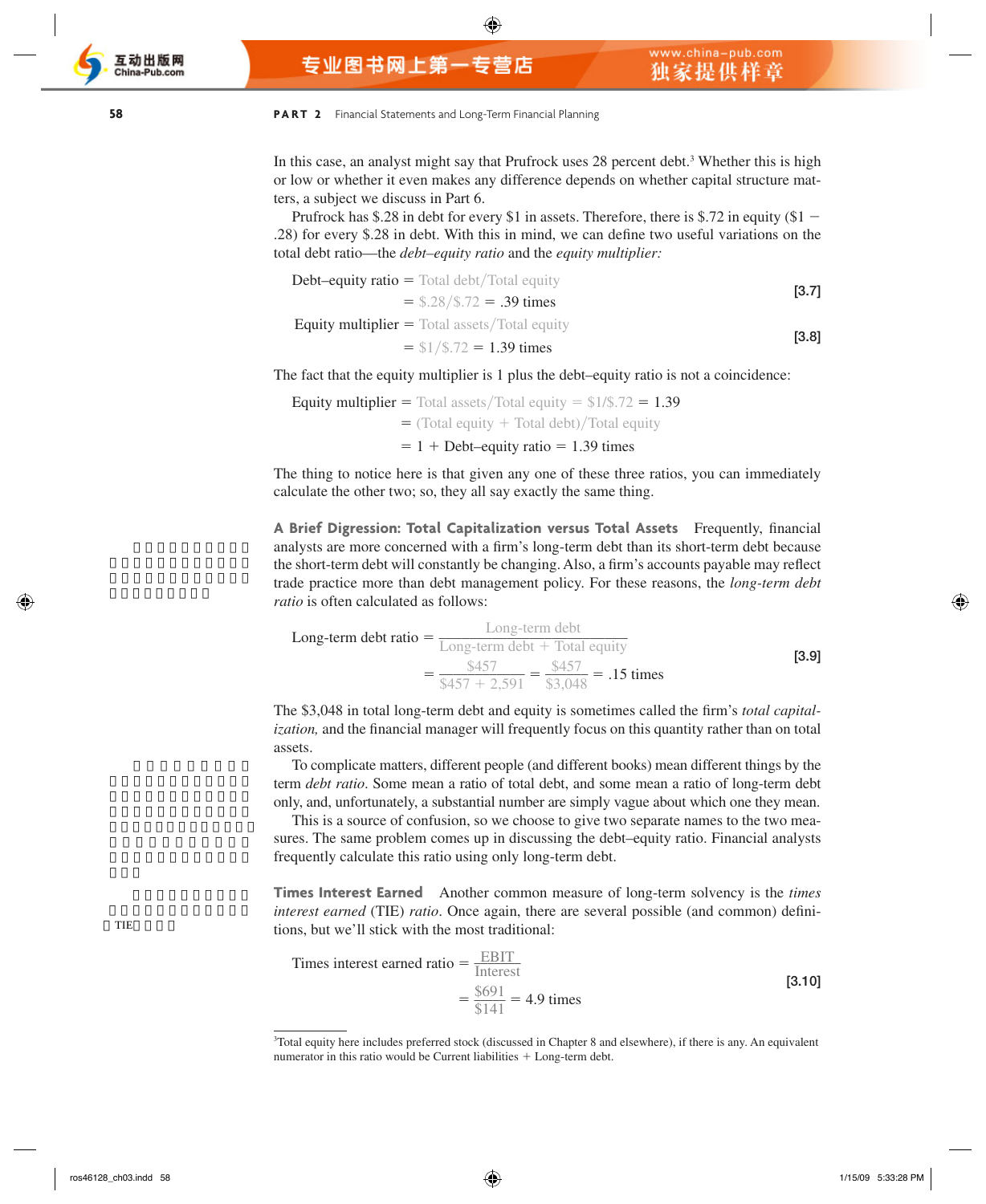3.2

As the name suggests, this ratio measures how well a company has its interest obligations covered, and it is often called the *interest coverage ratio* . For Prufrock, the interest bill is covered 4.9 times over.

 **Cash Coverage** A problem with the TIE ratio is that it is based on EBIT, which is not really a measure of cash available to pay interest. The reason is that depreciation, a noncash expense, has been deducted out. Because interest is definitely a cash outflow (to creditors), one way to define the *cash coverage ratio* is this:

Cash coverage ratio = 
$$
\frac{\text{EBIT} + \text{Depreciation}}{\text{Interest}}
$$

$$
= \frac{\$691 + 276}{\$141} = \frac{\$967}{\$141} = 6.9 \text{ times}
$$
 [3.11]

The numerator here, EBIT plus depreciation, is often abbreviated EBITD (earnings before interest, taxes, and depreciation—say "ebbit-dee"). It is a basic measure of the firm's ability to generate cash from operations, and it is frequently used as a measure of cash flow available to meet financial obligations.

 A common variation on EBITD is earnings before interest, taxes, depreciation, and amortization (EBITDA—say "ebbit-dah"). Here *amortization* refers to a noncash deduction similar conceptually to depreciation, except it applies to an intangible asset (such as a patent) rather than a tangible asset (such as machine). Note that the word *amortization* here does not refer to the repayment of debt, a subject we discuss in a later chapter.

#### **ASSET MANAGEMENT, OR TURNOVER, MEASURES**

We next turn our attention to the efficiency with which Prufrock uses its assets. The measures in this section are sometimes called *asset utilization ratios*. The specific ratios we discuss can all be interpreted as measures of turnover. What they are intended to describe is how efficiently or intensively a firm uses its assets to generate sales. We first look at two important current assets: inventory and receivables.

 **Inventory Turnover and Days' Sales in Inventory** During the year, Prufrock had a cost of goods sold of \$1,344. Inventory at the end of the year was \$422. With these numbers, *inventory turnover* can be calculated as follows:

$$
ext{Inventory turnover} = \frac{\text{Cost of goods sold}}{\text{Inventory}} = \frac{\$1,344}{\$422} = 3.2 \text{ times}
$$
\n[3.12]

In a sense, Prufrock sold off or turned over the entire inventory 3.2 times.<sup>4</sup> As long as we are not running out of stock and thereby forgoing sales, the higher this ratio is, the more efficiently we are managing inventory.

 If we know we turned our inventory over 3.2 times during the year, we can immediately figure out how long it took us to turn it over on average. The result is the average *days' sales in inventory:*

Days' sales in inventory = 
$$
\frac{365 \text{ days}}{\text{Inventory turnover}}
$$

\n
$$
= \frac{365 \text{ days}}{3.2} = 114 \text{ days}
$$

\n[3.13]

<sup>4</sup> Notice that we used cost of goods sold in the top of this ratio. For some purposes, it might be more useful to use sales instead of costs. For example, if we wanted to know the amount of sales generated per dollar of inventory, we could just replace the cost of goods sold with sales.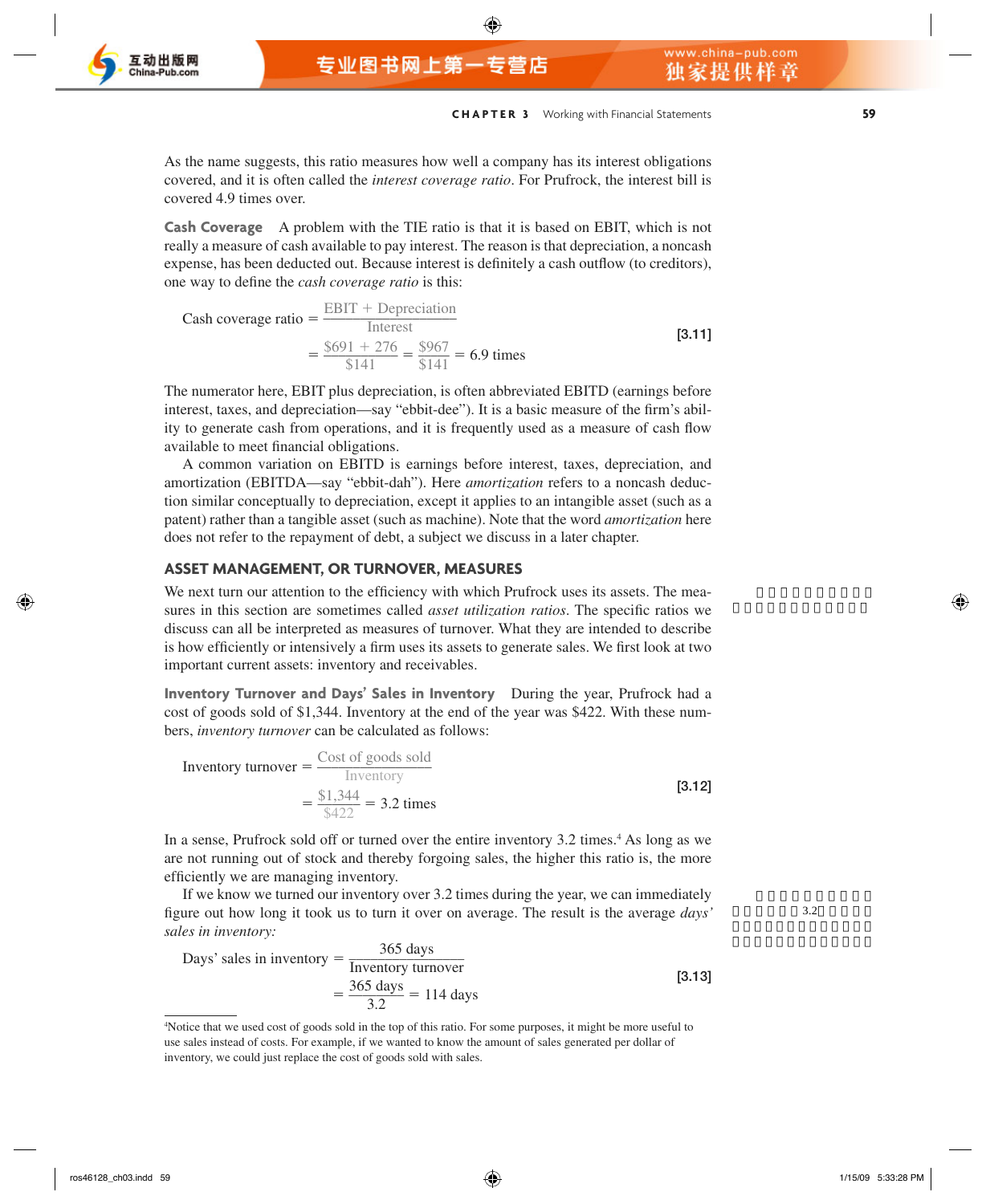This tells us that, roughly speaking, inventory sits 114 days on average before it is sold. Alternatively, assuming we have used the most recent inventory and cost figures, it will take about 114 days to work off our current inventory.

 For example, in February 2008, General Motors had a 153-day supply of its Chevrolet Silverado, more than the 60-day supply considered normal. This figure means that at the then-current rate of sales, it would have taken General Motors 153 days to deplete the available supply, or, equivalently, that General Motors had 153 days of Silverado sales in inventory. General Motors also had a 152-day supply of the GMC Sierra and a 164-day supply of the GMC Yukon. While these figures look very high (and they are), they also show why you should not look at any ratio in isolation. The reason that General Motors had such a large inventory was an expected strike at supplier American Axle & Manufacturing Holdings. General Motors wanted the excess inventory because it would be unable to produce any of these SUVs without the critical parts supplied by American Axle. By the end of March 2008, General Motors had temporarily closed two plants and had over 17,000 workers idled because of the strike at its supplier.

 It might make more sense to use the average inventory in calculating turnover. Inventory turnover would then be  $$1,344/[(\$393 + 422)/2] = 3.3$  times.<sup>5</sup> It depends on the purpose of the calculation. If we are interested in how long it will take us to sell our current inventory, then using the ending figure (as we did initially) is probably better.

In many of the ratios we discuss in this chapter, average figures could just as well be used. Again, it depends on whether we are worried about the past, in which case averages are appropriate, or the future, in which case ending figures might be better. Also, using ending figures is common in reporting industry averages; so, for comparison purposes, ending figures should be used in such cases. In any event, using ending figures is definitely less work, so we'll continue to use them.

 **Receivables Turnover and Days' Sales in Receivables** Our inventory measures give some indication of how fast we can sell product. We now look at how fast we collect on those sales. The *receivables turnover* is defined much like inventory turnover:

Receivables turnover = 
$$
\frac{\text{Sales}}{\text{Accounds receivedble}}
$$

\n
$$
= \frac{\$2,311}{\$188} = 12.3 \text{ times}
$$
\n[3.14]

Loosely speaking, Prufrock collected its outstanding credit accounts and reloaned the money 12.3 times during the year.<sup>6</sup>

 This ratio makes more sense if we convert it to days, so here is the *days' sales in receivables:* 

Days' sales in receivables = 
$$
\frac{365 \text{ days}}{\text{Receivables turnover}} = \frac{365}{12.3} = 30 \text{ days}
$$

\n[3.15]

Prufrock

销售收入的时间为30天。由

应收账款周转率 =

Therefore, on average, Prufrock collects on its credit sales in 30 days. For obvious reasons, this ratio is frequently called the *average collection period* (ACP).

Note that if we are using the most recent figures, we could also say that we have 30 days' worth of sales currently uncollected. We will learn more about this subject when we study credit policy in a later chapter.

 $1\,344/[(393 + 422)/2] = 3.3$ 

**ACP** 

<sup>&</sup>lt;sup>5</sup>Notice that we calculated the average as (Beginning value  $+$  Ending value)/2.

<sup>6</sup> Here we have implicitly assumed that all sales are credit sales. If they were not, we would simply use total credit sales in these calculations, not total sales.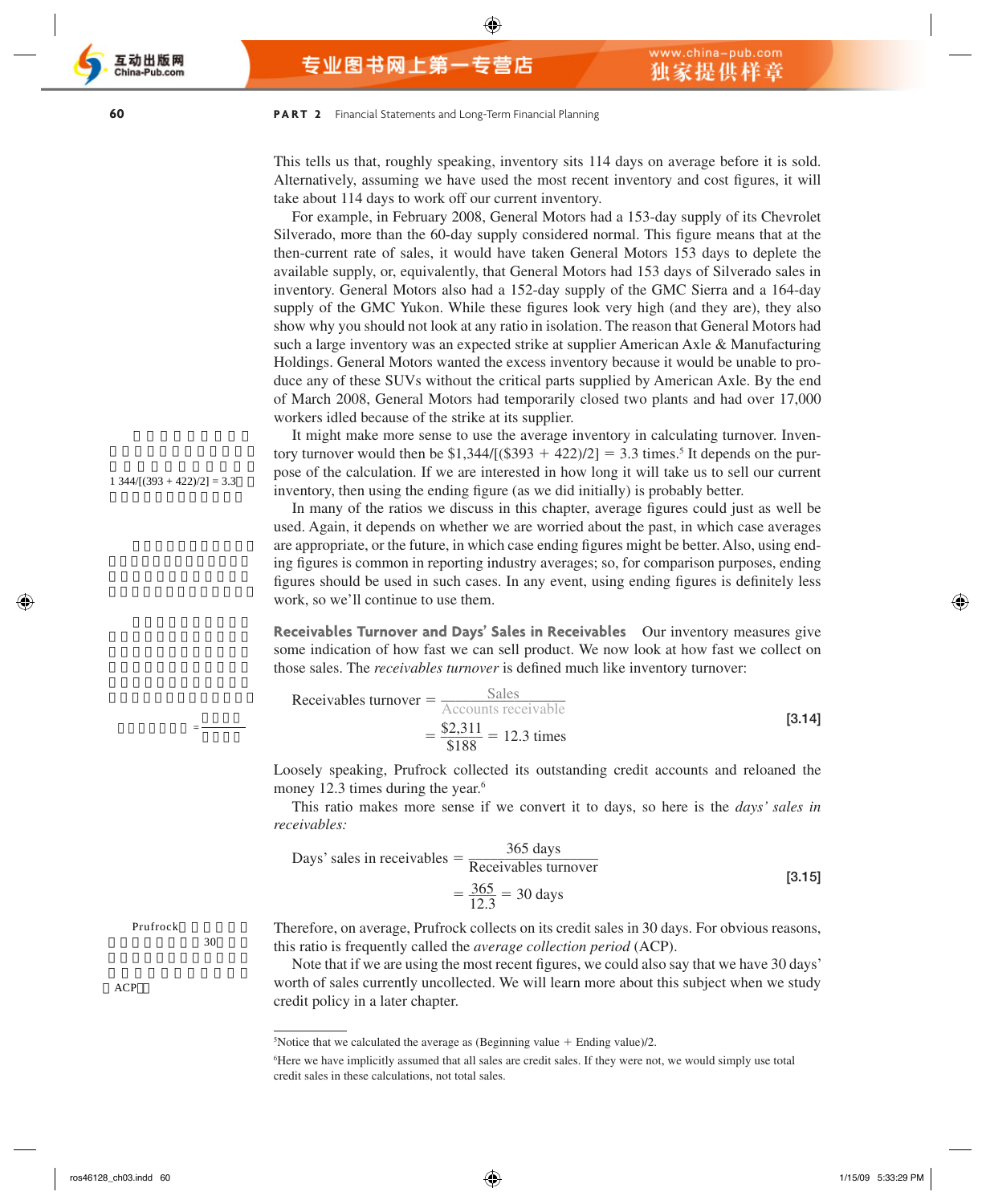专业图书网上第一专营店

www.china-pub.com

### **Payables Turnover EXAMPLE 3.2**

Here is a variation on the receivables collection period. How long, on average, does it take for Prufrock Corporation to pay its bills? To answer, we need to calculate the accounts payable turnover rate using cost of goods sold. We will assume that Prufrock purchases everything on credit.

 The cost of goods sold is \$1,344, and accounts payable are \$344. The turnover is therefore  $$1,344/\$344 = 3.9$  times. So, payables turned over about every  $365/3.9 = 94$  days. On average, then, Prufrock takes 94 days to pay. As a potential creditor, we might take note of this fact.

**Asset Turnover Ratios** Moving away from specific accounts like inventory or receivables, we can consider several "big picture" ratios. For example, *NWC turnover* is:

NWC turnover = 
$$
\frac{\text{Sales}}{\text{NWC}}
$$
  
=  $\frac{$2,311}{\$708 - 540}$  = 13.8 times [3.16]

This ratio measures how much "work" we get out of our working capital. Once again, assuming we aren't missing out on sales, a high value is preferred. (Why?)

Similarly, *fixed asset turnover* is:

Fixed asset turnover = 
$$
\frac{\text{Sales}}{\text{Net fixed assets}}
$$
  
=  $\frac{\$2,311}{\$2,880}$  = .80 times [3.17]

With this ratio, it probably makes more sense to say that for every dollar in fixed assets, Prufrock generated \$.80 in sales.

Our final asset management ratio, the *total asset turnover*, comes up quite a bit. We will see it later in this chapter and in the next chapter. As the name suggests, the total asset turnover is:

Total asset turnover = 
$$
\frac{\text{Sales}}{\text{Total assets}}
$$
  
=  $\frac{\$2,311}{\$3,588}$  = .64 times [3.18]

In other words, for every dollar in assets, Prufrock generated \$.64 in sales.

To give an example of fixed and total asset turnover, based on recent financial statements, Southwest Airlines had a total asset turnover of .59, compared to .82 for IBM. However, the much higher investment in fixed assets in an airline is reflected in Southwest's fixed asset turnover of .80, compared to IBM's 1.46.

# **More Turnover Example 2.3 More Turnover EXAMPLE 3.3**

Suppose you find that a particular company generates \$.40 in sales for every dollar in total assets. How often does this company turn over its total assets?

The total asset turnover here is .40 times per year. It takes  $1/140 = 2.5$  years to turn total assets over completely.

#### **PROFITABILITY MEASURES**

 The three measures we discuss in this section are probably the best known and most widely used of all financial ratios. In one form or another, they are intended to measure how efficiently a firm uses its assets and manages its operations. The focus in this group is on the bottom line, net income.

 $\sim$ 

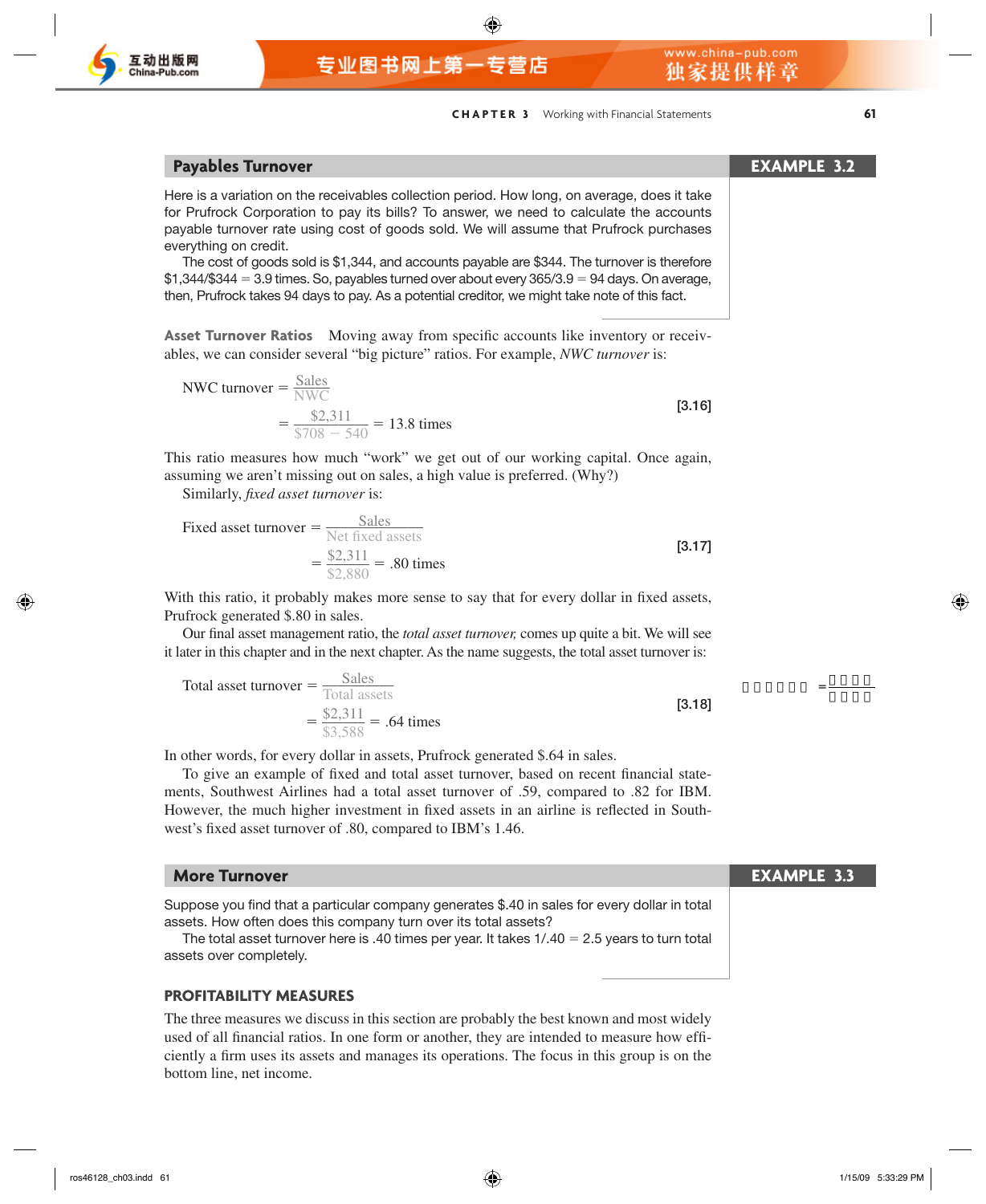**Profit Margin** Companies pay a great deal of attention to their *profit margins:* 

Profit margin = 
$$
\frac{\text{Net income}}{\text{Sales}}
$$
  
=  $\frac{$363}{\$2,311}$  = 15.7% [3.19]

This tells us that Prufrock, in an accounting sense, generates a little less than 16 cents in profit for every dollar in sales.

All other things being equal, a relatively high profit margin is obviously desirable. This situation corresponds to low expense ratios relative to sales. However, we hasten to add that other things are often not equal.

 For example, lowering our sales price will usually increase unit volume but will normally cause profit margins to shrink. Total profit (or, more important, operating cash flow) may go up or down; so the fact that margins are smaller isn't necessarily bad. After all, isn't it possible that, as the saying goes, "Our prices are so low that we lose money on everything we sell, but we make it up in volume"?<sup>7</sup>

**Return on Assets** *Return on assets* (ROA) is a measure of profit per dollar of assets. It can be defined several ways, but the most common is this:

Return on assets = 
$$
\frac{\text{Net income}}{\text{Total assets}}
$$

$$
= \frac{\$363}{\$3,588} = 10.12\%
$$
 [3.20]

 **Return on Equity** *Return on equity* (ROE) is a measure of how the stockholders fared during the year. Because benefiting shareholders is our goal, ROE is, in an accounting sense, the true bottom-line measure of performance. ROE is usually measured as follows:  $ROE$ 

Return on equity = 
$$
\frac{\text{Net income}}{\text{Total equity}}
$$
  
=  $\frac{$363}{$2,591} = 14\%$  [3.21]

For every dollar in equity, therefore, Prufrock generated 14 cents in profit; but again this is correct only in accounting terms.

 Because ROA and ROE are such commonly cited numbers, we stress that it is important to remember they are accounting rates of return. For this reason, these measures should properly be called *return on book assets* and *return on book equity* . In fact, ROE is sometimes called *return on net worth* . Whatever it's called, it would be inappropriate to compare the result to, for example, an interest rate observed in the financial markets. We will have more to say about accounting rates of return in later chapters.

The fact that ROE exceeds ROA reflects Prufrock's use of financial leverage. We will examine the relationship between these two measures in more detail next.

### **EXAMPLE 3.4 ROE and ROA**

ROE ROA

Because ROE and ROA are usually intended to measure performance over a prior period, it makes a certain amount of sense to base them on average equity and average assets, respectively. For Prufrock, how would you calculate these?

*continued*

Prufrock

7 No, it's not.

 $1$ 

ROA

ROE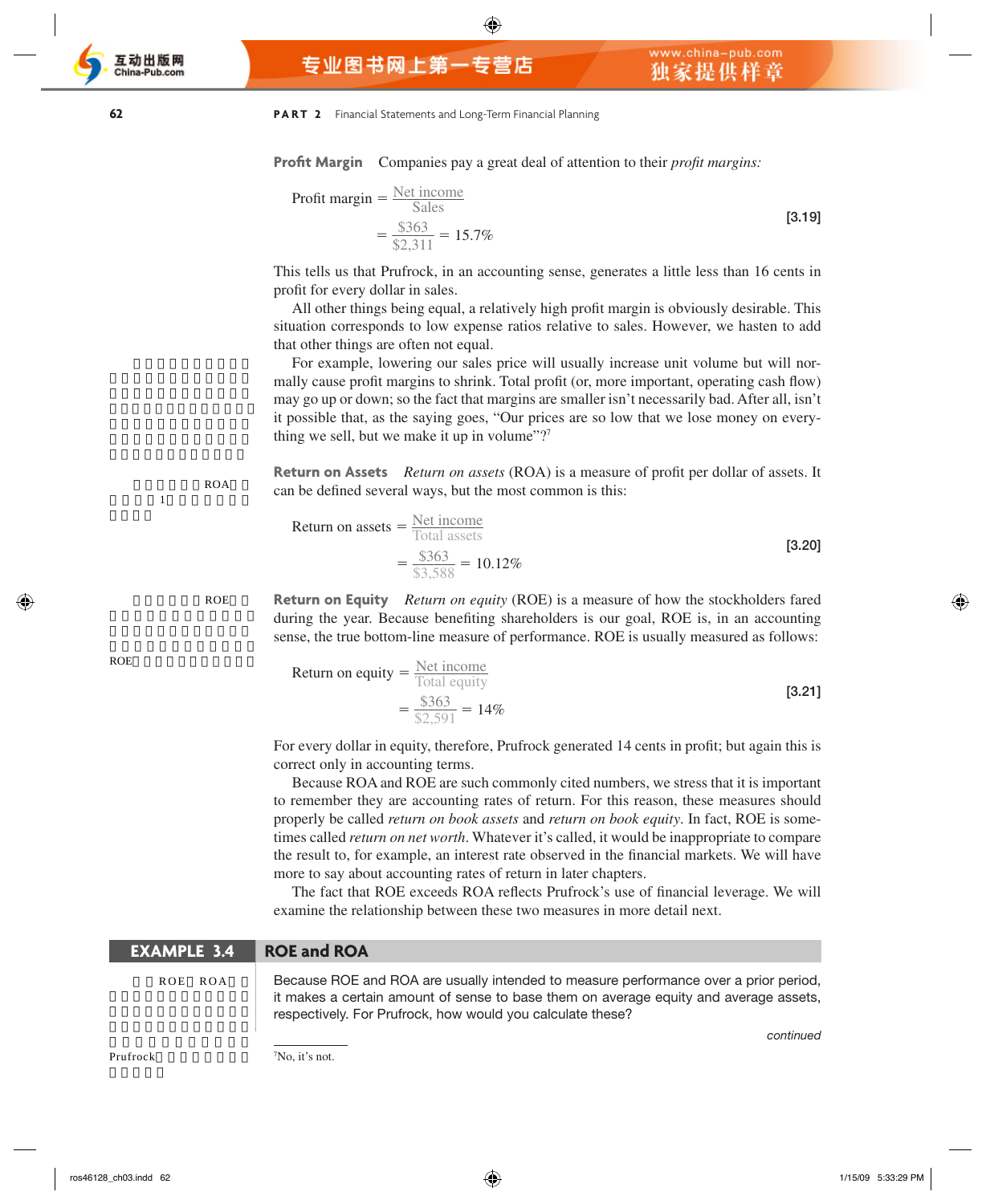We first need to calculate average assets and average equity:

Average assets =  $(\$3,373 + 3,588)/2 = $3,481$ Average equity =  $(\$2,299 + 2,591)/2 = \$2,445$ 

With these averages, we can recalculate ROA and ROE as follows:

$$
ROA = \frac{$363}{93,481} = 10.43\%
$$

$$
ROE = \frac{$363}{92,445} = 14.85\%
$$

 These are slightly higher than our previous calculations because assets and equity grew during the year, with the result that the average is below the ending value.

### **MARKET VALUE MEASURES**

Our final group of measures is based, in part, on information not necessarily contained in financial statements—the market price per share of stock. Obviously, these measures can be calculated directly only for publicly traded companies.

 We assume that Prufrock has 33 million shares outstanding and the stock sold for \$88 per share at the end of the year. If we recall that Prufrock's net income was \$363 million, we can calculate its earnings per share:

$$
EPS = \frac{\text{Net income}}{\text{Shares outstanding}} = \frac{\$363}{33} = \$11
$$

 **Price–Earnings Ratio** The first of our market value measures, the *price–earnings* (PE) *ratio* (or multiple), is defined here:

PE ratio = 
$$
\frac{\text{Price per share}}{\text{Earnings per share}}
$$
  
=  $\frac{$88}{$11}$  = 8 times [3.22]

In the vernacular, we would say that Prufrock shares sell for eight times earnings, or we might say that Prufrock shares have or "carry" a PE multiple of 8.

 PE ratios vary substantially across companies, but, in 2009, a typical large company in the United States had a PE in the 15–20 range. This is on the high side by historical standards, but not dramatically so. A low point for PEs was about 5 in 1974. PEs also vary across countries. For example, Japanese PEs have historically been much higher than those of their U.S. counterparts.

 Because the PE ratio measures how much investors are willing to pay per dollar of current earnings, higher PEs are often taken to mean the firm has significant prospects for future growth. Of course, if a firm had no or almost no earnings, its PE would probably be quite large; so, as always, care is needed in interpreting this ratio.

 Sometimes analysts divide PE ratios by expected future earnings growth rates (after multiplying the growth rate by 100). The result is the PEG ratio. Suppose Prufrock's anticipated growth rate in EPS was 6 percent. Its PEG ratio would then be  $8/6 = 1.33$ . The idea behind the PEG ratio is that whether a PE ratio is high or low depends on expected future growth. High PEG ratios suggest that the PE is too high relative to growth, and vice versa.

 **Price–Sales Ratio** In some cases, companies will have negative earnings for extended periods, so their PE ratios are not very meaningful. A good example is a recent start-up. Such companies usually do have some revenues, so analysts will often look at the *price–sales ratio:*

 $Price–sales ratio = Price per share/Sales per share$ 

 $-$  PE

市价-盈余比率=

场价值计量指标是市价-账 称为"市账率"或"市净  $"\qquad \qquad$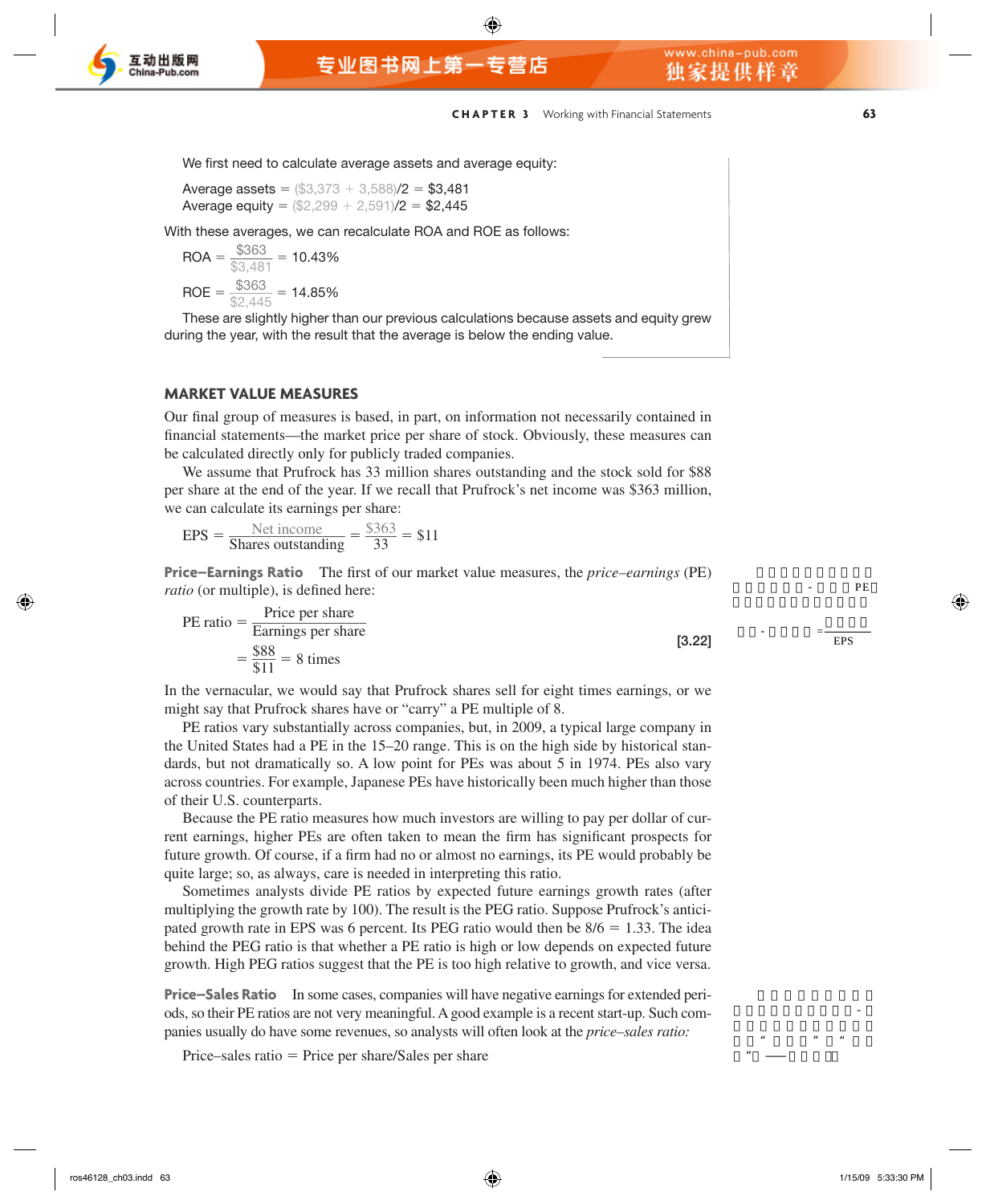

市价-账面 <sup>=</sup>每股市价

**64 PART 2** Financial Statements and Long-Term Financial Planning

In Prufrock's case, sales were \$2,311, so here is the price–sales ratio:

$$
Price-sales ratio = $88/($2,311/33) = $88/$70 = 1.26
$$

As with PE ratios, whether a particular price–sales ratio is high or low depends on the industry involved.

 **Market-to-Book Ratio** A second commonly quoted market value measure is the *marketto-book ratio:*

Market-to-book ratio = 
$$
\frac{\text{Market value per share}}{\text{Book value per share}} = \frac{$88}{$78.5} = 1.12 \text{ times}
$$
 [3.23]

Notice that book value per share is total equity (not just common stock) divided by the number of shares outstanding.

Because book value per share is an accounting number, it reflects historical costs. In a loose sense, the market-to-book ratio therefore compares the market value of the firm's investments to their cost. A value less than 1 could mean that the firm has not been successful overall in creating value for its stockholders.

 Market-to-book ratios in recent years appear high relative to past values. For example, for the 30 blue-chip companies that make up the widely followed Dow-Jones Industrial Average, the historical norm is about 1.7; however, the market-to-book ratio for this group has recently been twice this size.

 Another ratio, called *Tobin's Q ratio,* is much like the market-to-book ratio. Tobin's Q is the market value of the firm's assets divided by their replacement cost:

Tobin's  $Q =$  Market value of firm's assets/Replacement cost of firm's assets

= Market value of firm's debt and equity/Replacement cost of firm's assets

Notice that we used two equivalent numerators here: the market value of the firm's assets and the market value of its debt and equity.

 Conceptually, the Q ratio is superior to the market-to-book ratio because it focuses on what the firm is worth today relative to what it would cost to replace it today. Firms with high Q ratios tend to be those with attractive investment opportunities or significant competitive advantages (or both). In contrast, the market-to-book ratio focuses on historical costs, which are less relevant.

As a practical matter, however, Q ratios are difficult to calculate with accuracy because estimating the replacement cost of a firm's assets is not an easy task. Also, market values for a firm's debt are often unobservable. Book values can be used instead in such cases, but accuracy may suffer.

### **CONCLUSION**

This completes our definitions of some common ratios. We could tell you about more of them, but these are enough for now. We'll go on to discuss some ways of using these ratios instead of just how to calculate them. Table 3.8 summarizes the ratios we've discussed.

### **Concept Questions**

**3.3a** What are the five groups of ratios? Give two or three examples of each kind.

- **3.3b** Given the total debt ratio, what other two ratios can be computed? Explain how.
- **3.3c** Turnover ratios all have one of two figures as the numerator. What are these two figures? What do these ratios measure? How do you interpret the results?
- **3.3d** Profitability ratios all have the same figure in the numerator. What is it? What do these ratios measure? How do you interpret the results?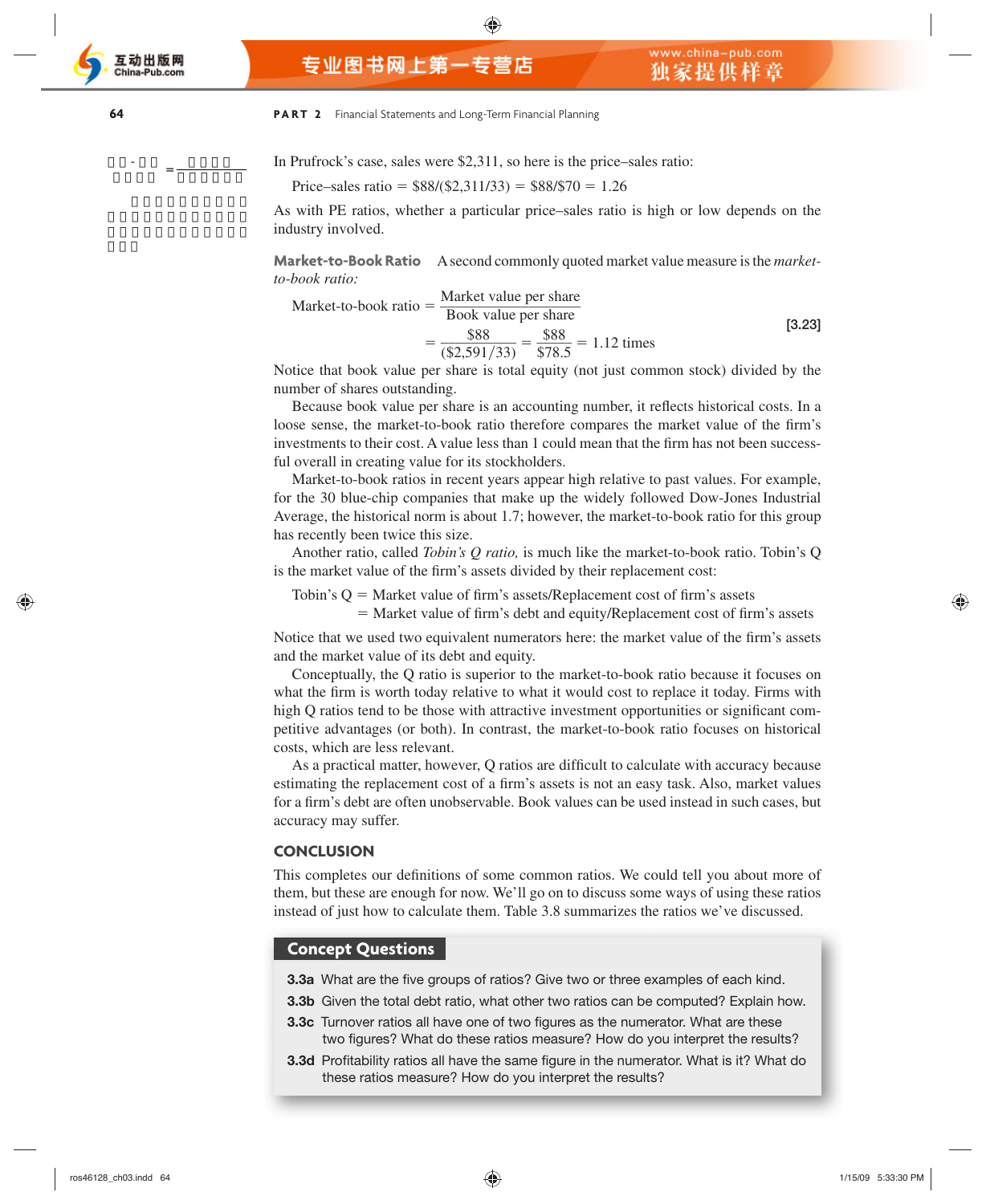

### **I.** Short-term solvency, or liquidity, ratios **II.** Long-term solvency, or financial leverage, ratios Current ratio =  $\frac{\text{Current assets}}{\text{Current liabilities}}$  Total debt ratio = Total assets - Total equity<br>Total assets Quick ratio =  $\frac{\text{Current assets} - \text{Inventory}}{\text{Current liabilities}}$  Debt–equity ratio = Debt-equity ratio  $=$  Total debt/Total equity Cash ratio  $=\frac{\text{Cash}}{\text{Current liabilities}}$  Equity multiplier  $=$ Equity multiplier  $=$  Total assets/Total equity Net working capital to total assets  $=$   $\frac{\text{Net working capital}}{\text{Total seeds}}$ working capital  $Long-term \text{ debt ratio} = \frac{Long-term \text{ debt}}{Long-term \text{ debt} + \text{Total equity}}$ Interval measure  $=$ Average daily operating costs \_\_\_\_\_\_\_\_\_\_\_\_\_\_\_\_\_\_\_\_\_\_\_\_\_\_\_ Current assets <u>Current assets</u><br>Average daily operating costs Times interest earned ratio =  $\frac{\text{EBIT}}{\text{Interest}}$ Cash coverage ratio  $=$   $\frac{\text{EBIT} + \text{Depreciation}}{\text{Interest}}$ **III.** Asset management, or turnover, ratios **IV.** Profitability ratios Inventory turnover  $=$   $\frac{\text{Cost of goods sold}}{\text{Inventory}}$  Profit margin  $=$ Net income<br>Sales Days' sales in inventory - 365 days \_\_\_\_\_\_\_\_\_\_\_\_\_\_\_\_\_  $\frac{365 \text{ days}}{\text{Inventory turnover}}$  Return on assets (ROA) =  $\frac{\text{Net income}}{\text{Total assets}}$ Receivables turnover  $=\frac{\text{Sales}}{\text{Accessing possible}}$ Accounts receivable Return on equity (ROE) - \_\_\_\_\_\_\_\_\_\_\_ Net income Total equity Days' sales in receivables  $=$   $\frac{365 \text{ days}}{\text{Receivables turnover}}$  ROE  $=$  $\frac{\text{Net income}}{\text{Sales}} \times \frac{\text{Sales}}{\text{Assets}} \times \frac{\text{Assets}}{\text{Equity}}$ NWC turnover  $=$   $\frac{\text{Sales}}{\text{NNAC}}$ **V.** Market value ratios Fixed asset turnover  $=\frac{\text{Sales}}{\text{Not fixed speed}}$ Sales Sales Price–earnings ratio = Price per share<br>Net fixed assets **Price–earnings** ratio =  $\frac{\text{Price}}{\text{Earning}}$  bershare Total asset turnover  $=$   $\frac{\text{Sales}}{\text{Total assets}}$  PEG ratio  $=$ PEG ratio  $=\frac{\text{Price-earnings ratio}}{\sqrt{\frac{P}{P}}}\$ Earnings growth rate (%) Price–sales ratio  $=$   $\frac{\text{Price per share}}{\text{Sales per share}}$ Market-to-book-ratio  $=$  Market value per share Book value per share

**TABLE 3.8** Common Financial Ratios

## The Du Pont Identity

As we mentioned in discussing ROA and ROE, the difference between these two profitability measures is a reflection of the use of debt financing, or financial leverage. We illustrate the relationship between these measures in this section by investigating a famous way of decomposing ROE into its component parts.

### **A CLOSER LOOK AT ROE**

To begin, let's recall the definition of ROE:

**Return on equity**  $=$   $\frac{\text{Net income}}{\text{Total equity}}$ 

If we were so inclined, we could multiply this ratio by Assets/Assets without changing anything:

**Return on equity** = 
$$
\frac{\text{Net income}}{\text{Total equity}}
$$
 =  $\frac{\text{Net income}}{\text{Total equity}}$  ×  $\frac{\text{Assets}}{\text{Assets}}$   
=  $\frac{\text{Net income}}{\text{Assets}} \times \frac{\text{Assets}}{\text{Total equity}}$ 

**3.4**

 $\text{Tobin's Q Ratio} = \frac{\text{Market value of assets}}{\text{Replacement cost of assets}}$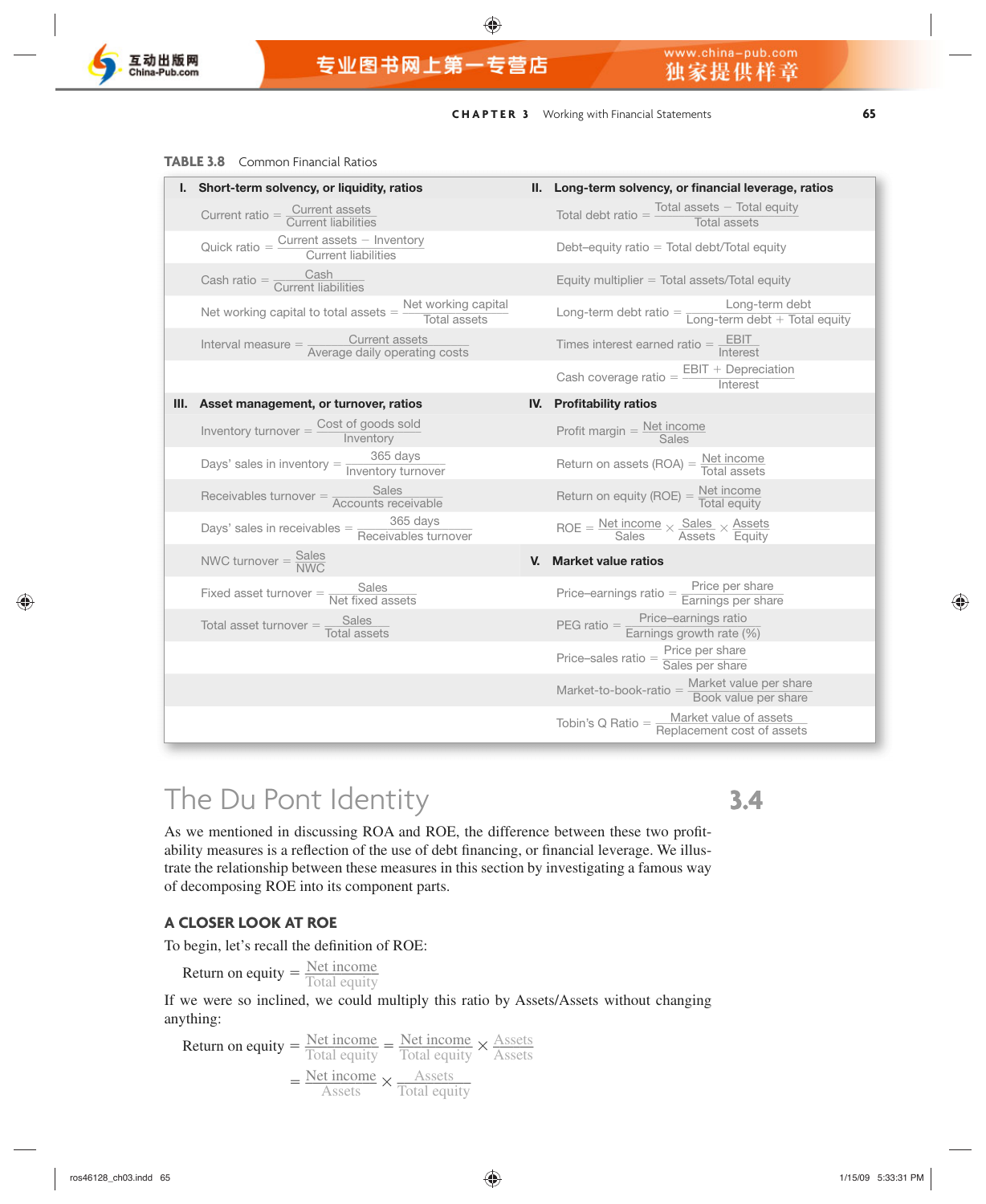

 $\overline{\phantom{a}}$ ROA

 $ROE = ROA \times$  $ROA \times (1+)$  ROE.

Notice that we have expressed the ROE as the product of two other ratios—ROA and the equity multiplier:

$$
ROE = ROA \times Equity\ multiplier = ROA \times (1 + Debt-equity\ ratio)
$$

Looking back at Prufrock, for example, we see that the debt–equity ratio was .39 and ROA was 10.12 percent. Our work here implies that Prufrock's ROE, as we previously calculated, is this:

 $ROE = 10.12\% \times 1.39 = 14\%$ 

 The difference between ROE and ROA can be substantial, particularly for certain businesses. For example, in 2008, Bank of America has an ROA of only .53 percent, which is fairly typical for a large bank. However, banks tend to borrow a lot of money and, as a result, have relatively large equity multipliers. For Bank of America, ROE is about 5.75 percent, implying an equity multiplier of 10.85.

We can further decompose ROE by multiplying the top and bottom by total sales:

 $ROE = \frac{Sales}{Sales} \times \frac{Net income}{Assets} \times \frac{Assets}{Total equity}$ 

If we rearrange things a bit, ROE looks like this:

$$
ROE = \frac{\text{Net income}}{\text{Sales}} \times \frac{\text{Sales}}{\text{Assets}} \times \frac{\text{Assets}}{\text{Total equity}}
$$
\n[3.24]

 $=$  Profit margin  $\times$  Total asset turnover  $\times$  Equity multiplier

ROE

ROE

What we have now done is to partition ROA into its two component parts, profit margin and total asset turnover. The last expression of the preceding equation is called the **Du Pont identity**, after the Du Pont Corporation, which popularized its use.

We can check this relationship for Prufrock by noting that the profit margin was 15.7 percent and the total asset turnover was .64:

ROE = Profit margin × Total asset turnover × Equity multiplier  
= 
$$
15.7\%
$$
 × .64 × 1.39  
=  $14\%$ 

This 14 percent ROE is exactly what we had before.

The Du Pont identity tells us that ROE is affected by three things:

1. Operating efficiency (as measured by profit margin).

2. Asset use efficiency (as measured by total asset turnover).

3. Financial leverage (as measured by the equity multiplier).

Weakness in either operating or asset use efficiency (or both) will show up in a diminished return on assets, which will translate into a lower ROE.

 Considering the Du Pont identity, it appears that the ROE could be leveraged up by increasing the amount of debt in the firm. However, notice that increasing debt also increases interest expense, which reduces profi t margins, which acts to reduce ROE. So, ROE could go up or down, depending. More important, the use of debt financing has a number of other effects, and as we discuss at some length in Part 6, the amount of leverage a firm uses is governed by its capital structure policy.

 The decomposition of ROE we've discussed in this section is a convenient way of systematically approaching financial statement analysis. If ROE is unsatisfactory by some measure, then the Du Pont identity tells you where to start looking for the reasons.

 $3^{\circ}$ 1.  $\blacksquare$  $2.$ 

 $3.$ 

**ROE**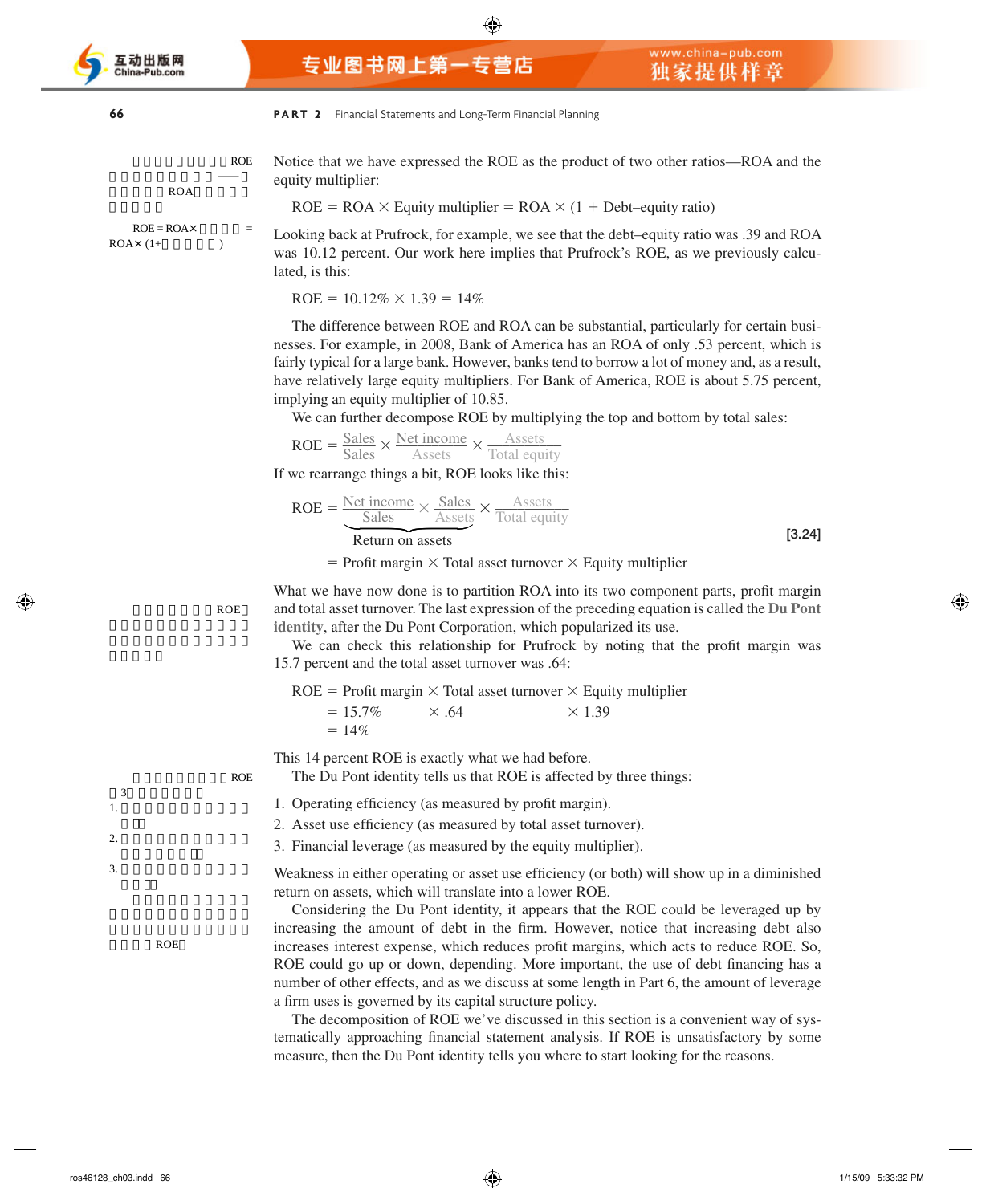General Motors provides a good example of how Du Pont analysis can be very useful and also illustrates why care must be taken in interpreting ROE values. In 1989, GM had an ROE of 12.1 percent. By 1993, its ROE had improved to 44.1 percent, a dramatic improvement. On closer inspection, however, we find that over the same period GM's profit margin had declined from 3.4 to 1.8 percent, and ROA had declined from 2.4 to 1.3 percent. The decline in ROA was moderated only slightly by an increase in total asset turnover from .71 to .73 over the period.

Given this information, how is it possible for GM's ROE to have climbed so sharply? From our understanding of the Du Pont identity, it must be the case that GM's equity multiplier increased substantially. In fact, what happened was that GM's book equity value was almost wiped out overnight in 1992 by changes in the accounting treatment of pension liabilities. If a company's equity value declines sharply, its equity multiplier rises. In GM's case, the multiplier went from 4.95 in 1989 to 33.62 in 1993. In sum, the dramatic "improvement" in GM's ROE was almost entirely due to an accounting change that affected the equity multiplier and doesn't really represent an improvement in financial performance at all.

#### **AN EXPANDED DU PONT ANALYSIS**

 So far, we've seen how the Du Pont equation lets us break down ROE into its basic three components: profit margin, total asset turnover, and financial leverage. We now extend this analysis to take a closer look at how key parts of a firm's operations feed into ROE. To get going, we went to the *S&P Market Insight* Web page (www.mhhe.com/edumarketinsight) and pulled abbreviated financial statements for science and technology giant Du Pont. What we found is summarized in Table 3.9.

 Using the information in Table 3.9 , Figure 3.1 shows how we can construct an expanded Du Pont analysis for Du Pont and present that analysis in chart form. The advantage of the extended Du Pont chart is that it lets us examine several ratios at once, thereby getting a better overall picture of a company's performance and also allowing us to determine possible items to improve.

Looking at the left side of our Du Pont chart in Figure 3.1, we see items related to profitability. As always, profit margin is calculated as net income divided by sales. But as our

|        | GM    |                         |           |
|--------|-------|-------------------------|-----------|
|        | 1989  | 4.95                    |           |
| 1993   | 33.62 |                         |           |
| GM ROE |       | $\overline{\mathbf{a}}$ | $^{\ast}$ |

| ٠<br>٧ |  |
|--------|--|
|--------|--|

互动出版网

China-Pub.com

| <b>FINANCIAL STATEMENTS FOR DU PONT</b><br>12 months ending December 31, 2007<br>(All numbers are in millions) |          |                      |          |                                 |          |
|----------------------------------------------------------------------------------------------------------------|----------|----------------------|----------|---------------------------------|----------|
| <b>Income Statement</b>                                                                                        |          | <b>Balance Sheet</b> |          |                                 |          |
| Sales                                                                                                          | \$30,454 | Current assets       |          | <b>Current liabilities</b>      |          |
| CoGS                                                                                                           | 20,318   | Cash                 | \$1,436  | Accounts payable                | \$2,723  |
| Gross profit                                                                                                   | \$10,136 | Accounts receivable  | 5,683    | Notes payable                   | 1,346    |
| SG&A expense                                                                                                   | 4,547    | Inventory            | 6,041    | Other                           | 4,472    |
| Depreciation                                                                                                   | 1,371    | Total                | \$13,160 | Total                           | \$8,541  |
| <b>EBIT</b>                                                                                                    | \$4,218  |                      |          |                                 |          |
| Interest                                                                                                       | 482      | Fixed assets         | \$20,971 | Total long-term debt            | \$14,454 |
| <b>EBT</b>                                                                                                     | \$3,736  |                      |          |                                 |          |
| <b>Taxes</b>                                                                                                   | 748      |                      |          | <b>Total equity</b>             | \$11,136 |
| Net income                                                                                                     | \$2,988  | Total assets         | \$34,131 | Total liabilities and<br>equity | \$34,131 |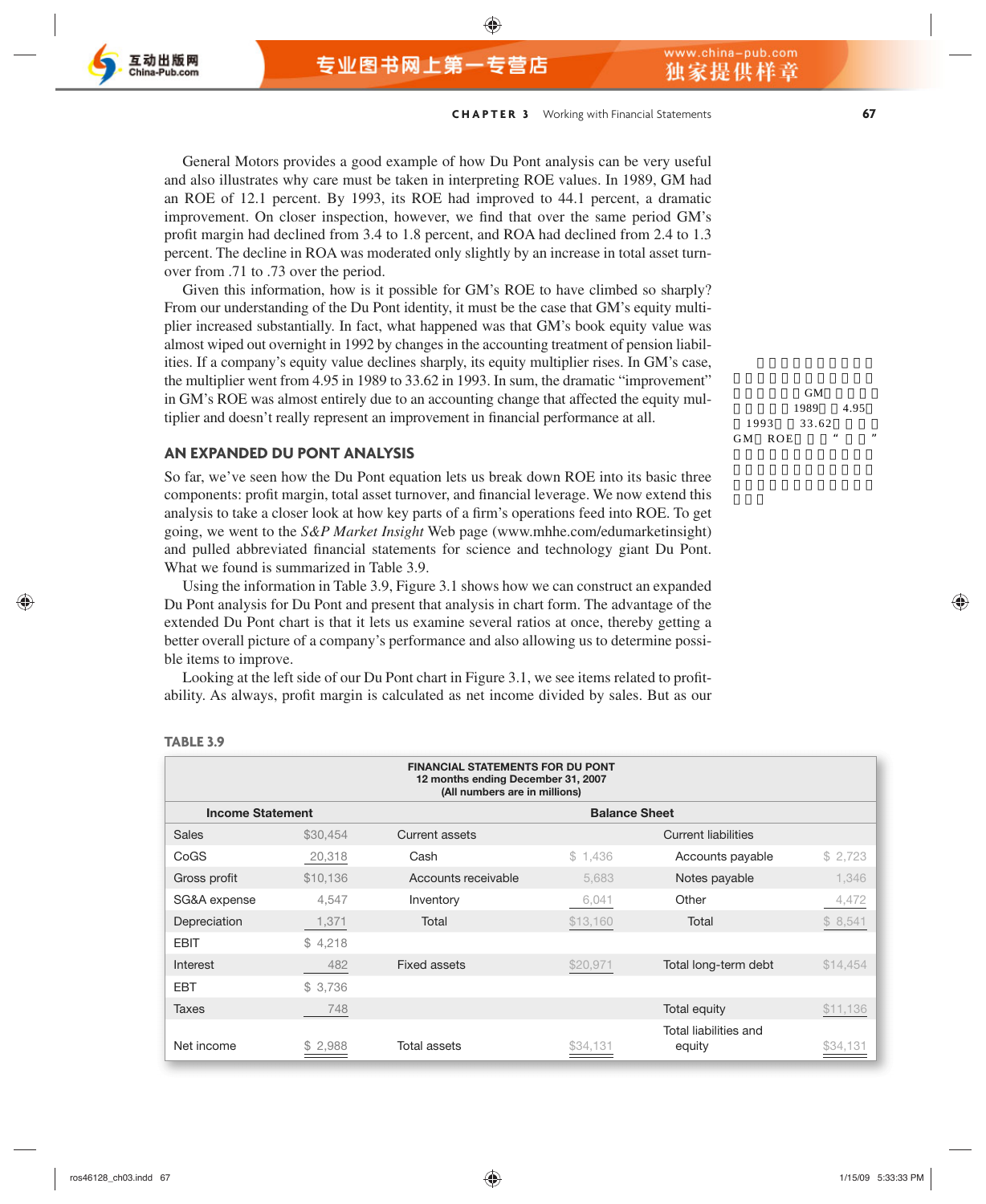





chart emphasizes, net income depends on sales and a variety of costs, such as cost of goods sold (CoGS) and selling, general, and administrative expenses (SG&A expense). Du Pont can increase its ROE by increasing sales and also by reducing one or more of these costs. In other words, if we want to improve profitability, our chart clearly shows us the areas on which we should focus.

 Turning to the right side of Figure 3.1 , we have an analysis of the key factors underlying total asset turnover. Thus, for example, we see that reducing inventory holdings through more efficient management reduces current assets, which reduces total assets, which then improves total asset turnover.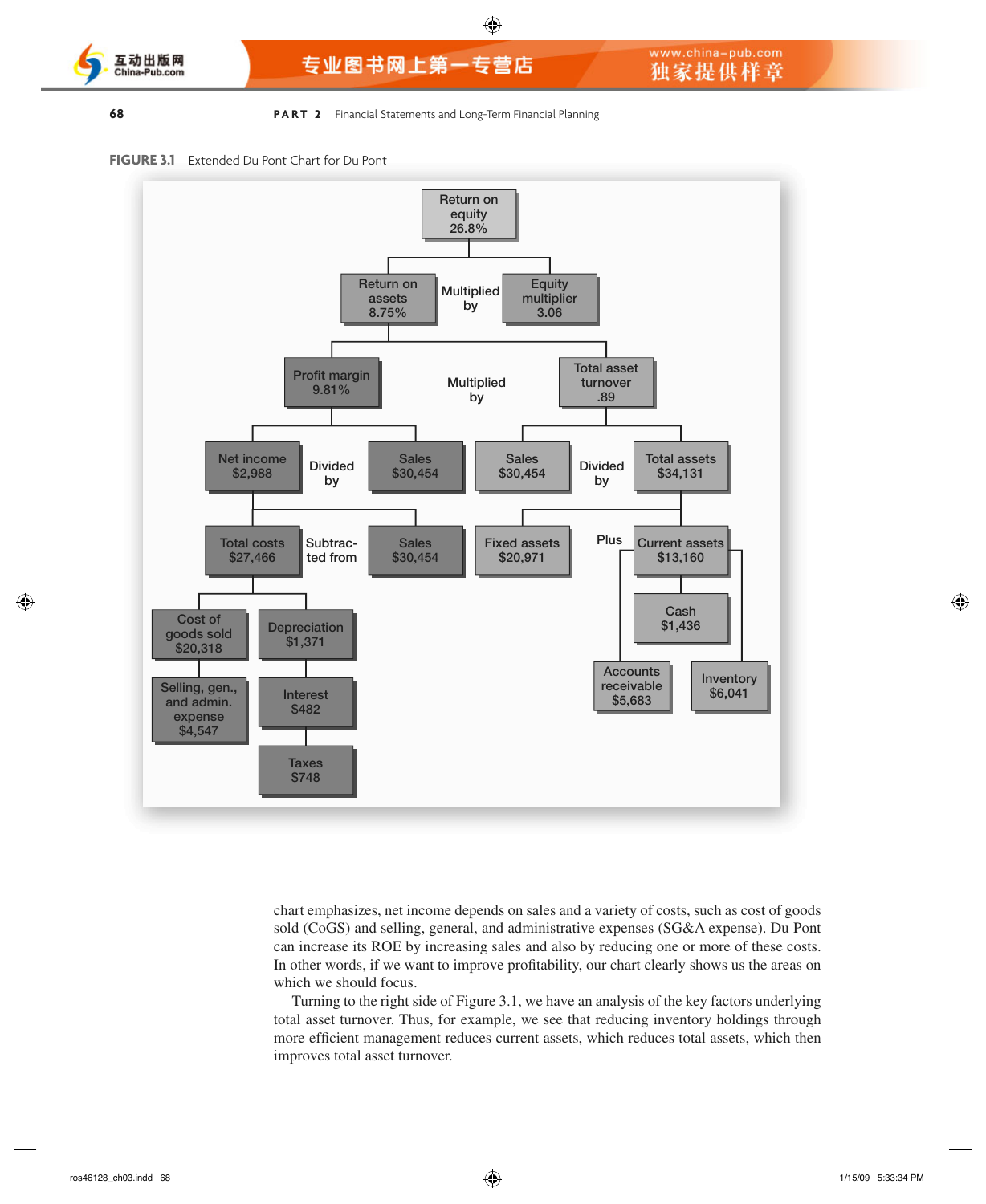

**3.5**

### **Concept Questions**

- **3.4a** Return on assets, or ROA, can be expressed as the product of two ratios. Which two?
- **3.4b** Return on equity, or ROE, can be expressed as the product of three ratios. Which three?

## Using Financial Statement Information

Our last task in this chapter is to discuss in more detail some practical aspects of financial statement analysis. In particular, we will look at reasons for analyzing financial statements, how to get benchmark information, and some problems that come up in the process.

#### **WHY EVALUATE FINANCIAL STATEMENTS?**

 As we have discussed, the primary reason for looking at accounting information is that we don't have, and can't reasonably expect to get, market value information. We stress that whenever we have market information, we will use it instead of accounting data. Also, if there is a conflict between accounting and market data, market data should be given precedence.

 Financial statement analysis is essentially an application of "management by exception." In many cases, such analysis will boil down to comparing ratios for one business with average or representative ratios. Those ratios that seem to differ the most from the averages are tagged for further study.

**Internal Uses** Financial statement information has a variety of uses within a firm. Among the most important of these is performance evaluation. For example, managers are frequently evaluated and compensated on the basis of accounting measures of performance such as profit margin and return on equity. Also, firms with multiple divisions frequently compare the performance of those divisions using financial statement information.

 Another important internal use we will explore in the next chapter is planning for the future. As we will see, historical financial statement information is useful for generating projections about the future and for checking the realism of assumptions made in those projections.

**External Uses** Financial statements are useful to parties outside the firm, including short-term and long-term creditors and potential investors. For example, we would find such information quite useful in deciding whether to grant credit to a new customer.

 We would also use this information to evaluate suppliers, and suppliers would review our statements before deciding to extend credit to us. Large customers use this information to decide if we are likely to be around in the future. Credit-rating agencies rely on financial statements in assessing a firm's overall creditworthiness. The common theme here is that financial statements are a prime source of information about a firm's financial health.

We would also find such information useful in evaluating our main competitors. We might be thinking of launching a new product. A prime concern would be whether the competition would jump in shortly thereafter. In this case, we would be interested in learning about our competitors' financial strength to see if they could afford the necessary development.

Finally, we might be thinking of acquiring another firm. Financial statement information would be essential in identifying potential targets and deciding what to offer.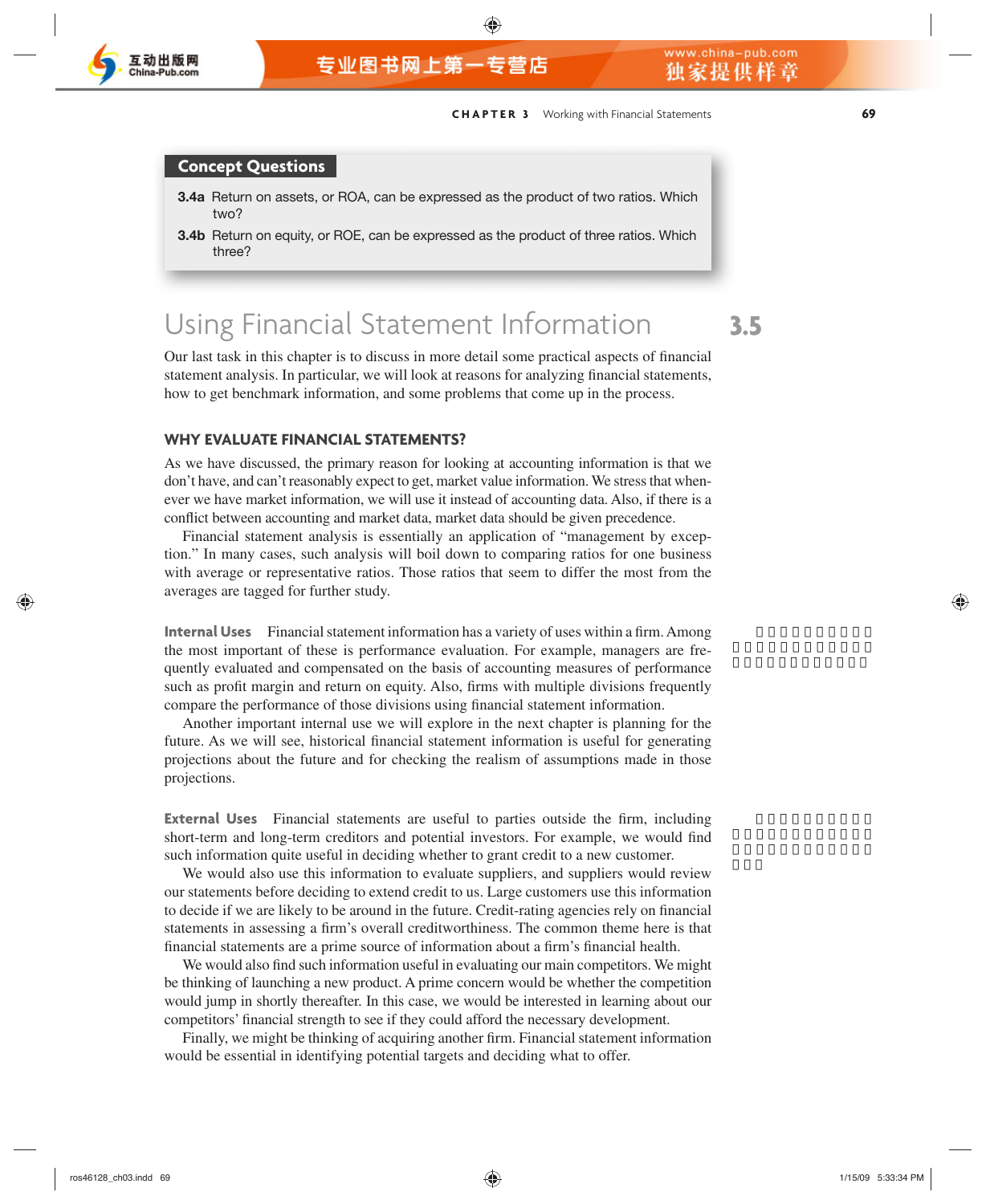### **CHOOSING A BENCHMARK**

Given that we want to evaluate a division or a firm based on its financial statements, a basic problem immediately comes up. How do we choose a benchmark, or a standard of comparison? We describe some ways of getting started in this section.

 **Time Trend Analysis** One standard we could use is history. Suppose we found that the current ratio for a particular firm is 2.4 based on the most recent financial statement information. Looking back over the last 10 years, we might find that this ratio had declined fairly steadily over that period.

Based on this, we might wonder if the liquidity position of the firm has deteriorated. It could be, of course, that the firm has made changes that allow it to more efficiently use its current assets, the nature of the firm's business has changed, or business practices have changed. If we investigate, we might find any of these possible explanations behind the decline. This is an example of what we mean by management by exception—a deteriorating time trend may not be bad, but it does merit investigation.

**Peer Group Analysis** The second means of establishing a benchmark is to identify firms similar in the sense that they compete in the same markets, have similar assets, and operate in similar ways. In other words, we need to identify a *peer group*. There are obvious problems with doing this because no two companies are identical. Ultimately the choice of which companies to use as a basis for comparison is subjective.

 One common way of identifying potential peers is based on **Standard Industrial Clas**sification (SIC) codes. These are four-digit codes established by the U.S. government for statistical reporting. Firms with the same SIC code are frequently assumed to be similar.

The first digit in a SIC code establishes the general type of business. For example, firms engaged in finance, insurance, and real estate have SIC codes beginning with 6. Each additional digit narrows down the industry. So, companies with SIC codes beginning with 60 are mostly banks and banklike businesses; those with codes beginning with 602 are mostly commercial banks; and SIC code 6025 is assigned to national banks that are members of the Federal Reserve system. Table 3.10 lists selected two-digit codes (the first two digits of the four-digit SIC codes) and the industries they represent.

SIC codes are far from perfect. For example, suppose you were examining financial statements for Wal-Mart, the largest retailer in the United States. The relevant two-digit SIC code is 53, General Merchandise Stores. In a quick scan of the nearest financial database, you would find about 20 large, publicly owned corporations with a similar SIC code, but you might not be comfortable with some of them. Target would seem to be a reasonable peer, but Neiman Marcus also carries the same industry code. Are Wal-Mart and Neiman Marcus really comparable?

 As this example illustrates, it is probably not appropriate to blindly use SIC code–based averages. Instead, analysts often identify a set of primary competitors and then compute a set of averages based on just this group. Also, we may be more concerned with a group of the top firms in an industry, not the average firm. Such a group is called an *aspirant group* because we aspire to be like its members. In this case, a financial statement analysis reveals how far we have to go.

Beginning in 1997, a new industry classification system was initiated. Specifically, the North American Industry Classification System (NAICS, pronounced "nakes") is intended to replace the older SIC codes, and it will eventually. Currently, however, SIC codes are still widely used.

With these caveats about SIC codes in mind, we can now take a look at a specific industry. Suppose we are in the retail hardware business. Table 3.11 contains some condensed

 $2.4$ 过去的10年,我们会发现这

SIC

 $\overline{4}$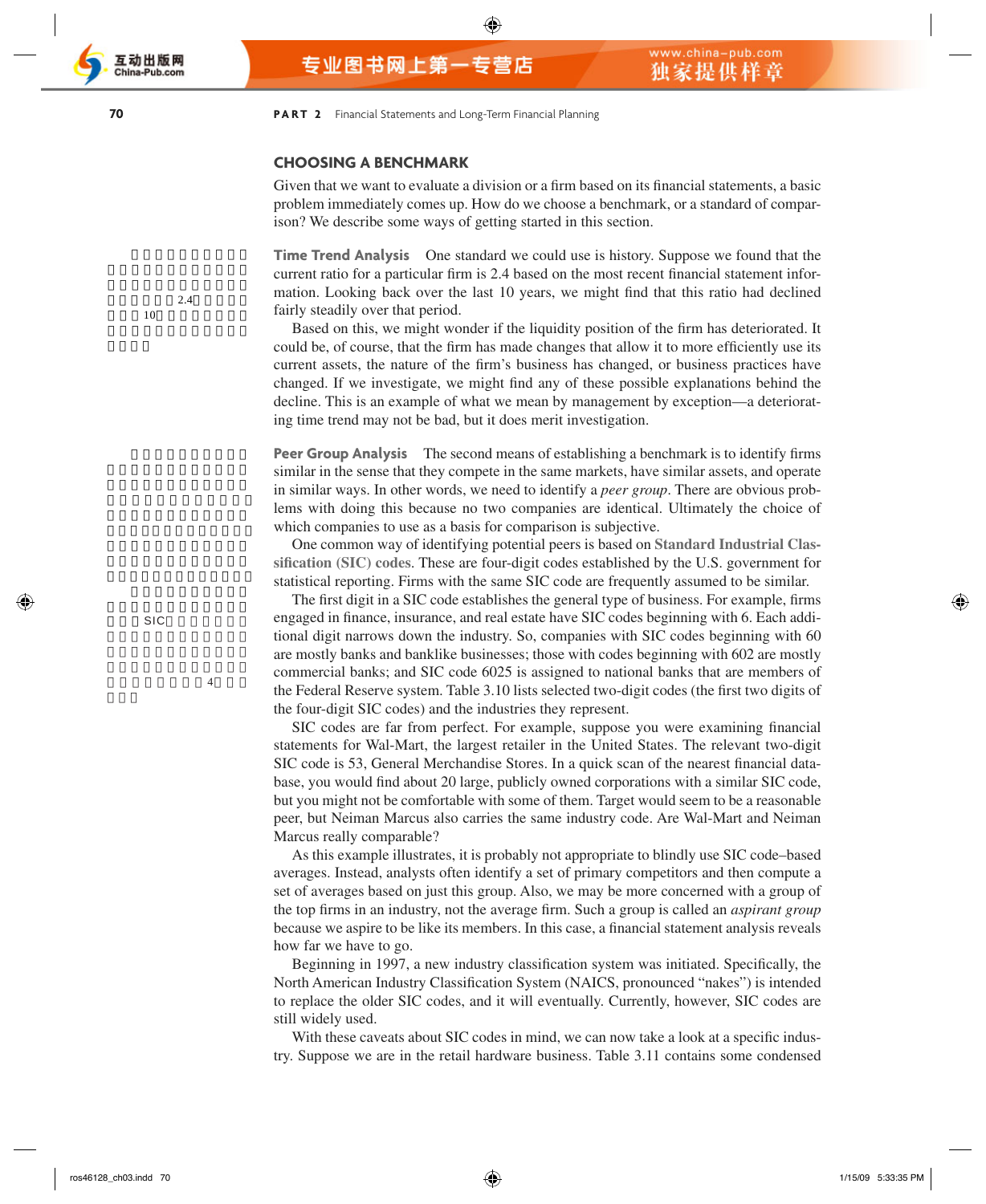

## 专业图书网上第一专营店

#### **C H A P T E R 3** Working with Financial Statements **71**

| Agriculture, Forestry, and Fishing                                           | <b>Wholesale Trade</b>                 | <b>TABLE 3.10</b>  |
|------------------------------------------------------------------------------|----------------------------------------|--------------------|
| 01 Agriculture production-crops                                              | 50 Wholesale trade-durable goods       | Selected Two-Digit |
| 08 Forestry                                                                  | 51 Wholesale trade-nondurable goods    | <b>SIC Codes</b>   |
| 09 Fishing, hunting, and trapping                                            |                                        |                    |
| <b>Mining</b>                                                                | <b>Retail Trade</b>                    |                    |
| 10 Metal mining                                                              | 54 Food stores                         |                    |
| 12 Bituminous coal and lignite mining                                        | 55 Automobile dealers and gas stations |                    |
| 13 Oil and gas extraction                                                    | 58 Eating and drinking places          |                    |
| <b>Construction</b>                                                          | Finance, Insurance, and Real Estate    |                    |
| 15 Building construction                                                     | 60 Banking                             |                    |
| 16 Construction other than building                                          | 63 Insurance                           |                    |
| 17 Construction-special trade contractors                                    | 65 Real estate                         |                    |
| <b>Manufacturing</b>                                                         | <b>Services</b>                        |                    |
| 28 Chemicals and allied products                                             | 78 Motion pictures                     |                    |
| 29 Petroleum refining and related industries                                 | 80 Health services                     |                    |
| 35 Machinery, except electrical                                              | 82 Educational services                |                    |
| 37 Transportation equipment                                                  |                                        |                    |
| Transportation, Communication,<br><b>Electric, Gas, and Sanitary Service</b> |                                        |                    |
| 40 Railroad transportation                                                   |                                        |                    |
| 45 Transportation by air                                                     |                                        |                    |
| 49 Electric, gas, and sanitary services                                      |                                        |                    |

common-size financial statements for this industry from the Risk Management Association (RMA, formerly known as Robert Morris Associates), one of many sources of such information. Table 3.12 contains selected ratios from the same source.

 There is a large amount of information here, most of which is self-explanatory. On the right in Table 3.11 , we have current information reported for different groups based on sales. Within each sales group, common-size information is reported. For example, firms with sales in the \$10 million to \$25 million range have cash and equivalents equal to 7 percent of total assets. There are 38 companies in this group, out of 326 in all.

 On the left, we have three years' worth of summary historical information for the entire group. For example, operating profi t fell from 3.0 percent of sales to 2.5 percent over that time.

 Table 3.12 contains some selected ratios, again reported by sales groups on the right and time period on the left. To see how we might use this information, suppose our firm has a current ratio of 2. Based on these ratios, is this value unusual?

 Looking at the current ratio for the overall group for the most recent year (third column from the left in Table 3.12 ), we see that three numbers are reported. The one in the middle, 2.5, is the median, meaning that half of the 326 firms had current ratios that were lower and half had bigger current ratios. The other two numbers are the upper and lower quartiles. So, 25 percent of the firms had a current ratio larger than 3.9 and 25 percent had a current ratio smaller than 1.6. Our value of 2 falls comfortably within these bounds, so it doesn't appear too unusual. This comparison illustrates how knowledge of the range of ratios is important  $3 - 11$ 

 $3-12$  3

 $2.5$ 326

25% 3.9 25%  $1.6$  $2$ 

 $3<sub>0</sub>$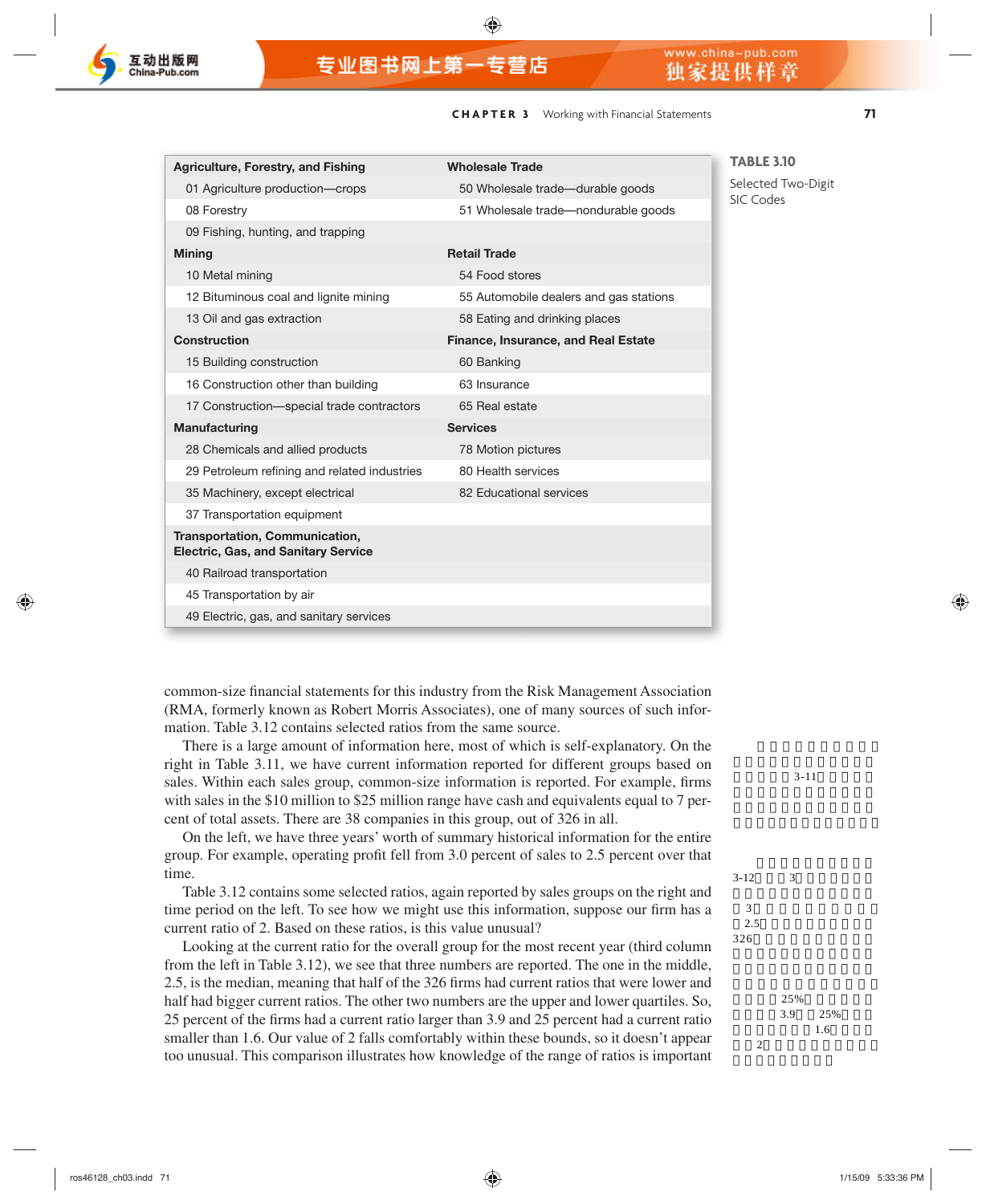### **TABLE 3.11** Selected Financial Statement Information

|                       | Retail-Hardware Stores SIC# 5072, 5251 (NAICS 444130)                     |                       |                                       |          |                  |           |                |                       |                 |
|-----------------------|---------------------------------------------------------------------------|-----------------------|---------------------------------------|----------|------------------|-----------|----------------|-----------------------|-----------------|
|                       | <b>COMPARATIVE HISTORICAL DATA</b><br><b>CURRENT DATA SORTED BY SALES</b> |                       |                                       |          |                  |           |                |                       |                 |
|                       |                                                                           |                       | <b>Type of Statement</b>              |          |                  |           |                |                       |                 |
| 21                    | 12                                                                        | 10                    | Unqualified                           |          | $\overline{4}$   |           |                | 2                     | 4               |
| 51                    | 51                                                                        | 50                    | Reviewed                              | 1        | 10               | 8         | 13             | 13                    | 5               |
| 94                    | 81                                                                        | 94                    | Compiled                              | 6        | 44               | 21        | 15             | $\overline{7}$        | $\mathbf{1}$    |
| 60                    | 77                                                                        | 77                    | <b>Tax Returns</b>                    | 17       | 33               | 15        | $\overline{7}$ | 3                     | 2               |
| 81                    | 86                                                                        | 95                    | Other                                 | 11       | 24               | 21        | 12             | 13                    | 14              |
| $4/1/04 -$<br>3/31/05 | $4/1/05 -$<br>3/31/06                                                     | $4/1/06 -$<br>3/31/07 |                                       |          | 62 (4/1-9/30/06) |           |                | 264 (10/1/06-3/31/07) |                 |
| <b>ALL</b>            | <b>ALL</b>                                                                | <b>ALL</b>            |                                       | $0-1$ MM | $1-3MM$          | $3-5MM$   | 5-10MM         | 10-25MM               | <b>25MM</b>     |
| 307                   | 307                                                                       | 326                   | <b>NUMBER OF</b><br><b>STATEMENTS</b> | 35       | 115              | 65        | 47             | 38                    | & OVER<br>26    |
|                       |                                                                           |                       | <b>Assets</b>                         |          |                  |           |                |                       |                 |
| 6.1%                  | 6.1%                                                                      | 6.0%                  | Cash & Equivalents                    | 4.6%     | 6.5%             | 5.6%      | 6.7%           | 7.0%                  | 4.7%            |
| 14.6                  | 14.6                                                                      | 12.6                  | Trade Receivables (net)               | 7.4      | 9.9              | 14.0      | 15.2           | 17.6                  | 16.7            |
| 50.0                  | 51.3                                                                      | 52.2                  | Inventory                             | 59.2     | 53.7             | 52.6      | 47.9           | 49.4                  | 47.4            |
| 1.4                   | 2.4                                                                       | 2.0                   | All Other Current                     | .9       | 2.7              | 1.8       | 2.3            | 1.1                   | 1.9             |
| 72.2                  | 74.4                                                                      | 72.9                  | <b>Total Current</b>                  | 72.1     | 72.7             | 74.0      | 72.1           | 75.2                  | 70.8            |
| 16.6                  | 14.3                                                                      | 16.1                  | Fixed Assets (net)                    | 14.9     | 16.4             | 14.0      | 15.7           | 16.4                  | 22.6            |
| 2.3                   | 2.6                                                                       | 2.0                   | Intangibles (net)                     | 4.8      | 1.8              | 1.1       | 2.7            | 1.3                   | 1.3             |
| 8.9                   | 8.7                                                                       | 8.9                   | All Other Non-Current                 | 8.2      | 9.1              | 10.9      | 9.6            | 7.2                   | 5.4             |
| 100.0                 | 100.0                                                                     | 100.0                 | Total                                 | 100.0    | 100.0            | 100.0     | 100.0          | 100.0                 | 100.0           |
|                       |                                                                           |                       | Liabilities                           |          |                  |           |                |                       |                 |
| 10.4                  | 11.7                                                                      | 9.9                   | Notes Payable-Short Term              | 15.7     | 9.4              | 7.2       | 9.9            | 9.6                   | 11.2            |
| 3.5                   | 3.3                                                                       | 3.2                   | Cur. Mat.-L.T.D.                      | 3.7      | 2.7              | 4.7       | 3.6            | $2.5\,$               | 1.0             |
| 14.7                  | 15.2                                                                      | 13.7                  | <b>Trade Payables</b>                 | 14.7     | 11.2             | 14.4      | 15.1           | 14.6                  | 17.4            |
| $\cdot$               | $\cdot$ .2                                                                | .2                    | Income Taxes Payable                  | .0       | .2               | .2        | .2             | $\cdot$ 1             | .3              |
| 6.9                   | 7.3                                                                       | 6.9                   | All Other Current                     | 5.1      | 6.9              | 6.1       | 7.6            | 9.1                   | 7.4             |
| 35.7                  | 37.7                                                                      | 33.8                  | <b>Total Current</b>                  | 39.2     | 30.3             | 32.7      | 36.4           | 35.9                  | 37.4            |
| 21.3                  | 19.5                                                                      | 20.3                  | Long-Term Debt                        | 35.5     | 24.6             | 18.5      | 11.7           | 13.9                  | 9.9             |
| $\cdot$               | $\cdot$ .2                                                                | $\cdot$ 1             | <b>Deferred Taxes</b>                 | .0       | .0               | $\cdot$ 1 | .1             | .2                    | .4              |
| 4.9                   | 7.4                                                                       | 7.6                   | All Other Non-Current                 | 11.4     | 8.3              | 10.1      | 4.8            | 2.6                   | 5.3             |
| 37.9                  | 35.3                                                                      | 38.2                  | Net Worth                             | 13.8     | 36.7             | 38.6      | 47.0           | 47.4                  | 47.0            |
| 100.0                 | 100.0                                                                     | 100.0                 | Total Liabilities & Net Worth         | 100.0    | 100.0            | 100.0     | 100.0          | 100.0                 | 100.0           |
|                       |                                                                           |                       | <b>Income Data</b>                    |          |                  |           |                |                       |                 |
| 100.0                 | 100.0                                                                     | 100.0                 | <b>Net Sales</b>                      | 100.0    | 100.0            | 100.0     | 100.0          | 100.0                 | 100.0           |
| 35.6                  | 36.0                                                                      | 36.7                  | <b>Gross Profit</b>                   | 38.3     | 37.9             | 37.3      | 35.5           | 33.9                  | 34.4            |
| 32.6                  | 34.1                                                                      | 34.2                  | <b>Operating Expenses</b>             | 38.9     | 35.1             | 34.4      | 32.9           | 30.2                  | 31.7            |
| 3.0                   | 2.0                                                                       | 2.5                   | <b>Operating Profit</b>               | $-.6$    | 2.8              | 2.8       | 2.6            | 3.6                   | 2.7             |
| $.2\phantom{0}$       | $-.1$                                                                     | $.2\phantom{0}$       | All Other Expenses (net)              | 1.2      | .3               | $\cdot$ 1 | $-.2$          | $.0\,$                | $.2\phantom{0}$ |
| 2.7                   | 2.1                                                                       | 2.3                   | <b>Profit Before Taxes</b>            | $-1.8$   | 2.5              | 2.7       | 2.8            | 3.6                   | 2.5             |

 $M = $$  thousand; MM  $= $$  million.

*Interpretation of Statement Studies Figures:* RMA cautions that the studies be regarded only as a general guideline and not as an absolute industry norm. This is due to limited samples within categories, the categorization of companies by their primary Standard Industrial Classification (SIC) number only, and different methods of operations by companies within the same industry. For these reasons, RMA recommends that the figures be using the product of the control of the methods of financial analysis.

© 2007 by RMA. All rights reserved. No part of this table may be reproduced or utilized in any form or by any means, electronic or mechanical, including photocopying, recording, or by any information storage and retrieval system, without permission in writing from RMA.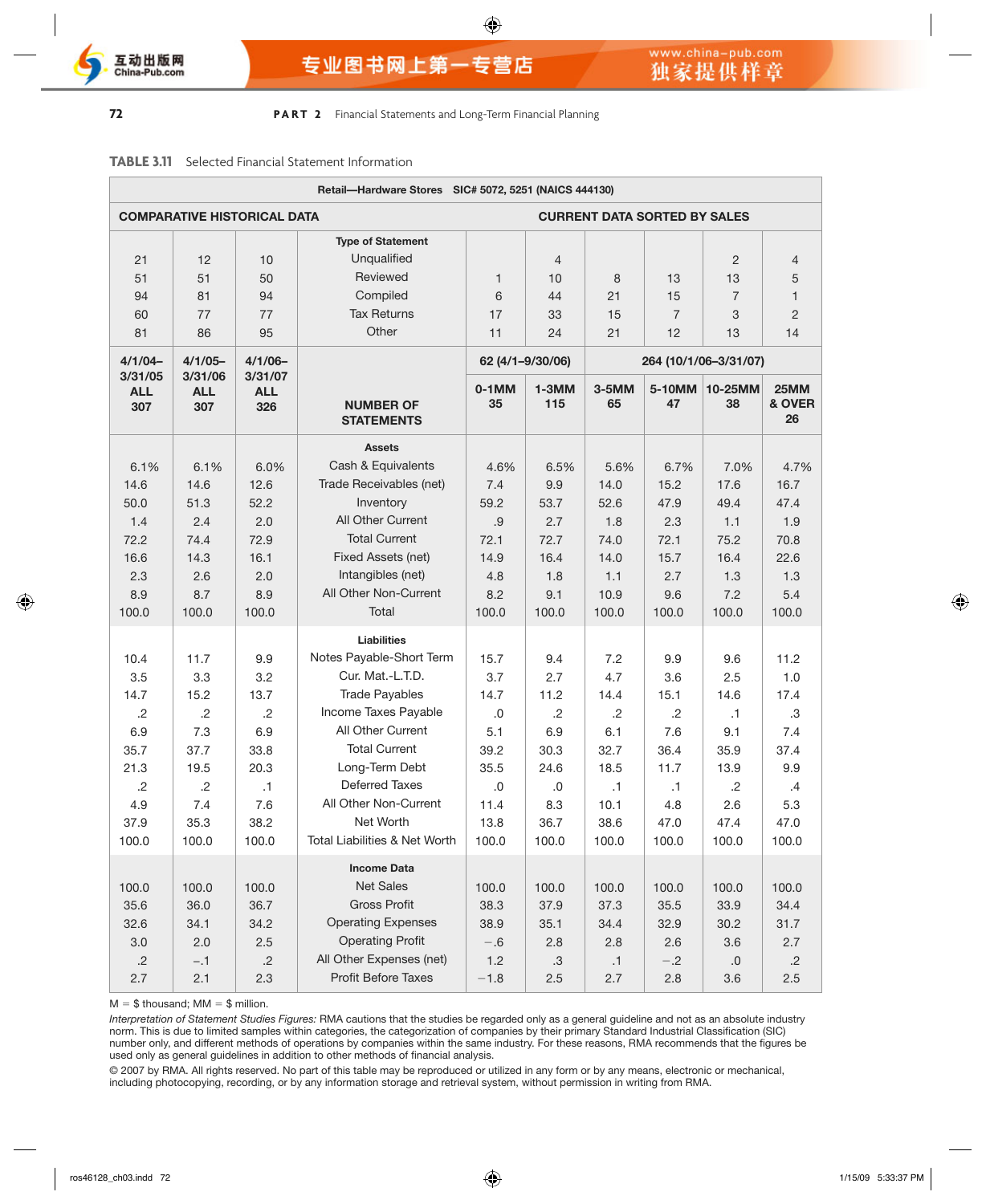

### **TABLE 3.12** Selected Ratios

|                  | Retail-Hardware Stores SIC# 5072, 5251 (NAICS 444130) |                            |                                          |                            |                                          |                                                                                                   |                   |                                                   |                   |                                        |                  |                                      |                 |                                                           |                  |                                                   |                            |                                                |
|------------------|-------------------------------------------------------|----------------------------|------------------------------------------|----------------------------|------------------------------------------|---------------------------------------------------------------------------------------------------|-------------------|---------------------------------------------------|-------------------|----------------------------------------|------------------|--------------------------------------|-----------------|-----------------------------------------------------------|------------------|---------------------------------------------------|----------------------------|------------------------------------------------|
|                  |                                                       |                            | <b>COMPARATIVE HISTORICAL DATA</b>       |                            |                                          |                                                                                                   |                   |                                                   |                   | <b>CURRENT DATA SORTED BY SALES</b>    |                  |                                      |                 |                                                           |                  |                                                   |                            |                                                |
|                  | 21<br>51<br>94<br>60<br>81<br>$4/1/04-$               |                            | 12<br>51<br>81<br>77<br>86<br>$4/1/05 -$ |                            | 10<br>50<br>94<br>77<br>95<br>$4/1/06 -$ | Type of<br><b>Statement</b><br>Unqualified<br>Reviewed<br>Compiled<br><b>Tax Returns</b><br>Other |                   | $\mathbf{1}$<br>6<br>17<br>11<br>62 (4/1-9/30/06) |                   | $\overline{4}$<br>10<br>44<br>33<br>24 |                  | 8<br>21<br>15<br>21                  |                 | 13<br>15<br>$\overline{7}$<br>12<br>264 (10/1/06-3/31/07) |                  | $\overline{c}$<br>13<br>$\overline{7}$<br>3<br>13 |                            | 4<br>5<br>$\mathbf{1}$<br>$\overline{c}$<br>14 |
|                  | 3/31/05<br><b>ALL</b>                                 |                            | 3/31/06<br><b>ALL</b>                    |                            | 3/31/07<br><b>ALL</b>                    | <b>NUMBER OF</b>                                                                                  |                   | $0-1MM$                                           |                   | $1-3MM$                                |                  | $3-5MM$                              |                 | 5-10MM                                                    | 10-25MM          |                                                   |                            | <b>25MM</b>                                    |
|                  | 307                                                   |                            | 307                                      |                            | 326                                      | <b>STATEMENTS</b>                                                                                 |                   | 35                                                |                   | 115                                    |                  | 65                                   |                 | 47                                                        |                  | 38                                                |                            | <b>&amp; OVER 26</b>                           |
|                  | 3.5<br>2.3<br>1.5                                     |                            | 3.5<br>2.1<br>1.5                        |                            | 3.9<br>2.5<br>1.6                        | <b>Ratios</b><br>Current                                                                          |                   | 4.3<br>2.3<br>1.6                                 |                   | 4.6<br>3.0<br>1.7                      |                  | 4.1<br>2.6<br>1.8                    |                 | 3.2<br>2.1<br>1.6                                         |                  | 3.6<br>2.4<br>1.4                                 |                            | 2.9<br>1.7<br>1.3                              |
|                  | 1.1<br>.6<br>.3                                       |                            | 1.0<br>.5<br>$\overline{2}$              |                            | 1.1<br>.5<br>$\cdot$                     | Quick                                                                                             |                   | .6<br>.3<br>$\cdot$ 1                             |                   | 1.4<br>$.5\,$<br>$\overline{.2}$       |                  | 1.4<br>.5<br>$\cdot$                 |                 | 1.0<br>.6<br>.3                                           |                  | 1.3<br>.7<br>.3                                   |                            | 1.2<br>$\cdot$<br>$\cdot$                      |
| 6<br>15<br>31    | 58.1<br>24.0<br>11.6                                  | $\overline{7}$<br>14<br>31 | 55.3<br>26.3<br>11.8                     | $\overline{7}$<br>13<br>25 | 50.5<br>28.6<br>14.6                     | Sales/Receivables                                                                                 | 5<br>11<br>16     | 69.3<br>34.2<br>22.7                              | 8<br>13<br>20     | 48.6<br>28.6<br>17.9                   | 8<br>12<br>26    | 45.7<br>30.7<br>14.3                 | 9<br>17<br>24   | 42.5<br>21.5<br>15.0                                      | 8<br>19<br>37    | 46.5<br>19.5<br>10.0                              | $\overline{7}$<br>14<br>45 | 55.6<br>26.9<br>8.1                            |
| 76<br>116<br>161 | 4.8<br>3.1<br>2.3                                     | 79<br>121<br>178           | 4.6<br>3.0<br>2.0                        | 92<br>136<br>187           | 4.0<br>2.7<br>2.0                        | Cost of Sales/<br>Inventory                                                                       | 154<br>209<br>323 | 2.4<br>1.7<br>1.1                                 | 115<br>152<br>191 | 3.2<br>2.4<br>1.9                      | 94<br>125<br>168 | 3.9<br>2.9<br>2.2                    | 75<br>98<br>167 | 4.9<br>3.7<br>2.2                                         | 59<br>108<br>180 | 6.2<br>3.4<br>2.0                                 | 77<br>97<br>147            | 4.8<br>3.8<br>2.5                              |
| 18<br>28<br>42   | 20.7<br>13.0<br>8.8                                   | 17<br>27<br>45             | 21.6<br>13.3<br>8.1                      | 15<br>27<br>43             | 24.5<br>13.7<br>8.6                      | Cost of Sales/<br>Payables                                                                        | 11<br>28<br>56    | 31.8<br>13.2<br>6.6                               | 13<br>25<br>38    | 27.2<br>14.7<br>9.7                    | 17<br>27<br>47   | 21.1<br>13.5<br>7.8                  | 19<br>27<br>39  | 19.0<br>13.4<br>9.3                                       | 15<br>24<br>39   | 24.9<br>15.3<br>9.4                               | 21<br>33<br>64             | 17.6<br>11.0<br>6.8                            |
|                  | 4.4<br>6.8<br>12.6                                    |                            | 4.1<br>6.6<br>12.1                       |                            | 3.9<br>5.5<br>9.7                        | Sales/Working<br>Capital                                                                          |                   | 2.7<br>4.4<br>10.5                                |                   | 3.6<br>5.0<br>7.1                      |                  | 4.1<br>6.2<br>10.1                   |                 | 4.2<br>6.8<br>12.2                                        |                  | 4.8<br>6.1<br>11.6                                |                            | 5.1<br>8.7<br>19.1                             |
| (285)            | 9.1<br>3.7<br>1.4                                     | (282)                      | 8.5<br>3.1<br>1.3                        | (304)                      | 7.2<br>3.0<br>1.3                        | <b>EBIT/Interest</b>                                                                              | (33)              | 3.0<br>1.5<br>$-.4$                               | (104)             | 5.5<br>2.6<br>1.2                      | (62)             | 9.3<br>4.8<br>1.3                    | (45)            | 8.2<br>3.4<br>1.3                                         | (34)             | 10.5<br>4.7<br>1.6                                |                            | 17.5<br>4.5<br>1.0                             |
| (63)             | 5.1<br>2.0<br>.7                                      | (56)                       | 3.8<br>1.6<br>.6                         | (63)                       | 2.9<br>1.5<br>8.                         | Net Profit + Depr.<br>Dep., Amort./Cur.<br>Mat. L/T/D                                             |                   |                                                   | (14)              | 2.0<br>1.3<br>.8                       | (14)             | 2.8<br>1.5<br>.5                     | (14)            | 3.4<br>2.0<br>.7                                          | (10)             | 10.0<br>1.7<br>.8                                 |                            |                                                |
|                  | .1<br>.4<br>1.1                                       |                            | .1<br>.4<br>.9                           |                            | $\cdot$ 1<br>.3<br>1.0                   | Fixed/Worth                                                                                       |                   | .1<br>1.4<br>$-1.1$                               |                   | $\cdot$ 1<br>.3<br>1.3                 |                  | $\cdot$ 1<br>.3<br>$\boldsymbol{.8}$ |                 | $\cdot$ 1<br>.4<br>.7                                     |                  | .1<br>.3<br>.7                                    |                            | $\cdot$<br>$.5\,$<br>.9                        |
|                  | .7<br>1.7<br>4.6                                      |                            | .8<br>1.7<br>4.5                         |                            | .7<br>1.5<br>3.8                         | Debt/Worth                                                                                        |                   | 1.8<br>4.4<br>$-5.9$                              |                   | .7<br>1.5<br>4.9                       |                  | .7<br>1.4<br>3.8                     |                 | .5<br>1.6<br>2.9                                          |                  | .4<br>1.2<br>2.3                                  |                            | .6<br>1.1<br>1.8                               |
| (274)            | 30.2<br>13.6<br>4.2                                   | (269)                      | 29.7<br>13.5<br>3.7                      | (287)                      | 32.3<br>12.3<br>4.3                      | % Profit<br>Before Taxes/<br>Tangible Net<br>Worth                                                | (21)              | 22.3<br>6.8<br>$-2.2$                             | (98)              | 33.9<br>13.7<br>5.6                    | (59)             | 41.3<br>13.1<br>4.5                  |                 | 30.5<br>10.0<br>2.5                                       | (36)             | 36.9<br>12.3<br>4.7                               |                            | 30.5<br>11.9<br>3.5                            |

(*continued*)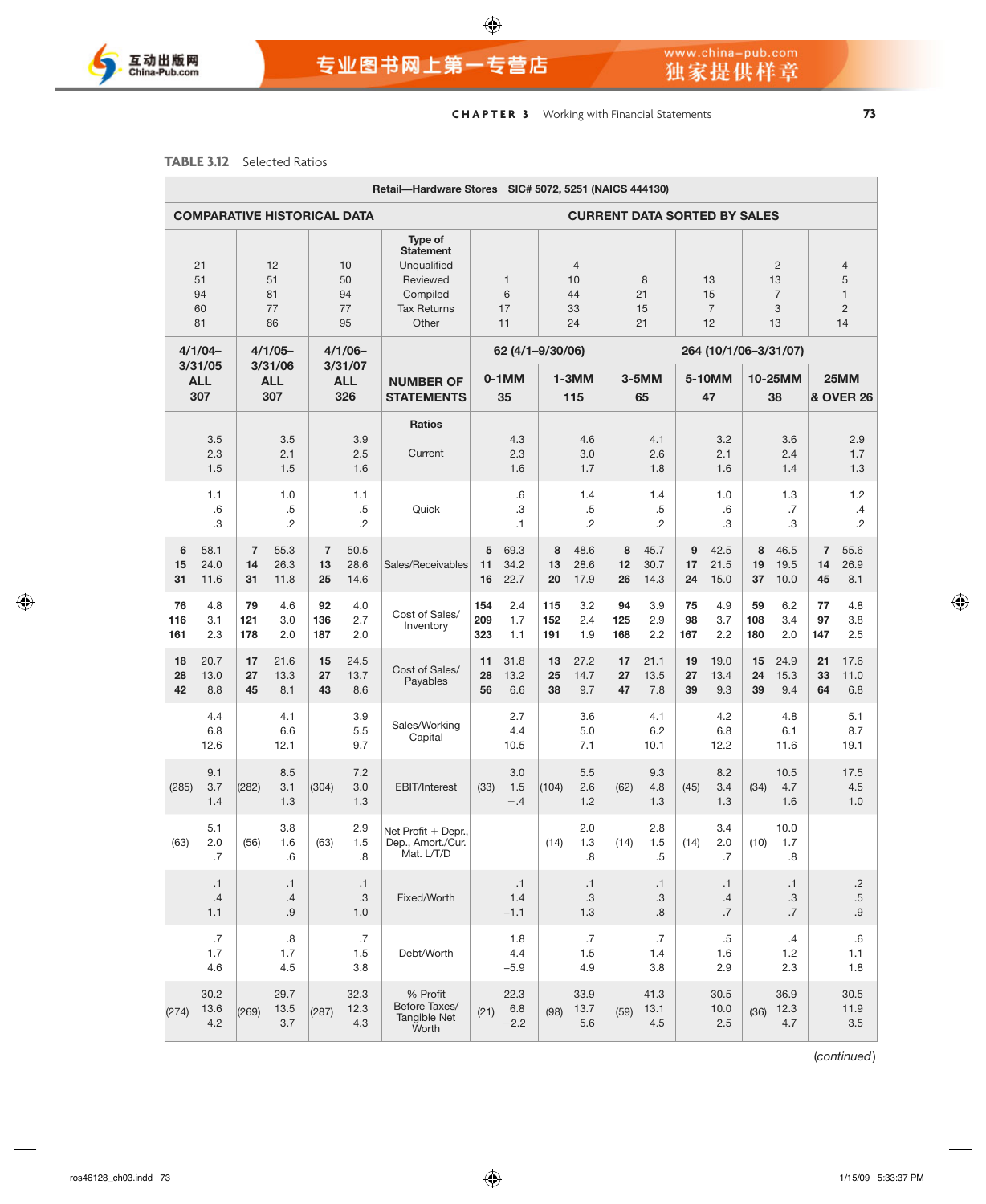|       | $4/1/04 -$                   | $4/1/05 -$                   | $4/1/06 -$                   |                                                   |                           | 62 (4/1-9/30/06)          |                           |                           | 264 (10/1/06-3/31/07)     |                          |
|-------|------------------------------|------------------------------|------------------------------|---------------------------------------------------|---------------------------|---------------------------|---------------------------|---------------------------|---------------------------|--------------------------|
|       | 3/31/05<br><b>ALL</b><br>307 | 3/31/06<br><b>ALL</b><br>307 | 3/31/07<br><b>ALL</b><br>326 | <b>NUMBER OF</b><br><b>STATEMENTS</b>             | $0-1MM$<br>35             | $1-3MM$<br>115            | $3-5MM$<br>65             | 5-10MM<br>47              | 10-25MM<br>38             | <b>25MM</b><br>& OVER 26 |
|       | 11.2<br>5.2<br>1.0           | 10.5<br>5.3<br>.7            | 11.1<br>4.8<br>1.0           | % Profit Before<br><b>Taxes/Total Assets</b>      | 6.3<br>2.4<br>$-5.2$      | 11.9<br>4.8<br>.9         | 12.3<br>5.2<br>1.2        | 11.0<br>4.7<br>1.4        | 13.6<br>7.1<br>3.1        | 13.3<br>6.4<br>.5        |
|       | 49.9<br>21.1<br>9.8          | 59.6<br>22.9<br>10.7         | 52.0<br>20.3<br>9.8          | Sales/Net Fixed<br><b>Assets</b>                  | 40.5<br>13.9<br>8.4       | 59.4<br>21.1<br>9.0       | 60.1<br>23.7<br>12.5      | 46.1<br>18.5<br>9.8       | 57.0<br>20.2<br>10.2      | 37.9<br>14.2<br>7.8      |
|       | 3.2<br>2.5<br>1.9            | 3.1<br>2.5<br>1.9            | 2.8<br>2.4<br>1.7            | Sales/Total Assets                                | 2.3<br>1.6<br>1.2         | 2.7<br>2.2<br>1.6         | 3.1<br>2.5<br>2.0         | 3.2<br>2.5<br>2.0         | 3.3<br>2.5<br>2.3         | 3.0<br>2.6<br>1.9        |
| (249) | .7<br>1.2<br>2.0             | .5<br>(262)<br>1.0<br>1.9    | .7<br>(274)<br>1.2<br>2.0    | % Depr., Dep.,<br>Amort./Sales                    | .6<br>(26)<br>2.0<br>3.4  | .6<br>1.3<br>(94)<br>2.7  | .7<br>1.3<br>(63)<br>1.7  | .5<br>(43)<br>1.1<br>2.0  | .7<br>1.0<br>(33)<br>1.4  | .8<br>1.0<br>(25)<br>1.9 |
| (164) | 1.7<br>3.5<br>6.2            | 2.0<br>3.4<br>(187)<br>5.7   | 1.8<br>3.2<br>(193)<br>5.3   | % Officers',<br>Directors', Owners'<br>Comp/Sales | 3.0<br>(23)<br>4.5<br>8.2 | 2.2<br>3.7<br>(69)<br>5.7 | 2.1<br>3.2<br>(44)<br>5.1 | 1.3<br>(31)<br>3.0<br>4.8 | 1.3<br>1.8<br>(19)<br>2.7 |                          |
|       | 5346164M<br>2015818M         | 5361226M<br>1926895M         | 4969626M<br>1977145M         | Net Sales (\$)<br>Total Assets (\$)               | 24032M<br>16500M          | 215140M<br>109029M        | 247741M<br>106265M        | 336160M<br>157126M        | 620293M<br>251225M        | 3526260M<br>1337000M     |

**TABLE 3.12** (*continued*)

 $M = $$  thousand; MM  $= $$  million.

© 2007 by RMA. All rights reserved. No part of this table may be reproduced or utilized in any form or by any means, electronic or mechanical, including photocopying, recording, or by any information storage and retrieval system, without permission in writing from RMA.

> in addition to knowledge of the average. Notice how stable the current ratio has been for the last three years.

| <b>EXAMPLE 3.5</b> | <b>More Ratios</b>                                                                                                                                                                                                                                                                                                                                                                                                                                                                                                                                                                                                                                                                                                                                                                   |
|--------------------|--------------------------------------------------------------------------------------------------------------------------------------------------------------------------------------------------------------------------------------------------------------------------------------------------------------------------------------------------------------------------------------------------------------------------------------------------------------------------------------------------------------------------------------------------------------------------------------------------------------------------------------------------------------------------------------------------------------------------------------------------------------------------------------|
| $3 - 12$<br>EBIT/  | Take a look at the most recent numbers reported for Sales/Receivables and EBIT/Interest<br>in Table 3.12. What are the overall median values? What are these ratios?<br>If you look back at our discussion, you will see that these are the receivables turnover<br>and the times interest earned, or TIE, ratios. The median value for receivables turnover for<br>the entire group is 28.6 times. So, the days in receivables would be $365/28.6 = 13$ , which<br>is the bold-faced number reported. The median for the TIE is 3.0 times. The number in<br>parentheses indicates that the calculation is meaningful for, and therefore based on, only<br>304 of the 326 companies. In this case, the reason is that only 304 companies paid any<br>significant amount of interest. |

 There are many sources of ratio information in addition to the one we examine here. Our nearby *Work the Web* box shows how to get this information for just about any company, along with some useful benchmarking information. Be sure to look it over and then benchmark your favorite company.

### **PROBLEMS WITH FINANCIAL STATEMENT ANALYSIS**

We close our chapter on financial statements by discussing some additional problems that can arise in using financial statements. In one way or another, the basic problem with financial statement analysis is that there is no underlying theory to help us identify which quantities to look at and to guide us in establishing benchmarks.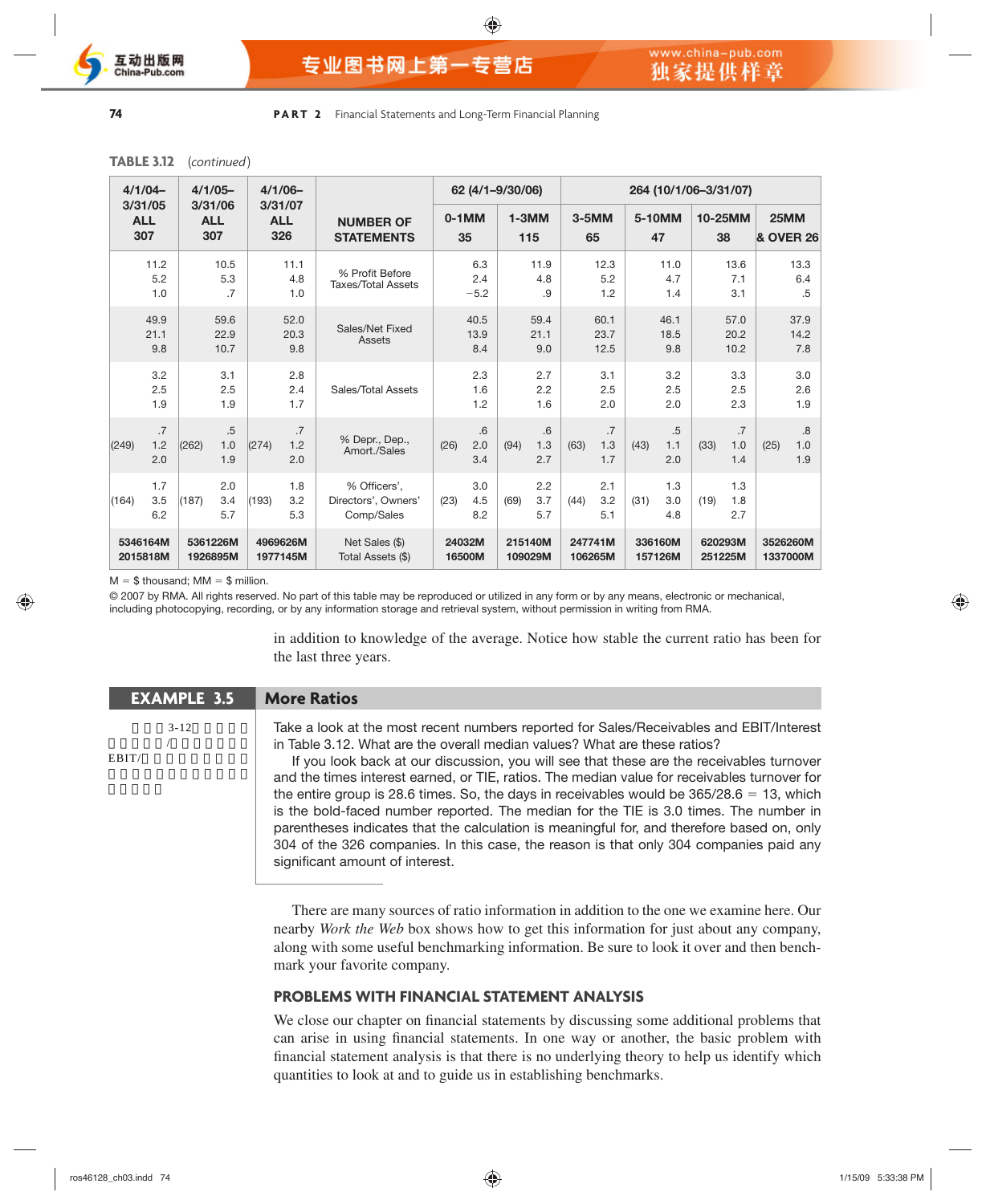As we discuss in other chapters, there are many cases in which financial theory and economic logic provide guidance in making judgments about value and risk. Little such help exists with financial statements. This is why we can't say which ratios matter the most and what a high or low value might be.

One particularly severe problem is that many firms are conglomerates, owning more or less unrelated lines of business. The consolidated financial statements for such firms don't fit any neat industry category. Going back to department stores, for example, Sears has had an SIC code of 6710 (Holding Offices) because of its diverse financial and retailing operations. More generally, the kind of peer group analysis we have been describing works best when the firms are strictly in the same line of business, the industry is competitive, and there is only one way of operating.

 Another problem that is becoming increasingly common is that major competitors and natural peer group members in an industry may be scattered around the globe. The automobile industry is an obvious example. The problem here is that financial statements from outside the

### **WORK THE WEB**

**As we discussed** in this chapter, ratios are an important tool for examining a company's performance. Gathering the necessary financial statements to calculate ratios can be tedious and time-consuming. Fortunately many sites on the Web provide this information for free. One of the best is www.reuters.com. We went there, entered a ticker symbol ("AZO" for AutoZone), and selected the "Ratios" link. Here is an abbreviated look at the results:



### AutoZone Inc AZO (NYSE)

Sector: Services Industry: Retail (Specialty) > View AZO on other exchanges As of 2:27 PM EST Price Change Percent Change \$117.07  $_{\text{USD}}$   $-71$  $-60%$ 

#### **FINANCIAL STRENGTH**

|                            | Company | <b>Industry</b> | Sector | S&P 500 |
|----------------------------|---------|-----------------|--------|---------|
| Quick Ratio (MRQ)          | .12     | .89             | .68    | 1.16    |
| Current Ratio (MRQ)        | 1.01    | 1.76            | 1.07   | 1.64    |
| LT Debt to Equity (MRQ)    | 7.42    | .63             | .93    | .59     |
| Total Debt to Equity (MRQ) | 7.42    | .68             | 1.13   | .78     |
| Interest Coverage (TTM)    | 8.84    | 20.88           | 8.80   | 14.00   |

 Most of the information is self-explanatory. Interest Coverage ratio is the same as the Times Interest Earned ratio discussed in the text. The abbreviation MRQ refers to results from the most recent quarterly financial statements, and TTM refers to results covering the previous ("trailing") 12 months. This site also provides a comparison to the industry, business sector, and S&P 500 averages for the ratios. Other ratios available on the site have fiveyear averages calculated. Have a look!

#### **Questions**

- 1. Go to www.reuters.com and find the major ratio categories listed on this website. How do the *categories differ from the categories listed in the textbook?*
- *2. On www.reuters.com, the profi tability ratios and management effectiveness ratios have the 5-year average ratios presented. How do these ratios for the current year for Microsoft compare to its 5-year average? How does Microsoft compare to the industry for these ratios?*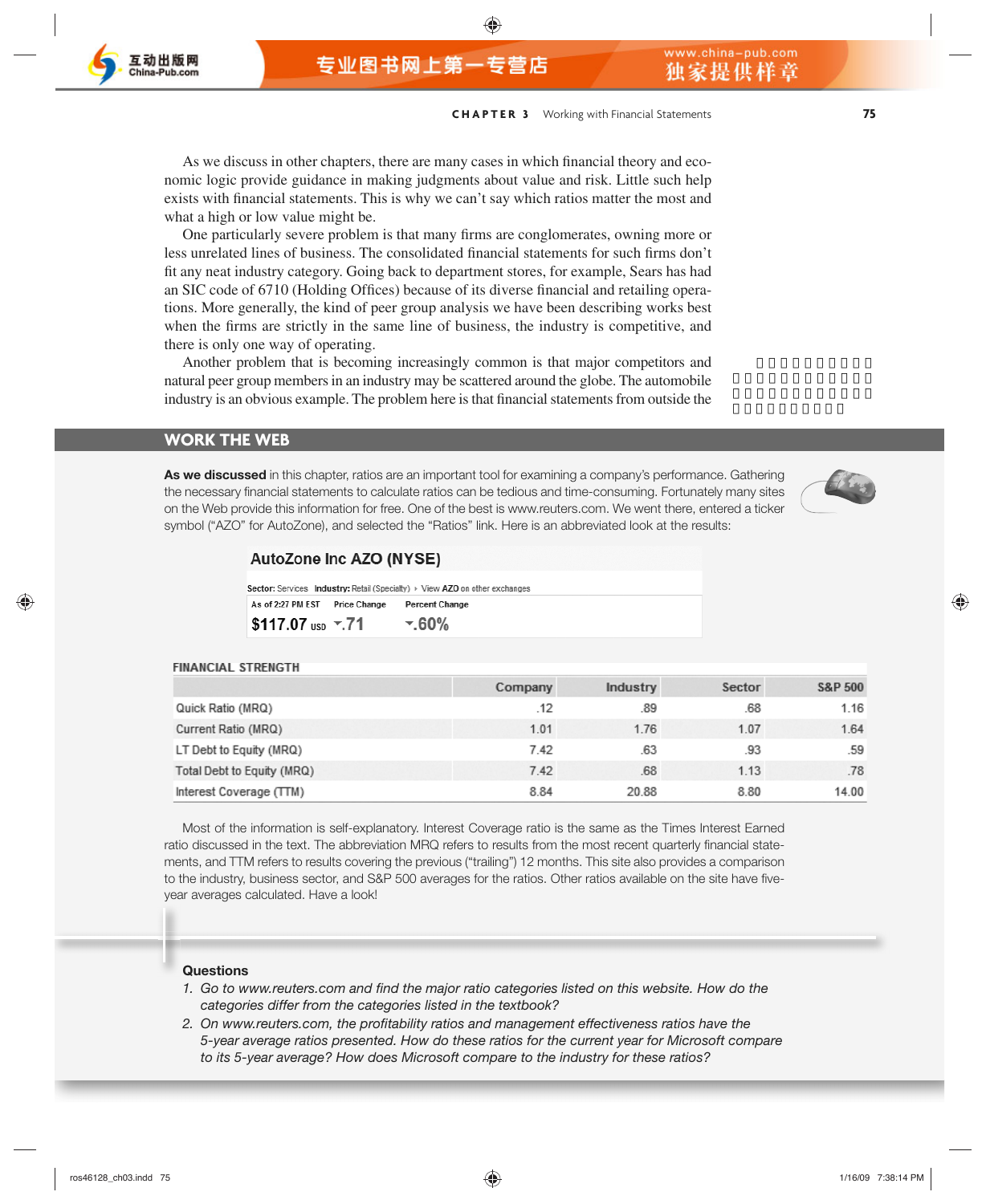程序—例如,对存货的会

#### **76 PART 2** Financial Statements and Long-Term Financial Planning

United States do not necessarily conform at all to GAAP. The existence of different standards and procedures makes it difficult to compare financial statements across national borders.

 Even companies that are clearly in the same line of business may not be comparable. For example, electric utilities engaged primarily in power generation are all classified in the same group (SIC 4911). This group is often thought to be relatively homogeneous. However, most utilities operate as regulated monopolies, so they don't compete much with each other, at least not historically. Many have stockholders, and many are organized as cooperatives with no stockholders. There are several different ways of generating power, ranging from hydroelectric to nuclear, so the operating activities of these utilities can differ quite a bit. Finally, profitability is strongly affected by regulatory environment, so utilities in different locations can be similar but show different profits.

Several other general problems frequently crop up. First, different firms use different accounting procedures—for inventory, for example. This makes it difficult to compare statements. Second, different firms end their fiscal years at different times. For firms in seasonal businesses (such as a retailer with a large Christmas season), this can lead to difficulties in comparing balance sheets because of fluctuations in accounts during the year. Finally, for any particular firm, unusual or transient events, such as a one-time profit from an asset sale, may affect financial performance. In comparing firms, such events can give misleading signals.

### **Concept Questions**

- **3.5a** What are some uses for financial statement analysis?
- **3.5b** Why do we say that financial statement analysis is management by exception?
- **3.5c** What are SIC codes and how might they be useful?
- **3.5d** What are some problems that can come up with financial statement analysis?

## **3.6** Summary and Conclusions

This chapter has discussed aspects of financial statement analysis:

- **1.** *Sources and uses of cash:* We discussed how to identify the ways in which businesses obtain and use cash, and we described how to trace the flow of cash through a business over the course of the year. We briefly looked at the statement of cash flows.
- **2.** *Standardized financial statements:* We explained that differences in size make it difficult to compare financial statements, and we discussed how to form commonsize and common–base period statements to make comparisons easier.
- **3.** *Ratio analysis:* Evaluating ratios of accounting numbers is another way of comparing financial statement information. We therefore defined and discussed a number of the most commonly reported and used financial ratios. We also discussed the famous Du Pont identity as a way of analyzing financial performance.
- **4.** *Using financial statements:* We described how to establish benchmarks for comparison and discussed some types of information that are available. We then examined potential problems that can arise.

 After you have studied this chapter, we hope that you have some perspective on the uses and abuses of financial statements. You should also find that your vocabulary of business and financial terms has grown substantially.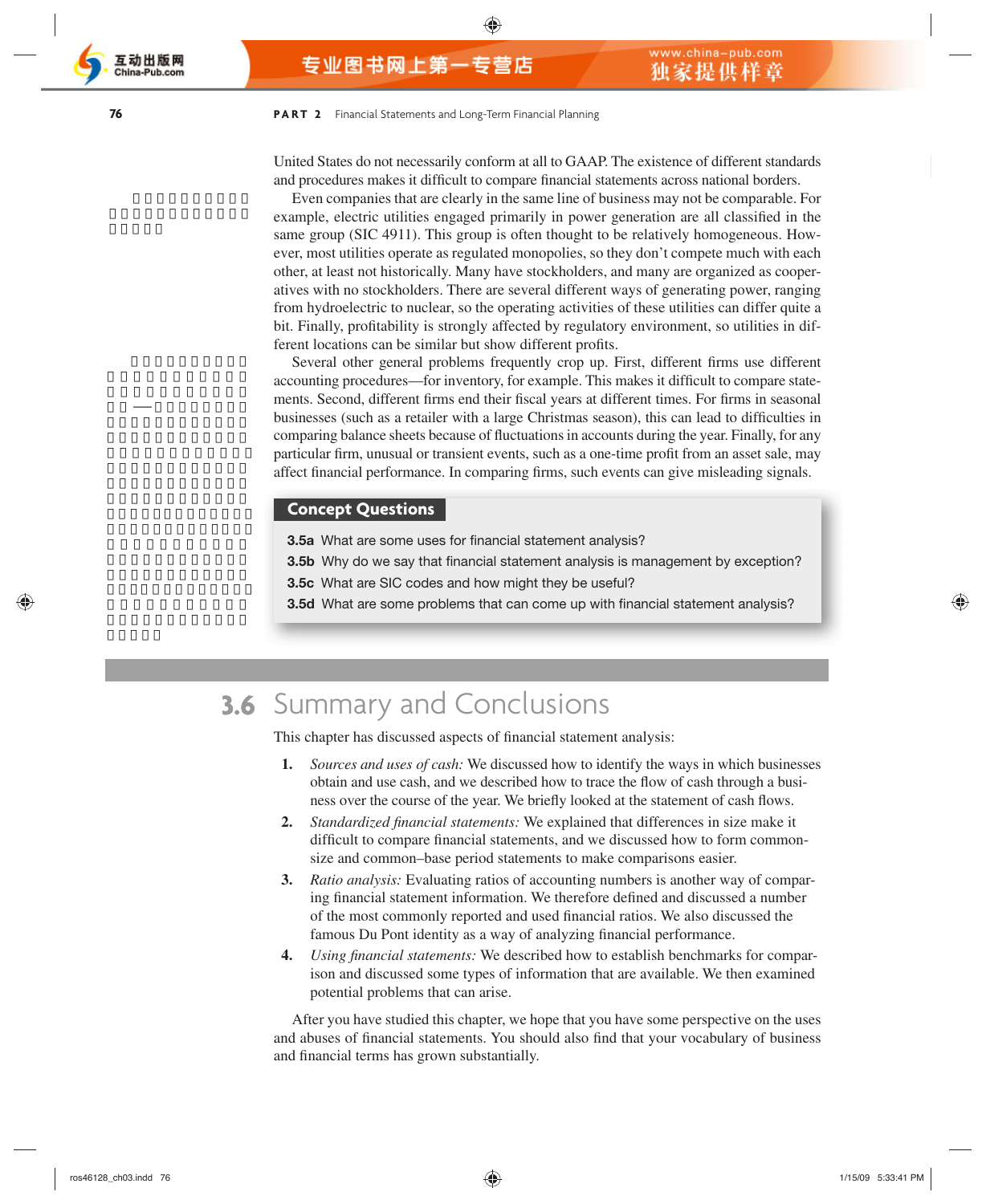互动出版网

China-Pub.com

### **CHAPTER REVIEW AND SELF-TEST PROBLEMS**

**3.1 Sources and Uses of Cash** Consider the following balance sheets for the Philippe Corporation. Calculate the changes in the various accounts and, where applicable, identify the change as a source or use of cash. What were the major sources and uses of cash? Did the company become more or less liquid during the year? What happened to cash during the year?

| PHILIPPE CORPORATION<br>2008 and 2009 Balance Sheets<br>(\$ in millions) |         |           |  |  |  |  |  |  |
|--------------------------------------------------------------------------|---------|-----------|--|--|--|--|--|--|
|                                                                          | 2008    | 2009      |  |  |  |  |  |  |
| <b>Assets</b>                                                            |         |           |  |  |  |  |  |  |
| Current assets                                                           |         |           |  |  |  |  |  |  |
| Cash                                                                     | \$210   | \$215     |  |  |  |  |  |  |
| Accounts receivable                                                      | 355     | 310       |  |  |  |  |  |  |
| Inventory                                                                | 507     | 328       |  |  |  |  |  |  |
| Total                                                                    | \$1,072 | \$<br>853 |  |  |  |  |  |  |
| Fixed assets                                                             |         |           |  |  |  |  |  |  |
| Net plant and equipment                                                  | \$6,085 | \$6,527   |  |  |  |  |  |  |
| Total assets                                                             | \$7,157 | \$7,380   |  |  |  |  |  |  |
| <b>Liabilities and Owners' Equity</b>                                    |         |           |  |  |  |  |  |  |
| <b>Current liabilities</b>                                               |         |           |  |  |  |  |  |  |
| Accounts payable                                                         | \$207   | \$<br>298 |  |  |  |  |  |  |
| Notes payable                                                            | 1,715   | 1,427     |  |  |  |  |  |  |
| Total                                                                    | \$1,922 | \$1,725   |  |  |  |  |  |  |
| Long-term debt                                                           | \$1,987 | \$2,308   |  |  |  |  |  |  |
| Owners' equity                                                           |         |           |  |  |  |  |  |  |
| Common stock and paid-in surplus                                         | \$1,000 | \$1,000   |  |  |  |  |  |  |
| Retained earnings                                                        | 2,248   | 2,347     |  |  |  |  |  |  |
| Total                                                                    | \$3,248 | \$3,347   |  |  |  |  |  |  |
| Total liabilities and owners' equity                                     | \$7,157 | \$7,380   |  |  |  |  |  |  |

**3.2 Common-Size Statements** Here is the most recent income statement for Philippe. Prepare a common-size income statement based on this information. How do you interpret the standardized net income? What percentage of sales goes to cost of goods sold?

| PHILIPPE CORPORATION<br>2009 Income Statement<br>(\$ in millions) |         |
|-------------------------------------------------------------------|---------|
| Sales                                                             | \$4,053 |
| Cost of goods sold                                                | 2,780   |
| Depreciation                                                      | 550     |
| Earnings before interest and taxes                                | 723     |
| Interest paid                                                     | 502     |
| Taxable income                                                    | \$221   |
| Taxes $(34%)$                                                     | 75      |
| Net income                                                        | 146     |
| <b>Dividends</b><br>\$47                                          |         |
| Addition to retained earnings<br>99                               |         |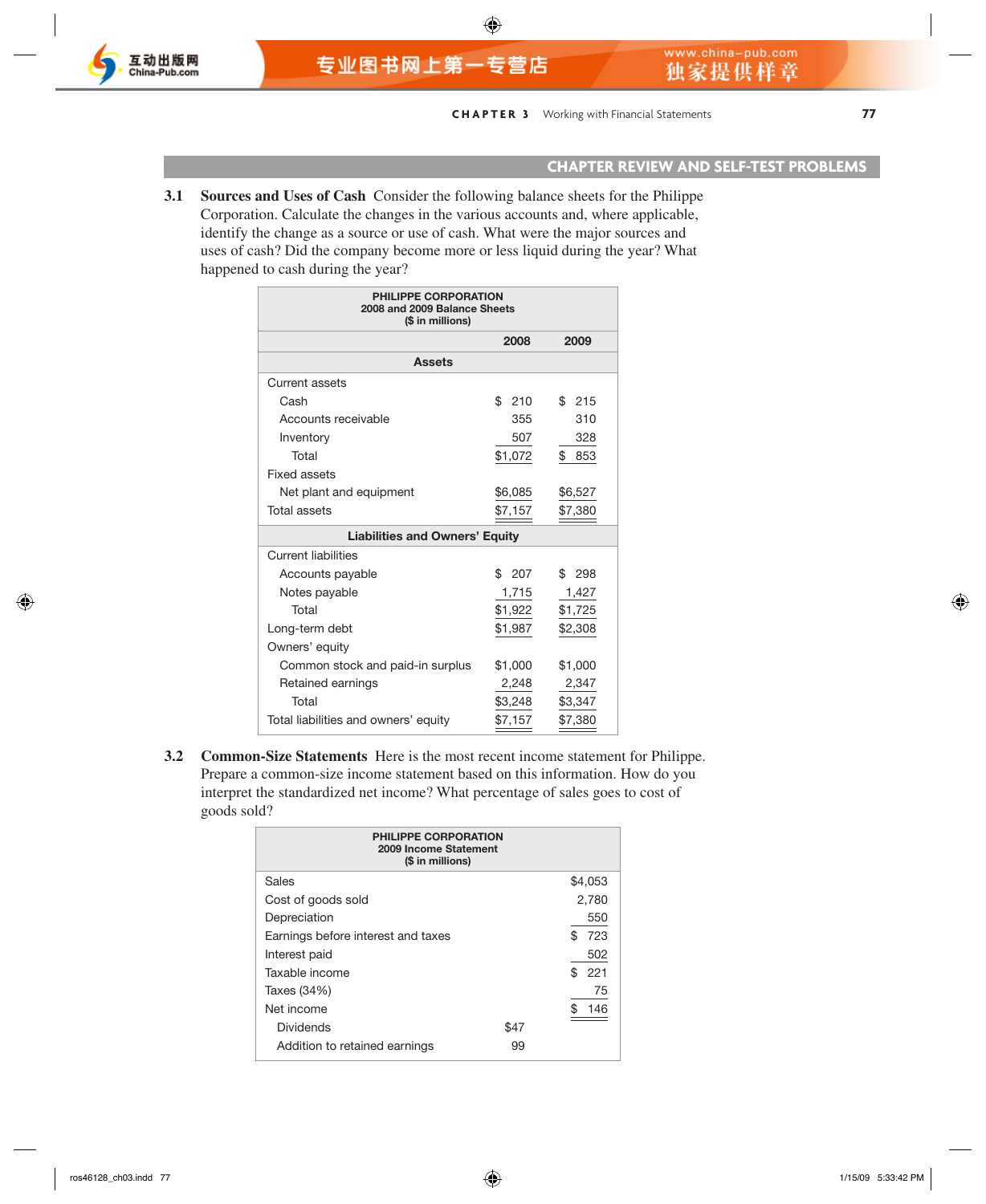

**3.3 Financial Ratios** Based on the balance sheets and income statement in the previous two problems, calculate the following ratios for 2009:

| Current ratio               |  |
|-----------------------------|--|
| Quick ratio                 |  |
| Cash ratio                  |  |
| Inventory turnover          |  |
| Receivables turnover        |  |
| Days' sales in inventory    |  |
| Days' sales in receivables  |  |
| Total debt ratio            |  |
| Long-term debt ratio        |  |
| Times interest earned ratio |  |
| Cash coverage ratio         |  |

**3.4 ROE and the Du Pont Identity** Calculate the 2009 ROE for the Philippe Corporation and then break down your answer into its component parts using the Du Pont identity.

### **ANSWERS TO CHAPTER REVIEW AND SELF-TEST PROBLEMS**

**3.1** We've filled in the answers in the following table. Remember, increases in assets and decreases in liabilities indicate that we spent some cash. Decreases in assets and increases in liabilities are ways of getting cash.

Philippe used its cash primarily to purchase fixed assets and to pay off shortterm debt. The major sources of cash to do this were additional long-term borrowing, reductions in current assets, and additions to retained earnings.

| PHILIPPE CORPORATION<br>2008 and 2009 Balance Sheets<br>(\$ in millions) |                                       |         |           |                          |  |  |  |
|--------------------------------------------------------------------------|---------------------------------------|---------|-----------|--------------------------|--|--|--|
|                                                                          | 2008                                  | 2009    | Change    | Source or<br>Use of Cash |  |  |  |
|                                                                          | <b>Assets</b>                         |         |           |                          |  |  |  |
| Current assets                                                           |                                       |         |           |                          |  |  |  |
| Cash                                                                     | \$<br>210                             | \$215   | $+$ \$5   |                          |  |  |  |
| Accounts receivable                                                      | 355                                   | 310     | 45        | Source                   |  |  |  |
| Inventory                                                                | 507                                   | 328     | $-179$    | Source                   |  |  |  |
| Total                                                                    | \$1,072                               | \$853   | $-$ \$219 |                          |  |  |  |
| <b>Fixed assets</b>                                                      |                                       |         |           |                          |  |  |  |
| Net plant and equipment                                                  | \$6,085                               | \$6,527 | $+$ \$442 | Use                      |  |  |  |
| <b>Total assets</b>                                                      | \$7,157                               | \$7,380 | $+ $223$  |                          |  |  |  |
|                                                                          | <b>Liabilities and Owners' Equity</b> |         |           |                          |  |  |  |
| <b>Current liabilities</b>                                               |                                       |         |           |                          |  |  |  |
| Accounts payable                                                         | 207<br>\$                             | \$298   | $+$ \$ 91 | Source                   |  |  |  |
| Notes payable                                                            | 1,715                                 | 1,427   | $-288$    | Use                      |  |  |  |
| Total                                                                    | \$1,922                               | \$1,725 | $-$ \$197 |                          |  |  |  |
| Long-term debt                                                           | \$1,987                               | \$2,308 | $+$ \$321 | Source                   |  |  |  |
| Owners' equity                                                           |                                       |         |           |                          |  |  |  |
| Common stock and paid-in surplus                                         | \$1,000                               | \$1,000 | $+$ \$ 0  |                          |  |  |  |
| Retained earnings                                                        | 2,248                                 | 2,347   | 99        | Source                   |  |  |  |
| Total                                                                    | \$3,248                               | \$3,347 | $+ $99$   |                          |  |  |  |
| Total liabilities and owners' equity                                     | \$7,157                               | \$7,380 | $+$ \$223 |                          |  |  |  |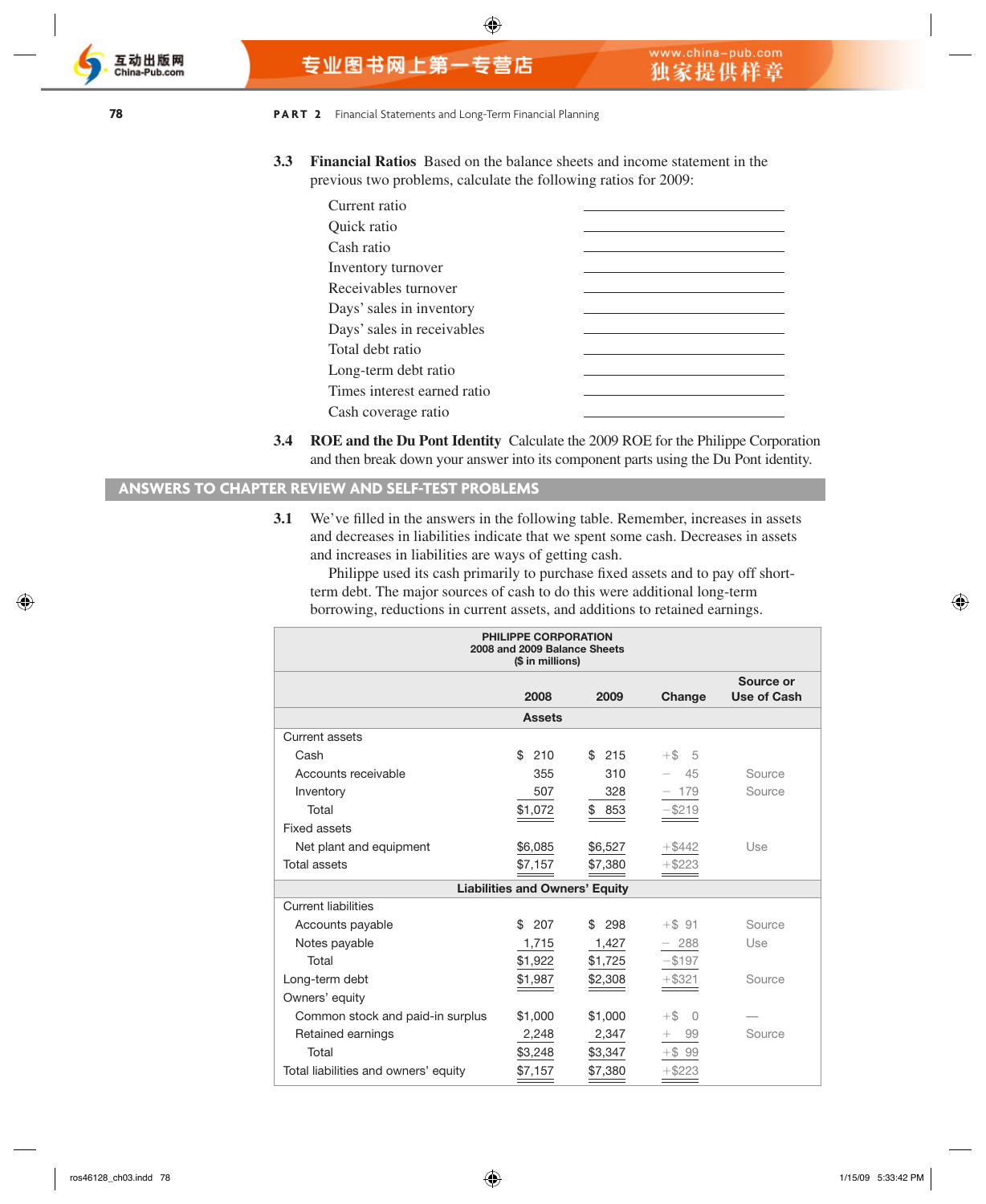互动出版网

China-Pub com

The current ratio went from  $$1,072/1,922 = .56$  to  $$853/1,725 = .49$ , so the firm's liquidity appears to have declined somewhat. Overall, however, the amount of cash on hand increased by \$5.

**3.2** We've calculated the common-size income statement here. Remember that we simply divide each item by total sales.

| PHILIPPE CORPORATION<br>2009 Common-Size Income Statement |         |        |  |  |  |  |
|-----------------------------------------------------------|---------|--------|--|--|--|--|
| Sales                                                     |         | 100.0% |  |  |  |  |
| Cost of goods sold                                        |         | 68.6   |  |  |  |  |
| Depreciation                                              |         | 13.6   |  |  |  |  |
| Earnings before interest and taxes                        |         | 17.8   |  |  |  |  |
| Interest paid                                             |         | 12.3   |  |  |  |  |
| Taxable income                                            |         | 5.5    |  |  |  |  |
| Taxes $(34%)$                                             |         | 1.9    |  |  |  |  |
| Net income                                                |         | 3.6%   |  |  |  |  |
| <b>Dividends</b>                                          | $1.2\%$ |        |  |  |  |  |
| Addition to retained earnings                             | 2.4%    |        |  |  |  |  |

 Net income is 3.6 percent of sales. Because this is the percentage of each sales dollar that makes its way to the bottom line, the standardized net income is the firm's profit margin. Cost of goods sold is 68.6 percent of sales.

**3.3** We've calculated the following ratios based on the ending figures. If you don't remember a definition, refer back to Table 3.8.

| Current ratio               | \$853/\$1,725   | $= .49 \times$  |
|-----------------------------|-----------------|-----------------|
| Quick ratio                 | \$525/\$1,725   | $= .30 \times$  |
| Cash ratio                  | \$215/\$1,725   | $= .12$ times   |
| Inventory turnover          | \$2,780/\$328   | $= 8.48$ times  |
| Receivables turnover        | \$4,053/\$310   | $= 13.07$ times |
| Days' sales in inventory    | 365/8.48        | $= 43.06$ days  |
| Days' sales in receivables  | 365/13.07       | $= 27.92$ days  |
| Total debt ratio            | \$4,033/\$7,380 | $= 54.6%$       |
| Long-term debt ratio        | \$2,308/\$5,655 | $= 40.8\%$      |
| Times interest earned ratio | \$723/\$502     | $= 1.44$ times  |
| Cash coverage ratio         | \$1,273/\$502   | $= 2.54$ times  |
|                             |                 |                 |

**3.4** The return on equity is the ratio of net income to total equity. For Philippe, this is  $$146/\$3,347 = 4.4\%$ , which is not outstanding.

Given the Du Pont identity, ROE can be written as follows:

 $ROE =$  Profit margin  $\times$  Total asset turnover  $\times$  Equity multiplier

|  |                        | $=$ \$146/\$4,053 $\times$ \$4,053/\$7,380 |  | $\times$ \$7,380/\$3,347 |  |
|--|------------------------|--------------------------------------------|--|--------------------------|--|
|  | $=$ 3.6% $\times$ .549 |                                            |  | $X = 2.20$               |  |
|  | $= 4.4\%$              |                                            |  |                          |  |

Notice that return on assets, ROA, is  $3.6\% \times .549 = 1.98\%$ .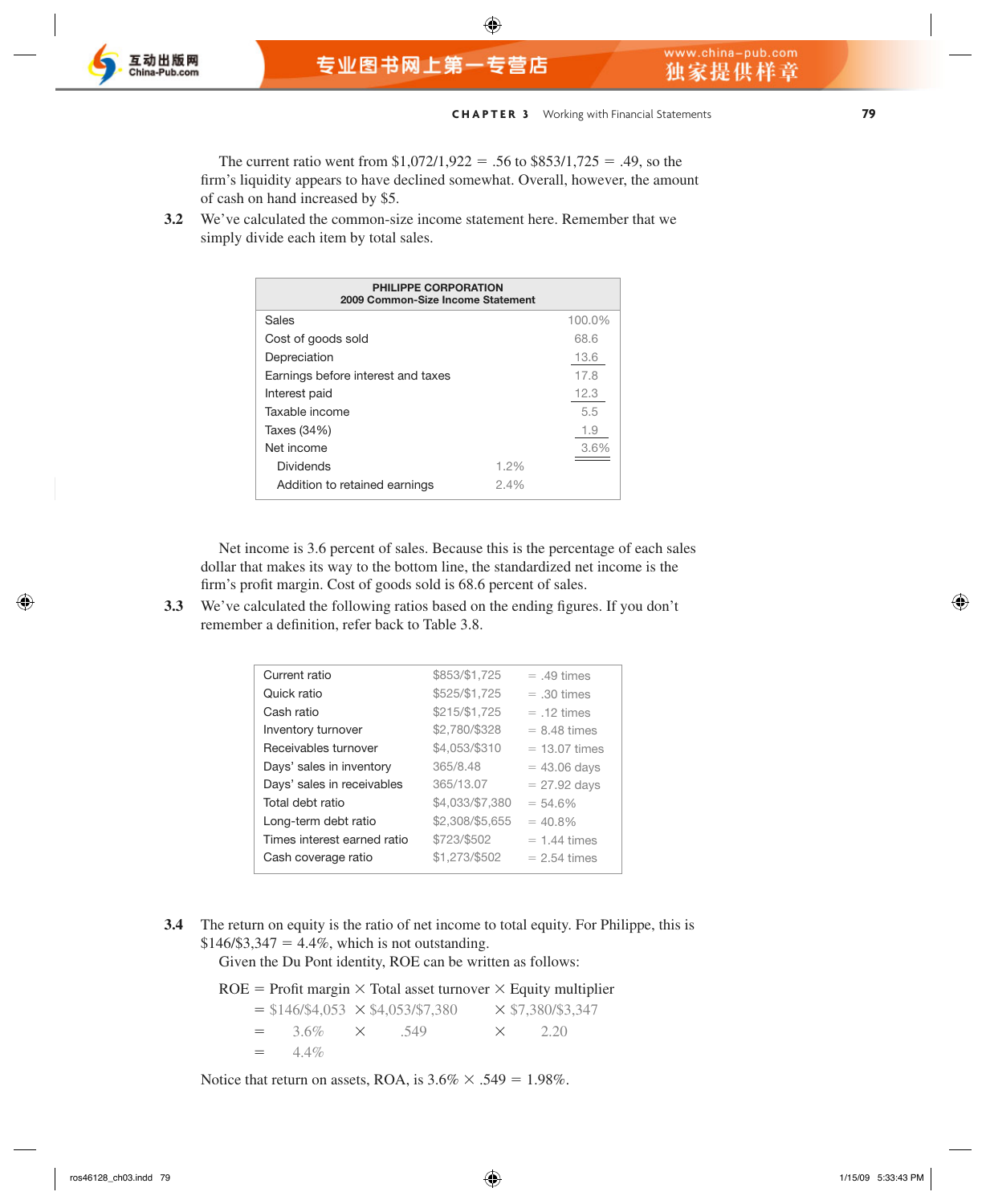

### **CONCEPTS REVIEW AND CRITICAL THINKING QUESTIONS**

- **1. Current Ratio [LO2]** What effect would the following actions have on a firm's current ratio? Assume that net working capital is positive.
	-
	-
	- **c.** A short-term bank loan is repaid. **g.** Inventory is sold for a profit.
	- **d.** A long-term debt is paid off early.
	- **a.** Inventory is purchased. **e.** A customer pays off a credit account.
	- **b.** A supplier is paid. **f.** Inventory is sold at cost.
		-
- **2. Current Ratio and Quick Ratio [LO2]** In recent years, Dixie Co. has greatly increased its current ratio. At the same time, the quick ratio has fallen. What has happened? Has the liquidity of the company improved?
- **3. Current Ratio [LO2]** Explain what it means for a firm to have a current ratio equal to .50. Would the firm be better off if the current ratio were 1.50? What if it were 15.0? Explain your answers.
- **4. Financial Ratios [LO2]** Fully explain the kind of information the following financial ratios provide about a firm:
	- **a.** Ouick ratio. **f.** Times interest earned ratio. **b.** Cash ratio. **g.** Profit margin.  **c.** Total asset turnover. **h.** Return on assets. **d.** Equity multiplier. **i.** Return on equity.
	- **e.** Long-term debt ratio. **j.** Price–earnings ratio.
- **5. Standardized Financial Statements [LO1]** What types of information do common-size financial statements reveal about the firm? What is the best use for these common-size statements? What purpose do common–base year statements have? When would you use them?
- **6. Peer Group Analysis [LO2]** Explain what peer group analysis is. As a financial manager, how could you use the results of peer group analysis to evaluate the performance of your firm? How is a peer group different from an aspirant group?
- **7. Du Pont Identity [LO3]** Why is the Du Pont identity a valuable tool for analyzing the performance of a firm? Discuss the types of information it reveals compared to ROE considered by itself.
- **8.** Industry-Specific Ratios [LO2] Specialized ratios are sometimes used in specific industries. For example, the so-called book-to-bill ratio is closely watched for semiconductor manufacturers. A ratio of .93 indicates that for every \$100 worth of chips shipped over some period, only \$93 worth of new orders were received. In January 2008, the semiconductor equipment industry's book-to-bill ratio was .89, compared to .85 during the month of December 2007. The book-to-bill ratio reached a recent low of .79 during September 2007. The three-month average of worldwide bookings in January 2008 was \$1.12 billion, a decrease of 3 percent from December 2007, while the three-month average of billings was \$1.27 billion, a 7 percent decrease from December 2007. What is this ratio intended to measure? Why do you think it is so closely followed?
- **9.** Industry-Specific Ratios [LO2] So-called same-store sales are a very important measure for companies as diverse as McDonald's and Sears. As the name suggests, examining same-store sales means comparing revenues from the same stores or restaurants at two different points in time. Why might companies focus on samestore sales rather than total sales?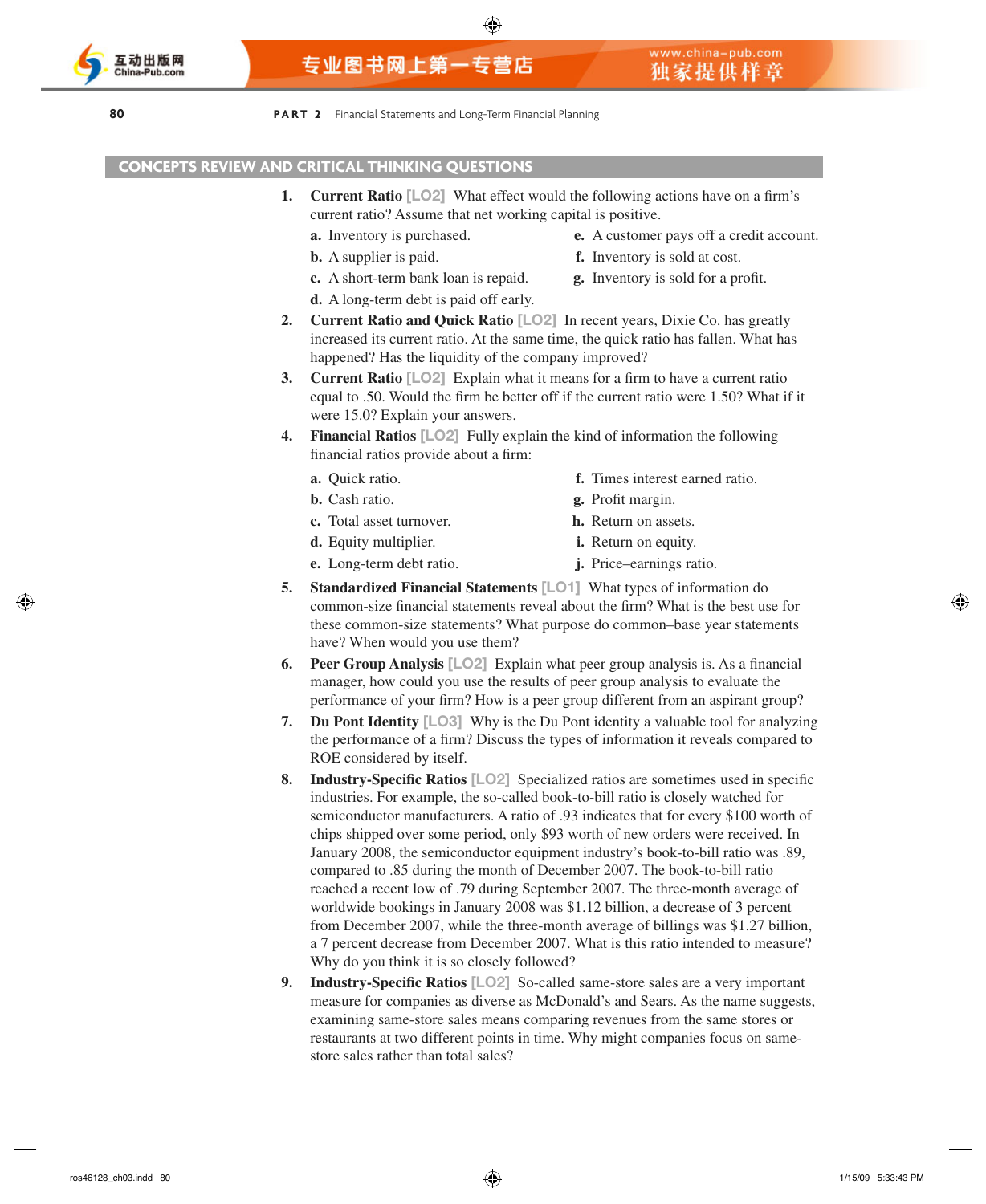**10. Industry-Specific Ratios [LO2]** There are many ways of using standardized financial information beyond those discussed in this chapter. The usual goal is to put firms on an equal footing for comparison purposes. For example, for auto manufacturers, it is common to express sales, costs, and profits on a per-car basis. For each of the following industries, give an example of an actual company and discuss one or more potentially useful means of standardizing financial information:

| <b>a.</b> Public utilities. | <b>d.</b> Online services. |
|-----------------------------|----------------------------|
|-----------------------------|----------------------------|

- **b.** Large retailers. **e.** Hospitals.
- **c.** Airlines. **f.** College textbook publishers.
- **11. Statement of Cash Flows [LO4]** In recent years, several manufacturing companies have reported the cash flow from the sale of Treasury securities in the cash from operations section of the statement of cash flows. What is the problem with this practice? Is there any situation in which this practice would be acceptable?
- **12. Statement of Cash Flows [LO4]** Suppose a company lengthens the time it takes to pay suppliers. How would this affect the statement of cash flows? How sustainable is the change in cash flows from this practice?

#### **III** M  **QUESTIONS AND PROBLEMS**

TM

**TEM** 

- **1. Calculating Liquidity Ratios [LO2]** SDJ, Inc., has net working capital of \$1,370, current liabilities of \$3,720, and inventory of \$1,950. What is the current ratio? What is the quick ratio?
- 2. Calculating Profitability Ratios [LO2] Wakers, Inc., has sales of \$29 million, total assets of  $$17.5$  million, and total debt of  $$6.3$  million. If the profit margin is 8 percent, what is net income? What is ROA? What is ROE?
- **3. Calculating the Average Collection Period [LO2]** Ortiz Lumber Yard has a current accounts receivable balance of \$431,287. Credit sales for the year just ended were \$3,943,709. What is the receivables turnover? The days' sales in receivables? How long did it take on average for credit customers to pay off their accounts during the past year?
- **4. Calculating Inventory Turnover [LO2]** The Blue Moon Corporation has ending inventory of \$407,534, and cost of goods sold for the year just ended was \$4,105,612. What is the inventory turnover? The days' sales in inventory? How long on average did a unit of inventory sit on the shelf before it was sold?
- **5. Calculating Leverage Ratios [LO2]** Crystal Lake, Inc., has a total debt ratio of .63. What is its debt–equity ratio? What is its equity multiplier?
- **6. Calculating Market Value Ratios [LO2]** Bach Corp. had additions to retained earnings for the year just ended of \$430,000. The firm paid out \$175,000 in cash dividends, and it has ending total equity of \$5.3 million. If the company currently has 210,000 shares of common stock outstanding, what are earnings per share? Dividends per share? Book value per share? If the stock currently sells for \$63 per share, what is the market-to-book ratio? The price–earnings ratio? If the company had sales of \$4.5 million, what is the price–sales ratio?
- **7. Du Pont Identity [LO4]** If Roten Rooters, Inc., has an equity multiplier of 2.80, total asset turnover of 1.15, and a profit margin of 5.5 percent, what is its ROE?

 **BASIC**  (Questions 1–17)

 $\overline{\mathbf{z}}$ 

 $\overline{\mathbf{z}}$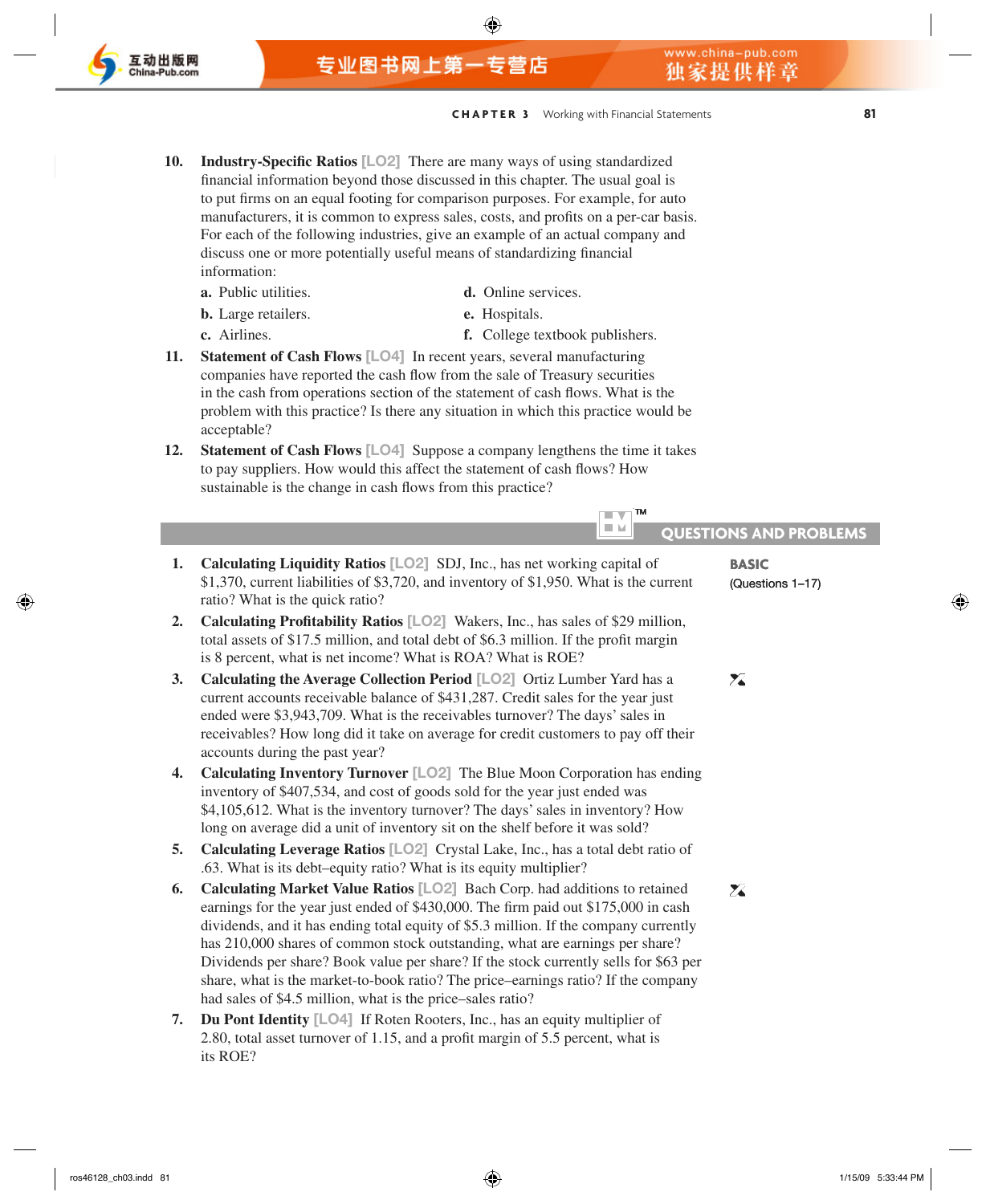

- **8.** Du Pont Identity [LO4] Braam Fire Prevention Corp. has a profit margin of 6.80 percent, total asset turnover of 1.95, and ROE of 18.27 percent. What is this firm's debt-equity ratio?
- **9. Sources and Uses of Cash [LO4]** Based only on the following information for Bennington Corp., did cash go up or down? By how much? Classify each event as a source or use of cash.

| Decrease in inventory           | \$375 |
|---------------------------------|-------|
| Decrease in accounts payable    | 190   |
| Increase in notes payable       | 210   |
| Increase in accounts receivable | 105   |
|                                 |       |

- **10. Calculating Average Payables Period [LO2]** Tortoise, Inc., had a cost of goods sold of \$28,834. At the end of the year, the accounts payable balance was \$6,105. How long on average did it take the company to pay off its suppliers during the year? What might a large value for this ratio imply?
- **11. Cash Flow and Capital Spending [LO4]** For the year just ended, Ypsilanti Yak Yogurt shows an increase in its net fixed assets account of \$835. The company took \$148 in depreciation expense for the year. How much did the company spend on new fixed assets? Is this a source or use of cash?
- **12. Equity Multiplier and Return on Equity [LO3]** Organic Chicken Company has a debt–equity ratio of .65. Return on assets is 8.5 percent, and total equity is \$540,000. What is the equity multiplier? Return on equity? Net income?

| <b>JUST DEW IT CORPORATION</b><br>2008 and 2009 Balance Sheets |                                       |           |                            |              |              |  |
|----------------------------------------------------------------|---------------------------------------|-----------|----------------------------|--------------|--------------|--|
| <b>Assets</b>                                                  | <b>Liabilities and Owners' Equity</b> |           |                            |              |              |  |
|                                                                | 2008                                  | 2009      |                            | 2008         | 2009         |  |
| Current assets                                                 |                                       |           | <b>Current liabilities</b> |              |              |  |
| Cash                                                           | \$<br>8.436                           | \$10,157  | Accounts payable           | \$43,050     | \$46,821     |  |
| Accounts                                                       |                                       |           |                            |              |              |  |
| receivable                                                     | 21,530                                | 23,406    | Notes payable              | 18,384       | 17,382       |  |
| Inventory                                                      | 38,760                                | 42,650    | Total                      | 61,434<br>\$ | \$<br>64,203 |  |
| Total                                                          | 68,726<br>S.                          | \$76,213  |                            |              |              |  |
|                                                                |                                       |           | Long-term debt             | \$25,000     | \$<br>32,000 |  |
|                                                                |                                       |           | Owners' equity             |              |              |  |
|                                                                |                                       |           | Common stock and           |              |              |  |
|                                                                |                                       |           | paid-in surplus            | \$40,000     | \$<br>40,000 |  |
|                                                                |                                       |           | Retained earnings          | 168,998      | 188,316      |  |
| Net plant and equipment                                        | \$226,706                             | \$248,306 | Total                      | \$208,998    | \$228,316    |  |
|                                                                |                                       |           | Total liabilities and      |              |              |  |
| Total assets                                                   | \$295,432                             | \$324,519 | owners' equity             | \$295,432    | \$324,519    |  |

 Just Dew It Corporation reports the following balance sheet information for 2008 and 2009. Use this information to work Problems 13 through 17.

- $\mathbf{z}$  **13. Preparing Standardized Financial Statements [LO1]** Prepare the 2008 and 2009 common-size balance sheets for Just Dew It.
- **14. Preparing Standardized Financial Statements [LO1]** Prepare the 2009 common–  $\boldsymbol{\mathcal{Z}}$ base year balance sheet for Just Dew It.
	- **15. Preparing Standardized Financial Statements [LO1]** Prepare the 2009 combined common-size, common–base year balance sheet for Just Dew It.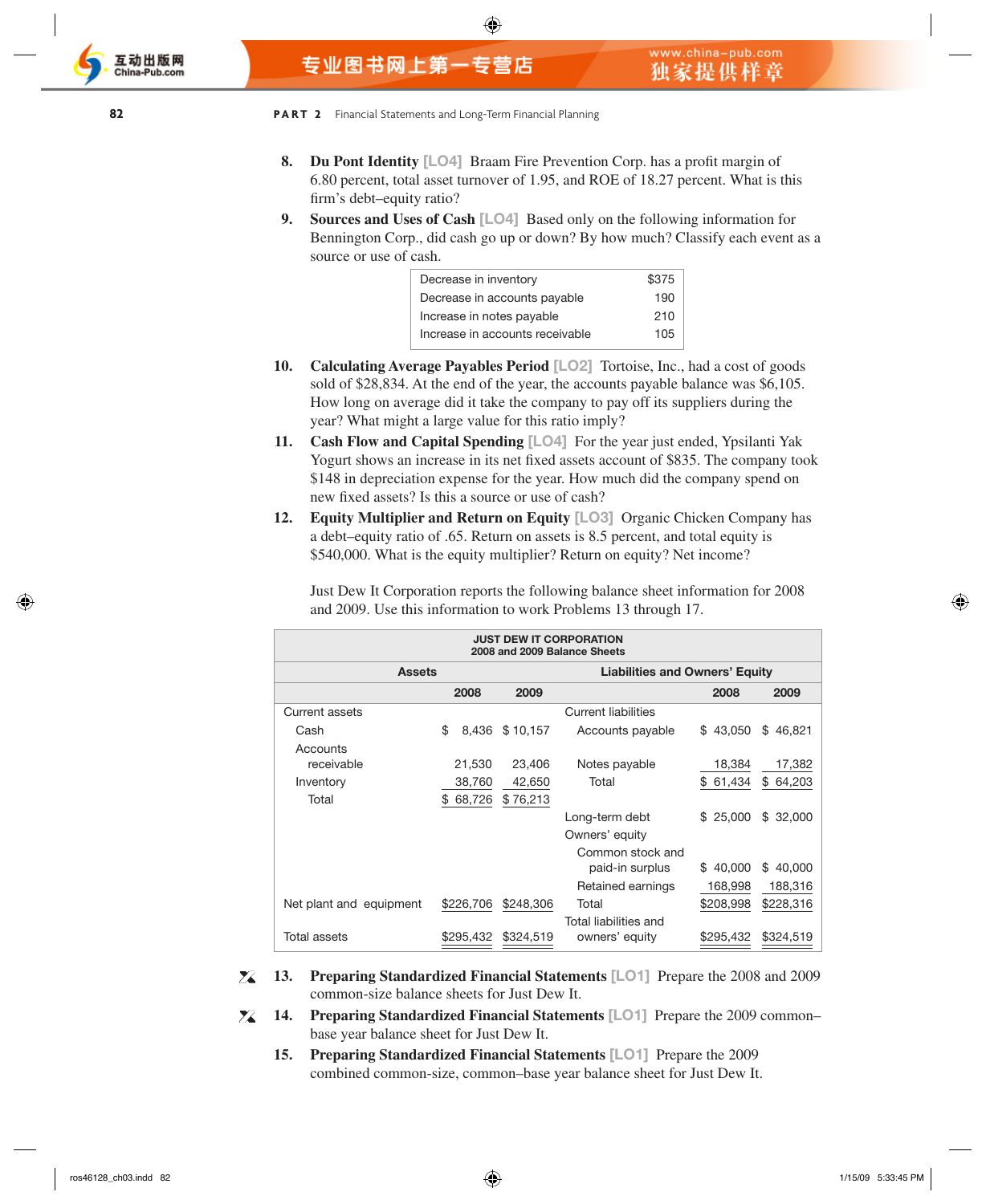

- **16. Sources and Uses of Cash [LO4]** For each account on this company's balance sheet,  $\overline{\mathbf{z}}$ show the change in the account during 2009 and note whether this change was a source or use of cash. Do your numbers add up and make sense? Explain your answer for total assets as compared to your answer for total liabilities and owners' equity.
- **17. Calculating Financial Ratios [LO2]** Based on the balance sheets given for Just Dew It, calculate the following financial ratios for each year:
	- **a.** Current ratio.
	- **b.** Quick ratio.
	- **c.** Cash ratio.
	- **d.** NWC to total assets ratio.
	- **e.** Debt–equity ratio and equity multiplier.
	- **f.** Total debt ratio and long-term debt ratio.
- **18. Using the Du Pont Identity [LO3]** Y3K, Inc., has sales of \$5,276, total assets of \$3,105, and a debt–equity ratio of 1.40. If its return on equity is 15 percent, what is its net income?
- **19. Days' Sales in Receivables [LO2]** A company has net income of \$218,000, a profit margin of 8.70 percent, and an accounts receivable balance of \$132,850. Assuming 70 percent of sales are on credit, what is the company's days' sales in receivables?
- **20. Ratios and Fixed Assets [LO2]** The Ashwood Company has a long-term debt ratio of .45 and a current ratio of 1.25. Current liabilities are \$875, sales are \$5,780, profit margin is 9.5 percent, and ROE is 18.5 percent. What is the amount of the firm's net fixed assets?
- **21. Profit Margin [LO4]** In response to complaints about high prices, a grocery chain runs the following advertising campaign: "If you pay your child \$3 to go buy \$50 worth of groceries, then your child makes twice as much on the trip as we do." You've collected the following information from the grocery chain's financial statements:

| (millions)   |       |  |  |  |
|--------------|-------|--|--|--|
| Sales        | \$750 |  |  |  |
| Net income   | 22.5  |  |  |  |
| Total assets | 420   |  |  |  |
| Total debt   | 280   |  |  |  |

Evaluate the grocery chain's claim. What is the basis for the statement? Is this claim misleading? Why or why not?

- **22. Return on Equity**  $[LO2]$  Firm A and firm B have debt–total asset ratios of 35% and 30% and returns on total assets of  $12\%$  and  $11\%$ , respectively. Which firm has a greater return on equity?
- **23. Calculating the Cash Coverage Ratio [LO2]** Sherwood Inc.'s net income for the most recent year was  $$13,168$ . The tax rate was 34 percent. The firm paid  $$3,605$  in total interest expense and deducted \$2,382 in depreciation expense. What was the cash coverage ratio for the year?
- **24. Cost of Goods Sold [LO2]** Holliman Corp. has current liabilities of \$365,000, a quick ratio of .85, inventory turnover of 5.8, and a current ratio of 1.4. What is the cost of goods sold for the company?
- **25. Ratios and Foreign Companies [LO2]** Prince Albert Canning PLC had a net loss of £13,482 on sales of £138,793 (both in thousands of pounds). What was the company's profit margin? Does the fact that these figures are quoted in a foreign currency make any difference? Why? In dollars, sales were \$274,213,000. What was the net loss in dollars?

 **INTERMEDIATE**  (Questions 18–30)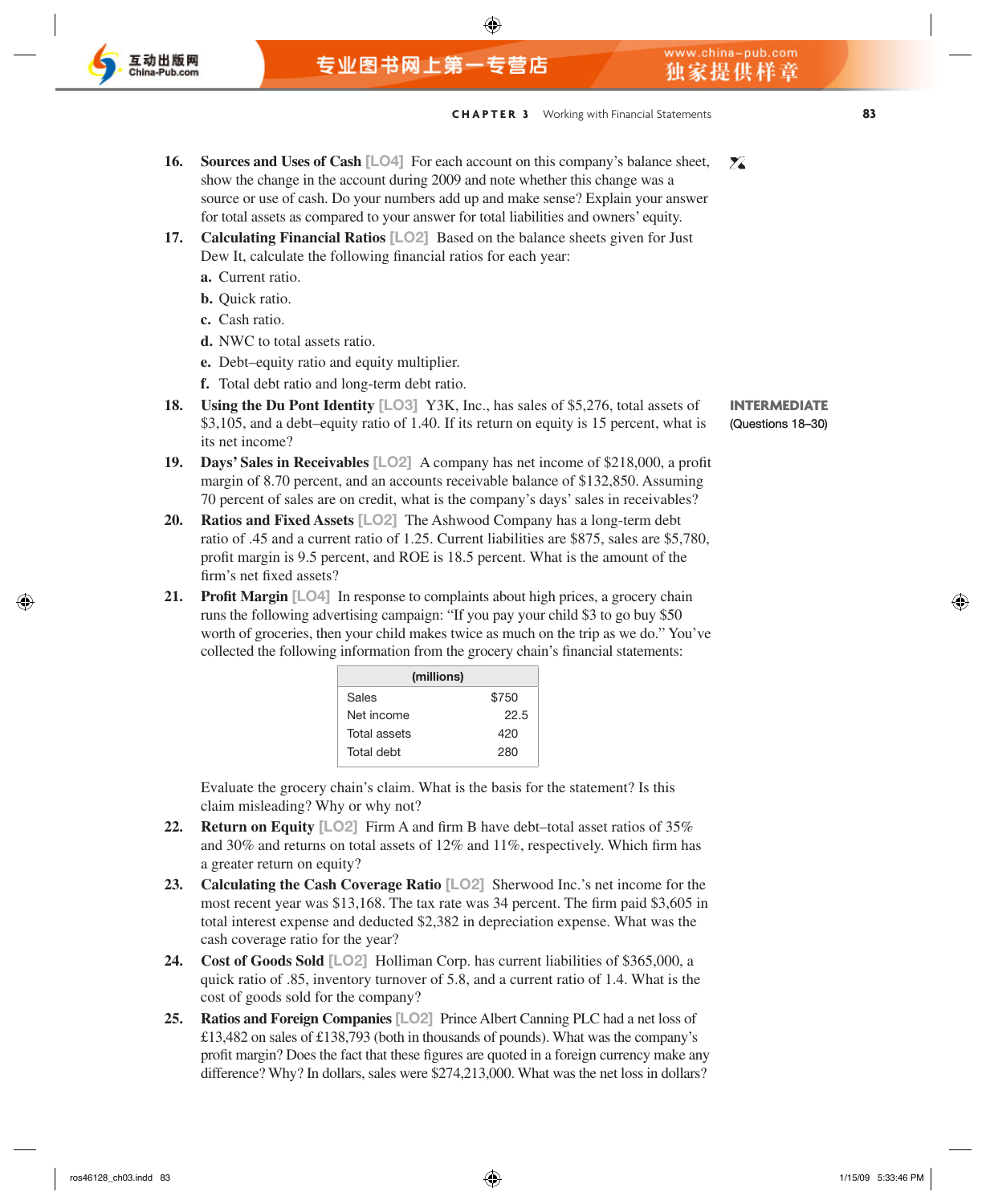Some recent financial statements for Smolira Golf Corp. follow. Use this information to work Problems 26 through 30.

| <b>SMOLIRA GOLF</b><br>2008 and 2009 Balance Sheets |               |              |                                       |              |              |  |
|-----------------------------------------------------|---------------|--------------|---------------------------------------|--------------|--------------|--|
|                                                     | <b>Assets</b> |              | <b>Liabilities and Owners' Equity</b> |              |              |  |
|                                                     | 2008          | 2009         |                                       | 2008         | 2009         |  |
| Current assets                                      |               |              | <b>Current liabilities</b>            |              |              |  |
| Cash                                                | \$21,860      | 22,050<br>\$ | Accounts payable                      | 19,320<br>\$ | 22,850<br>\$ |  |
| Accounts                                            |               |              |                                       |              |              |  |
| receivable                                          | 11,316        | 13,850       | Notes payable                         | 10,000       | 9,000        |  |
| Inventory                                           | 23,084        | 24,650       | Other                                 | 9,643        | 11,385       |  |
| Total                                               | \$56,260      | 60,550<br>\$ | Total                                 | 38,963<br>S. | 43,235<br>\$ |  |
|                                                     |               |              | Long-term debt                        | \$75,000     | \$<br>85,000 |  |
|                                                     |               |              | Owners' equity                        |              |              |  |
|                                                     |               |              | Common stock and                      |              |              |  |
|                                                     |               |              | paid-in surplus                       | \$25,000     | 25,000<br>\$ |  |
|                                                     |               |              | Accumulated                           |              |              |  |
| <b>Fixed assets</b>                                 |               |              | retained earnings                     | 151,365      | 167,840      |  |
| Net plant and                                       |               |              |                                       |              |              |  |
| equipment                                           | 234,068       | 260,525      | Total                                 | \$176,365    | \$192,840    |  |
|                                                     |               |              | Total liabilities and                 |              |              |  |
| Total assets                                        | \$290,328     | \$321,075    | owners' equity                        | \$290,328    | \$321,075    |  |

| <b>SMOLIRA GOLF, Inc.</b><br>2009 Income Statement |           |  |  |  |  |
|----------------------------------------------------|-----------|--|--|--|--|
| Sales                                              | \$305,830 |  |  |  |  |
| Cost of goods sold                                 | 210,935   |  |  |  |  |
| Depreciation                                       | 26,850    |  |  |  |  |
| Earnings before interest and taxes                 | \$68,045  |  |  |  |  |
| Interest paid                                      | 11,930    |  |  |  |  |
| Taxable income                                     | \$56,115  |  |  |  |  |
| Taxes (35%)                                        | 19,640    |  |  |  |  |
| Net income                                         | 36,475    |  |  |  |  |
| <b>Dividends</b><br>\$20,000                       |           |  |  |  |  |
| 16,475<br>Retained earnings                        |           |  |  |  |  |

26. Calculating Financial Ratios [LO2] Find the following financial ratios for Smolira Golf Corp. (use year-end figures rather than average values where appropriate):

### **Short-term solvency ratios:**

- **a.** Current ratio
- **b.** Quick ratio
- **c.** Cash ratio

### **Asset utilization ratios:**

- **d.** Total asset turnover
- **e.** Inventory turnover
- **f.** Receivables turnover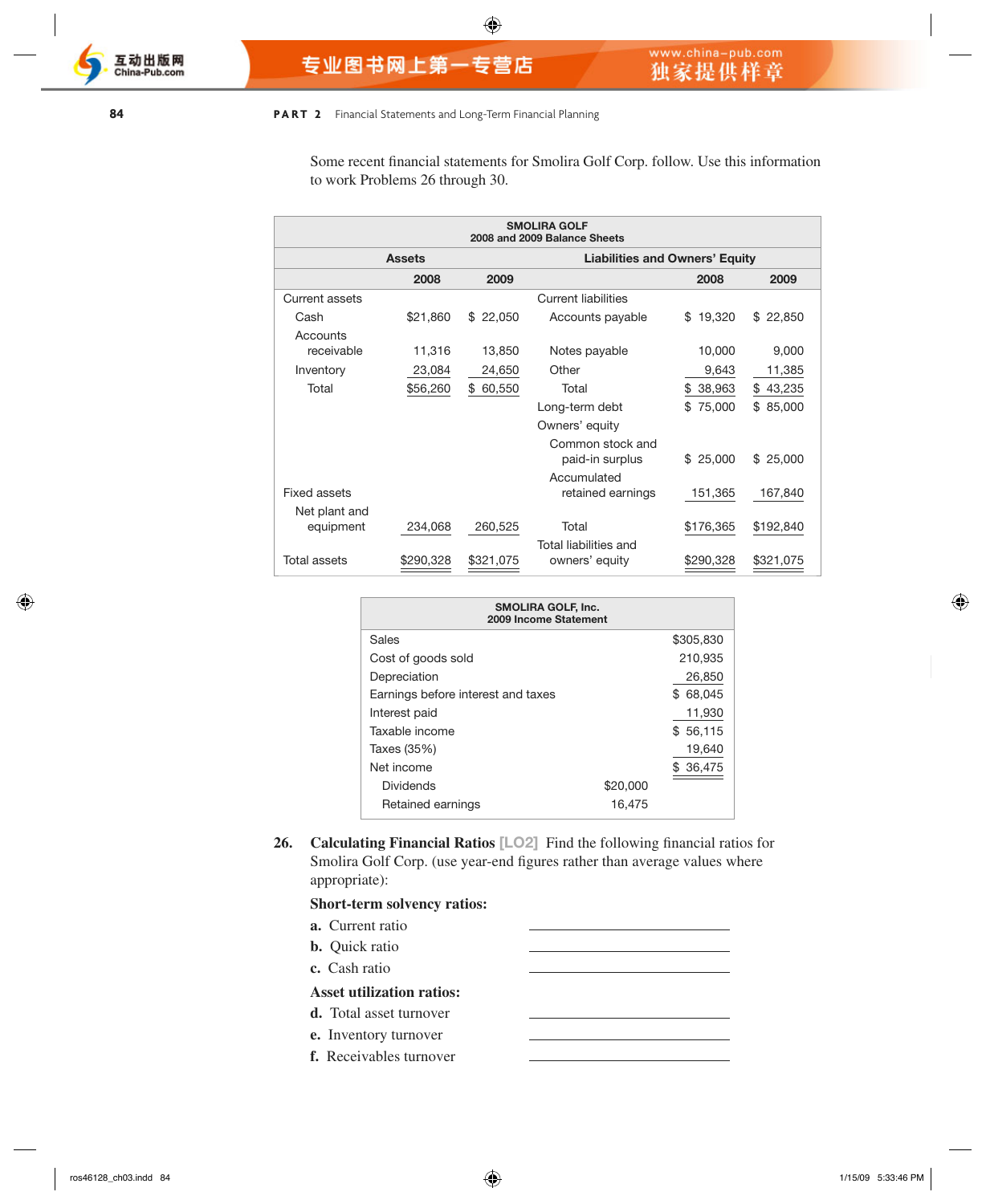

#### **Long-term solvency ratios:**

- **g.** Total debt ratio  **h.** Debt–equity ratio  **i.** Equity multiplier  **j.** Times interest earned ratio  **k.** Cash coverage ratio **Profitability ratios: l.** Profit margin  **m.** Return on assets  **n.** Return on equity
- **27. Du Pont Identity [LO3]** Construct the Du Pont identity for Smolira Golf Corp.
- **28. Statement of Cash Flows [LO4] Prepare the 2009 statement of cash flows for** Smolira Golf Corp.
- **29. Market Value Ratios [LO2]** Smolira Golf Corp. has 25,000 shares of common stock outstanding, and the market price for a share of stock at the end of 2009 was \$43. What is the price–earnings ratio? What are the dividends per share? What is the market-to-book ratio at the end of 2009? If the company's growth rate is 9 percent, what is the PEG ratio?
- **30. Tobin's Q [LO2]** What is Tobin's Q for Smolira Golf? What assumptions are you making about the book value of debt and the market value of debt? What about the book value of assets and the market value of assets? Are these assumptions realistic? Why or why not?

### Ratio Analysis at S&S Air, Inc.

 Chris Guthrie was recently hired by S&S Air, Inc., to assist the company with its financial planning and to evaluate the company's performance. Chris graduated from college five years ago with a finance degree. He has been employed in the finance department of a *Fortune* 500 company since then.

 S&S Air was founded 10 years ago by friends Mark Sexton and Todd Story. The company has manufactured and sold light airplanes over this period, and the company's products have received high reviews for safety and reliability. The company has a niche market in that it sells primarily to individuals who own and fly their own airplanes. The company has two models; the Birdie, which sells for \$53,000, and the Eagle, which sells for \$78,000.

 Although the company manufactures aircraft, its operations are different from commercial aircraft companies. S&S Air builds aircraft to order. By using prefabricated parts, the company can complete the manufacture of an airplane in only five weeks. The company also receives a deposit on each order, as well as another partial payment before the order is complete. In contrast, a commercial airplane may take one and one-half to two years to manufacture once the order is placed.

Mark and Todd have provided the following financial statements. Chris has gathered the industry ratios for the light airplane manufacturing industry.

| S&S AIR, INC.<br>2009 Income Statement |                      |              |  |  |  |
|----------------------------------------|----------------------|--------------|--|--|--|
| Sales                                  |                      | \$30,499,420 |  |  |  |
| Cost of goods sold                     |                      | 22,224,580   |  |  |  |
| Other expenses                         |                      | 3,867,500    |  |  |  |
| Depreciation                           |                      | 1,366,680    |  |  |  |
| EBIT                                   |                      | \$3,040,660  |  |  |  |
| Interest                               |                      | 478,240      |  |  |  |
| Taxable income                         |                      | \$2,562,420  |  |  |  |
| Taxes $(40%)$                          |                      | 1.024.968    |  |  |  |
| Net income                             |                      | \$1,537,452  |  |  |  |
| Dividends<br>Add to retained earnings  | \$560,000<br>977.452 |              |  |  |  |